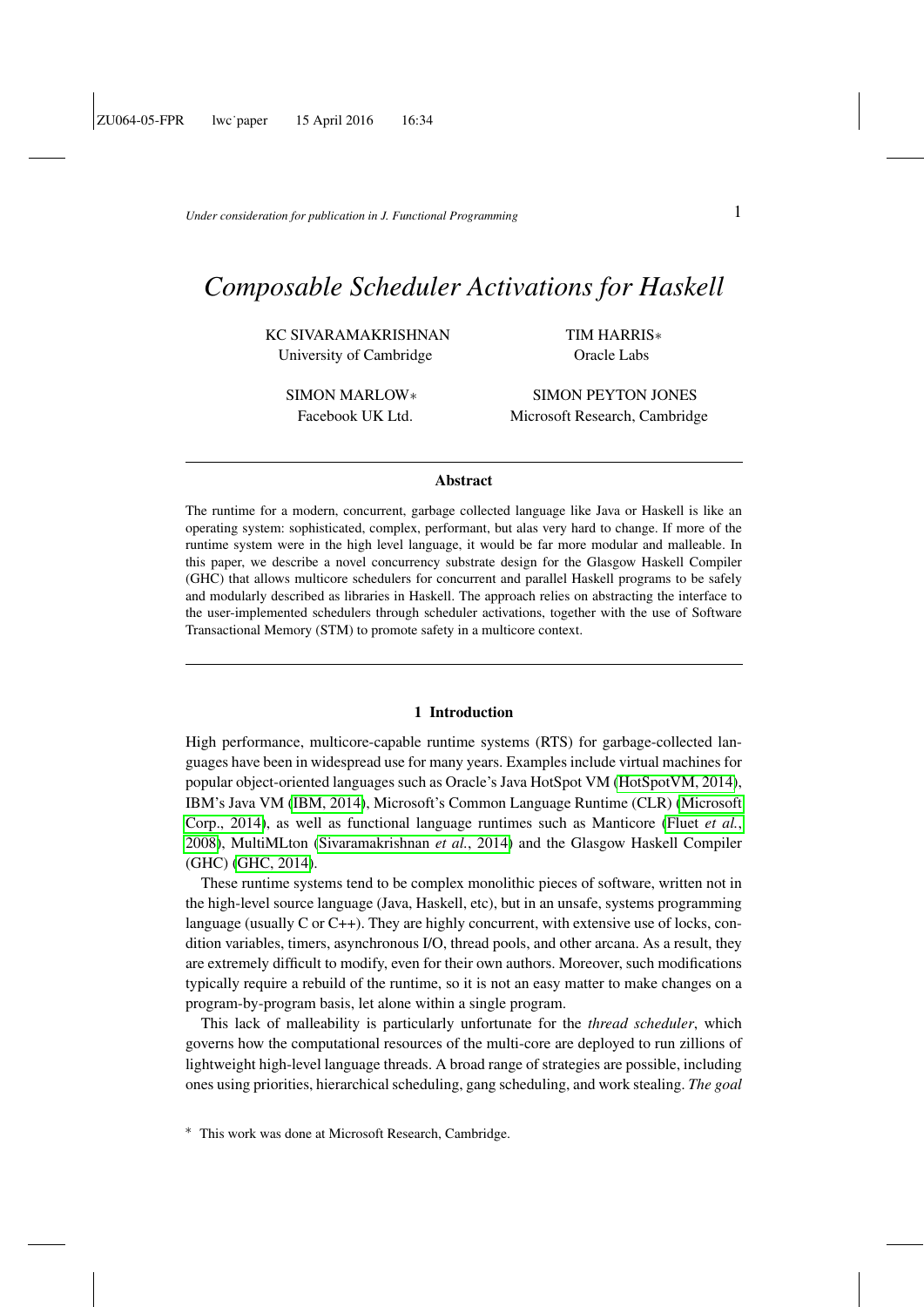*of this paper is, therefore, to allow programmers to write a User Level Scheduler (ULS), as a library written in the high level language itself.* Not only does this make the scheduler more modular and changeable, but it can readily be varied between programs, or even within a single program.

The difficulty is that the scheduler interacts intimately with other aspects of the runtime such as transactional memory or blocking I/O. Our main contribution is the design of an interface that allows expressive user-level schedulers to interact cleanly with these lowlevel communication and synchronisation primitives:

- We present a new concurrency substrate design for Haskell that allows application programmers to write schedulers for Concurrent Haskell programs in Haskell (Section [3\)](#page-3-0). These schedulers can then be plugged-in as ordinary user libraries in the target program.
- By abstracting the interface to the ULS through *scheduler activations* [\(Anderson](#page-34-0) *et al.*[, 1991\)](#page-34-0), our concurrency substrate seamlessly integrates with the existing RTS concurrency support such as MVars, asynchronous exceptions [\(Marlow](#page-36-2) *et al.*, 2001), safe foreign function interface [\(Marlow](#page-36-3) *et al.*, 2004), software transactional memory (Harris *et al.*[, 2005a\)](#page-35-4), resumable black-holes [\(Reid, 1999\)](#page-36-4), etc. The RTS makes *upcalls* to the activations whenever it needs to interact with the ULS. This design absolves the scheduler writer from having to reason about the interaction between the ULS and the RTS, and thus lowering the bar for writing new schedulers.
- Concurrency primitives and their interaction with the RTS are particularly tricky to specify and reason about. An unusual feature of this paper is that we precisely formalise not only the concurrency substrate primitives (Section [5\)](#page-14-0), but also their interaction with the RTS concurrency primitives (Section [6\)](#page-22-0).
- We present an implementation of our concurrency substrate in GHC. Experimental evaluation indicate that the performance of ULS's is comparable to the highly optimised default scheduler of GHC (Section [7\)](#page-29-0).

# 2 Background

To understand the design of the new concurrency substrate for Haskell, we must first give some background on the existing RTS support for concurrency in our target platform – the Glasgow Haskell Compiler (GHC). We then articulate the goals of our concurrency substrate.

#### *2.1 The GHC runtime system*

GHC has a sophisticated, highly tuned RTS that has a rich support for concurrency with advanced features such as software transactional memory (Harris *et al.*[, 2005a\)](#page-35-4), asynchronous exceptions [\(Marlow](#page-36-2) *et al.*, 2001), safe foreign function interface [\(Marlow](#page-36-3) *et al.*, 2004), and transparent scaling on multicores (Harris *et al.*[, 2005b\)](#page-35-5). The Haskell programmer can use very lightweight Haskell *threads*, which are executed by a fixed number of Haskell execution contexts, or *HECs*. Each HEC is in turn animated by an operating system thread; in this paper we use the term *tasks* for these OS threads, to distinguish them from Haskell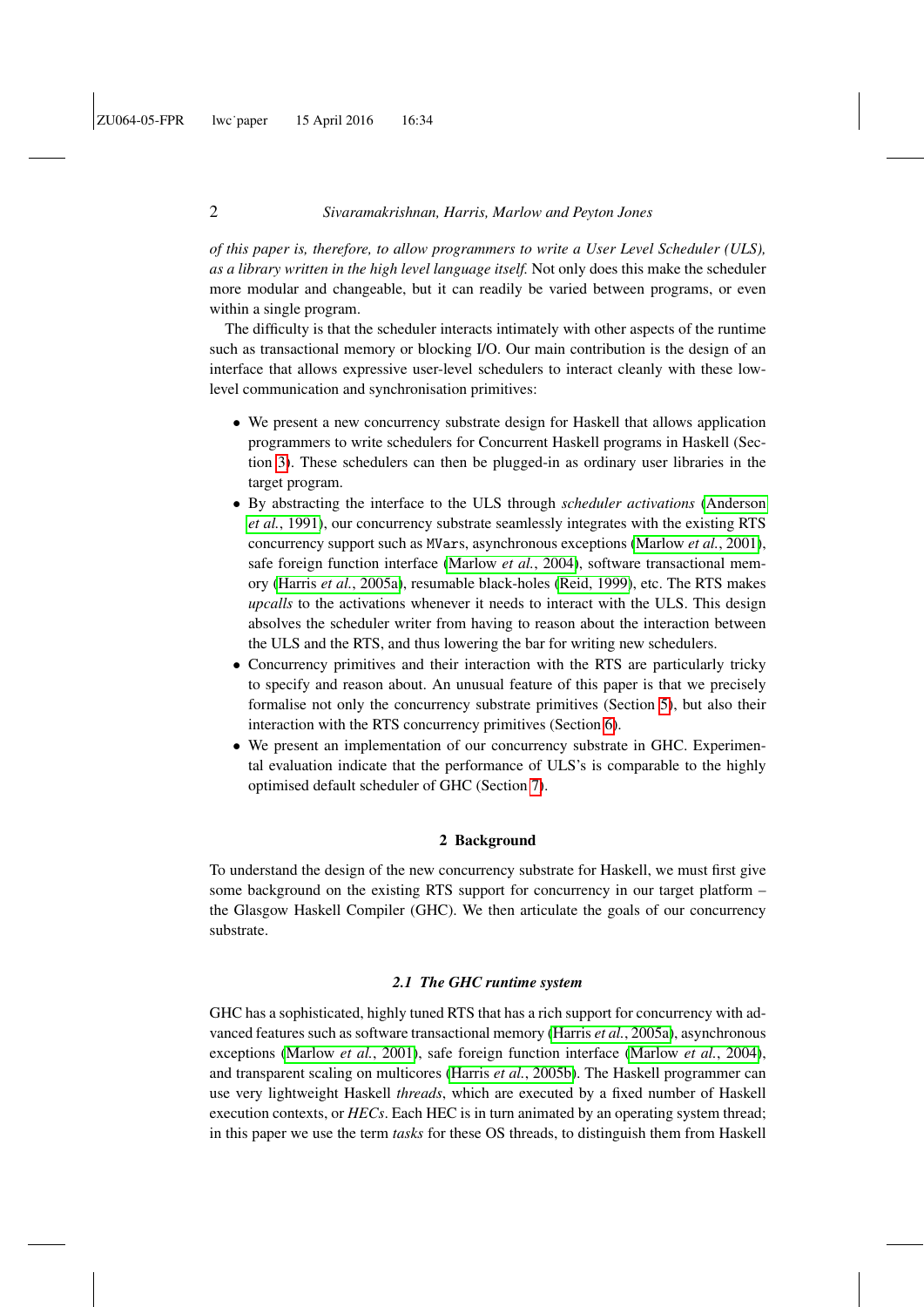<span id="page-2-0"></span>

Fig. 1: The anatomy of the Glasgow Haskell Compiler runtime system

threads. The choice of which Haskell thread is executed by which HEC is made by the *scheduler*.

GHC's current scheduler is written in C, and is hard-wired into the RTS (Figure [1\)](#page-2-0). It uses a single run-queue per processor, and has a single, fixed notion of work-sharing to move work from one processor to another. There is no notion of thread priority; nor is there support for advanced scheduling policies such as gang or spatial scheduling. From an application developer's perspective, the lack of flexibility hinders deployment of new programming models on top of GHC such as data-parallel computations [\(Chakravarty](#page-35-6) *et al.*[, 2007;](#page-35-6) [Lippmeier](#page-35-7) *et al.*, 2012), and applications such as virtual machines [\(Galois,](#page-35-8) [2014\)](#page-35-8) and web-servers [\(Haskell, 2014\)](#page-35-9) that can benefit from the ability to define custom scheduling policies.

# *2.2 The challenge*

Because there is such a rich design space for schedulers, our goal is to allow a user-level scheduler (ULS) to be written in Haskell, giving programmers the freedom to experiment with different scheduling or work-stealing algorithms. Indeed, we would like the ability to combine *multiple* ULS's in the same program. For example, in order to utilise the best scheduling strategy, a program could dynamically switch from a priority-based scheduler to gang scheduling when switching from general purpose computation to data-parallel computation. Applications might also combine the schedulers in a *hierarchical* fashion; a scheduler receives computational resources from its parent, and divides them among its children.

This goal is not not easy to achieve. The scheduler interacts intimately with other RTS components including

- MVars and transactional memory (Harris *et al.*[, 2005a\)](#page-35-4) allow Haskell threads to communicate and synchronise; they may cause threads to block or unblock.
- The garbage collector must somehow know about the run-queue on each HEC, so that it can use it as a root for garbage collection.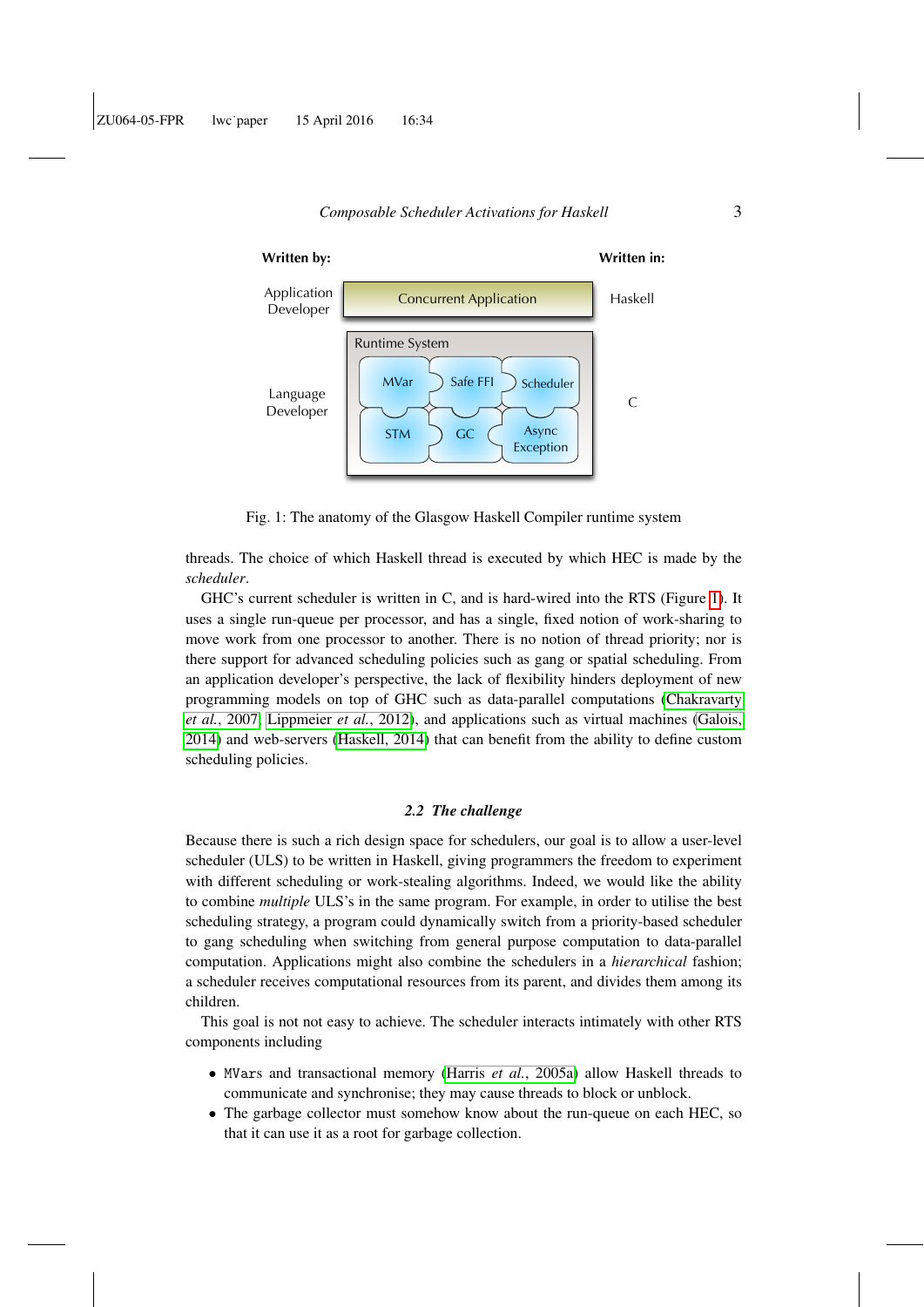- Lazy evaluation means that if a Haskell thread tries to evaluate a thunk that is already under evaluation by another thread (it is a "black hole"), the former must block until the thunk's evaluation is complete (Harris *et al.*[, 2005b\)](#page-35-5). Matters are made more complicated by asynchronous exceptions, which may cause a thread to abandon evaluation of a thunk, replacing the thunk with a "resumable black hole".
- A foreign-function call may block (e.g., when doing I/O). GHC's RTS can schedule a fresh task (OS thread) to re-animate the HEC, blocking the in-flight Haskell thread, and scheduling a new one [\(Marlow](#page-36-3) *et al.*, 2004).

All of these components do things like "block a thread" or "unblock a thread" that require interaction with the scheduler. One possible response, taken by Li *et al* (Li *[et al.](#page-35-10)*, [2007\)](#page-35-10) is to program these components, too, into Haskell. The difficulty is that they all are intricate and highly-optimised. Moreover, unlike scheduling, there is no call from Haskell's users for them to be user-programmable.

Instead, our goal is to tease out the scheduler implementation from the rest of the RTS, establishing a clear API between the two, and leaving unchanged the existing implementation of MVars, STM, black holes, FFI, and so on.

Lastly, schedulers are themselves concurrent programs, and they are particularly devious ones. Using the facilities available in C, they are extremely hard to get right. Given that the ULS will be implemented in Haskell, we would like to utilise the concurrency control abstractions provided by Haskell (notably transactional memory) to simplify the task of scheduler implementation.

#### 3 Design

<span id="page-3-0"></span>In this section, we describe the design of our concurrency substrate and present the concurrency substrate API. Along the way, we will describe how our design achieves the goals put forth in the previous section.

#### *3.1 Scheduler activation*

<span id="page-3-1"></span>Our key observation is that the interaction between the scheduler and the rest of the RTS can be reduced to two fundamental operations:

- 1. Block operation. The currently running thread blocks on some event in the RTS. The execution proceeds by switching to the next available thread from the scheduler.
- 2. Unblock operation. The RTS event that a blocked thread is waiting on occurs. After this, the blocked thread is resumed by adding it to the scheduler.

For example, in Haskell, a thread might encounter an empty MVar while attempting to take the value from it. This operation is analogous to attempting to take a lock that is currently held by some other thread. In this case, the thread performing the MVar read operation should block. Eventually, the MVar might be filled by some other thread (analogous to lock release), in which case, the blocked thread is unblocked and resumed with the value from the MVar. As we will see, all of the RTS interactions (as well as the interaction with the concurrency libraries) fall into this pattern.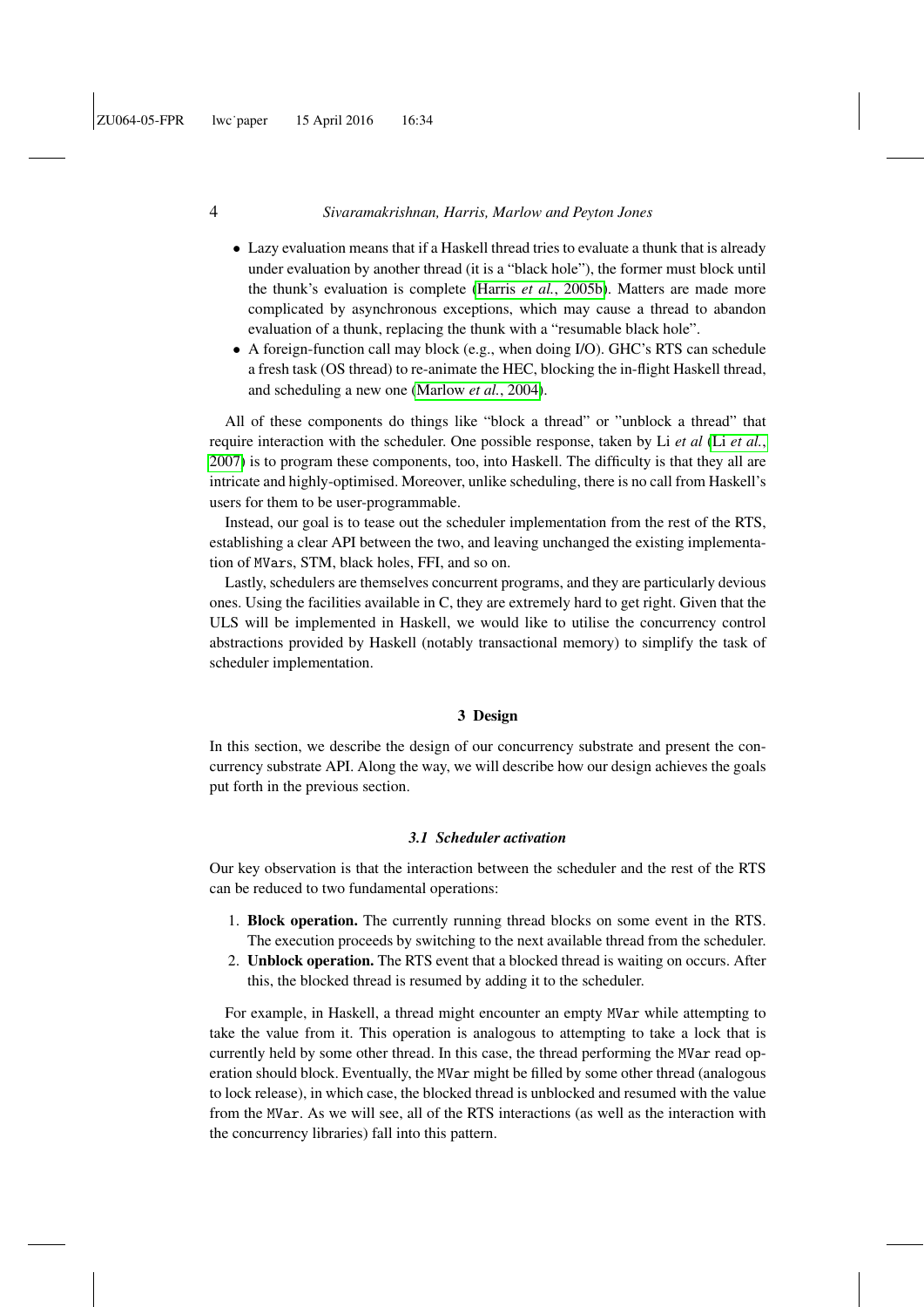<span id="page-4-1"></span>

Fig. 2: New GHC RTS design with Concurrency Substrate.

Notice that the RTS blocking operations enqueue and dequeue threads from the scheduler. But the scheduler is now implemented as a Haskell library. So how does the RTS find the scheduler? We could equip each HEC with a fixed scheduler, but it is much more flexible to equip each Haskell *thread* with its own scheduler. That way, different threads (or groups thereof) can have different schedulers.

But what precisely is a "scheduler"? In our design, the scheduler is represented by two function values, or scheduler *activations* [1](#page-4-0) . Every user-level thread has a *dequeue activation* and an *enqueue activation*. The activations provide an abstract interface to the ULS to which the thread belongs to. The activations are function values closed over the shared datastructure representing the scheduler. At the very least, the dequeue activation fetches the next available thread from the ULS encapsulated in the activation, and the enqueue activation adds the given thread to the encapsulated ULS. The activations are stored at known offsets in the thread object so that the RTS may find them. The RTS makes *upcalls* to the activations to perform the enqueue and dequeue operations on a ULS.

Figure [2](#page-4-1) illustrates the modified RTS design that supports the implementation of ULS's. The idea is to have a minimal concurrency substrate which is implemented in C and is a part of the RTS. The substrate not only allows the programmer to implement schedulers as Haskell libraries, but also enables other RTS mechanisms to interface with the user-level schedulers through upcalls to the activations.

Figure [3](#page-5-0) illustrates the steps associated with blocking on an RTS event. Since the scheduler is implemented in user-space, each HEC in the RTS is aware of only the currently running thread, say t. Suppose thread t waits for an abstract event e in the RTS, which is currently disabled. Since the thread t cannot continue until e is enabled, the RTS adds t

<span id="page-4-0"></span><sup>1</sup> The idea of an "activation" comes from the operating systems literature [\(Anderson](#page-34-0) *et al.*, 1991)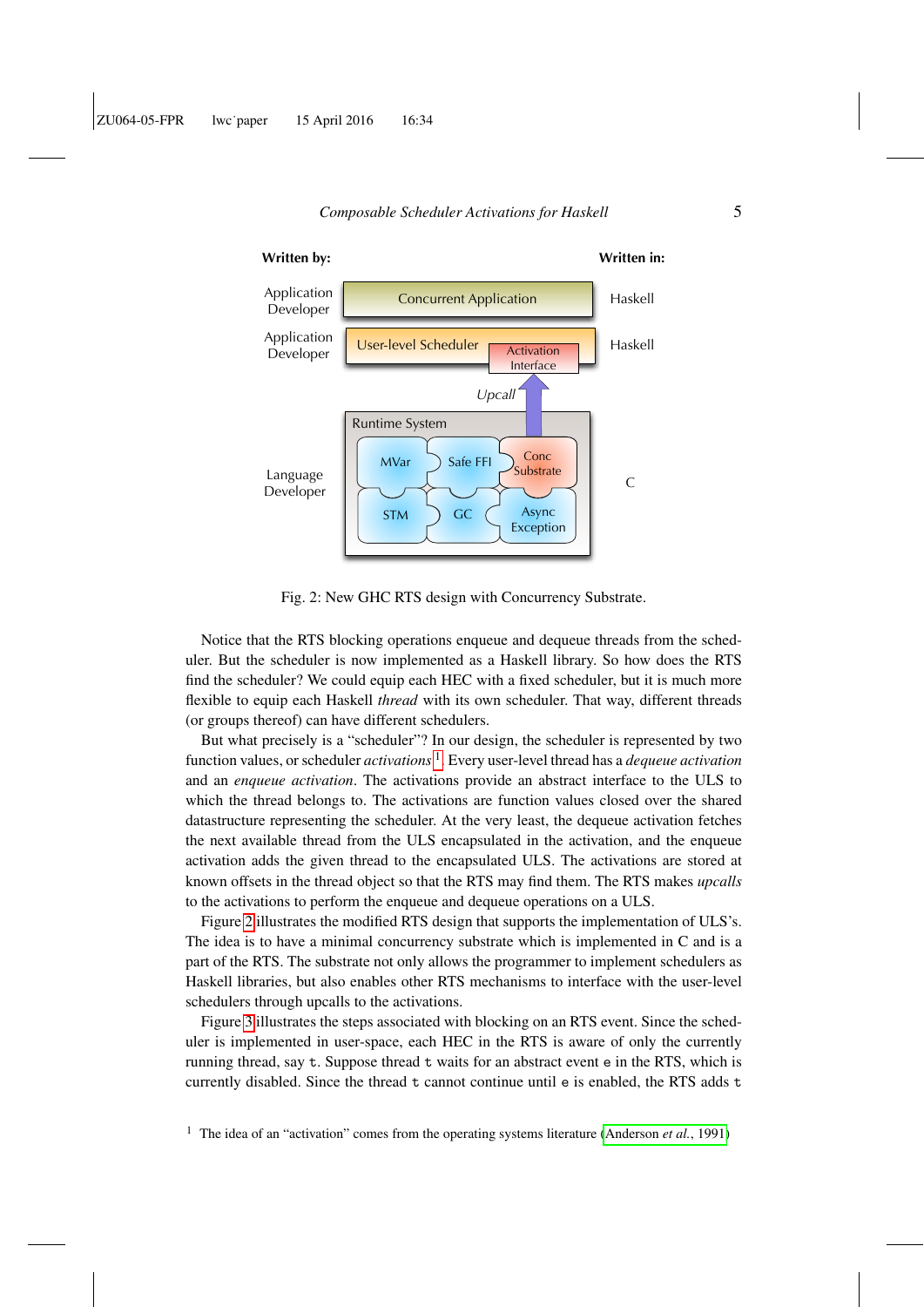<span id="page-5-0"></span>

Fig. 3: Blocking on an RTS event.

<span id="page-5-1"></span>

Fig. 4: Unblocking from an RTS event.

to the queue of threads associated with e, which are currently waiting for e to be enabled. Notice that the RTS "owns" t at this point. The RTS now invokes the dequeue activation associated with t, which returns the next runnable thread from t's scheduler queue, say t'. This HEC now switches control to t' and resumes execution. The overall effect of the operation ensures that although the thread t is blocked, t's scheduler (and the threads that belong to it) is not blocked.

Figure [4](#page-5-1) illustrates the steps involved in unblocking from an RTS event. Eventually, the disabled event e can become enabled. At this point, the RTS wakes up all of the threads waiting on event e by invoking their enqueue activation. Suppose we want to resume the thread  $t$  which is blocked on e. The RTS invokes  $t$ 's enqueue activation to add  $t$  to its scheduler. Since t's scheduler is already running, t will eventually be scheduled again.

#### *3.2 Software transactional memory*

Since Haskell computations can run in parallel on different HECs, the substrate must provide a method for safely coordinating activities across multiple HECs. Similar to Li's substrate design (Li *et al.*[, 2007\)](#page-35-10), we adopt *transactional memory* (STM), as the sole multiprocessor synchronisation mechanism exposed by the substrate. Using transactional memory, rather than locks and condition variables make complex concurrent programs much more modular and less error-prone (Harris *et al.*[, 2005a\)](#page-35-4) – and schedulers are prime candidates, because they are prone to subtle concurrency bugs.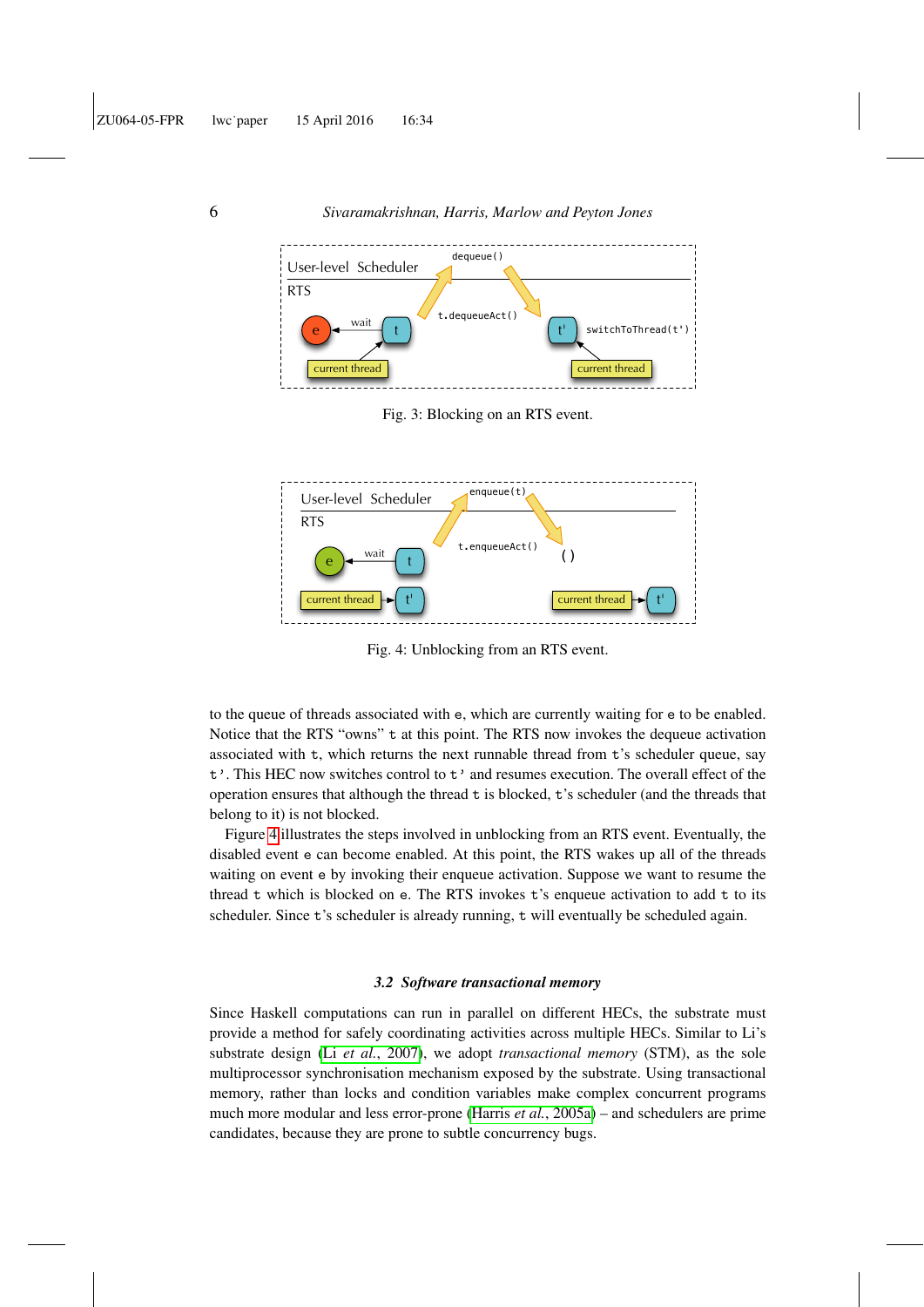#### *3.3 Concurrency substrate*

<span id="page-6-0"></span>Now that we have motivated our design decisions, we will present the API for the concurrency substrate. The concurrency substrate includes the primitives for instantiating and switching between language level threads, manipulating thread local state, and an abstraction for scheduler activations. The API is presented below:

```
data SCont
type DequeueAct = SCont -> STM SCont
type EnqueueAct = SCont -> STM ()
-- activation interface
dequeueAct :: DequeueAct
enqueueAct :: EnqueueAct
-- SCont manipulation
newSCont :: IO () -> IO SCont
switch :: (SCont \rightarrow STM SCont) \rightarrow IO()runOnIdleHEC :: SCont -> IO ()
-- Manipulating local state
setDequeueAct :: DequeueAct -> IO ()
setEnqueueAct :: EnqueueAct -> IO ()
getAux :: SCont -> STM Dynamic
setAux :: SCont -> Dynamic -> STM ()
-- HEC information
getCurrentHEC :: STM Int
getNumHECs :: IO Int
```
#### *3.3.1 Activation interface*

Rather than directly exposing the notion of a "thread", the substrate offers *linear continuations* [\(Bruggeman](#page-34-1) *et al.*, 1996), which is of type SCont. An SCont is a heap-allocated object representing the current state of a Haskell computation. In the RTS, SConts are represented quite conventionally by a heap-allocated Thread Storage Object (TSO), which includes the computations stack and local state, saved registers, and program counter. Unreachable SConts are garbage collected.

The call (dequeueAct s) invokes *s*'s dequeue activation, passing *s* to it like a "self" parameter. The return type of dequeueAct indicates that the computation encapsulated in the dequeueAct is transactional (under STM monad[\(STMLibrary, 2014\)](#page-36-5)) which when discharged, returns an SCont. Similarly, the call (enqueueActs) invokes the enqueue activation transactionally, which enqueues *s* to its ULS.

Since the activations are under STM monad, we have the assurance that the ULS' cannot be built with low-level unsafe components such as locks and condition variables. Such low-level operations would be under IO monad, which cannot be part of an STM transaction. Thus, our concurrency substrate statically prevents the implementation of potentially unsafe schedulers.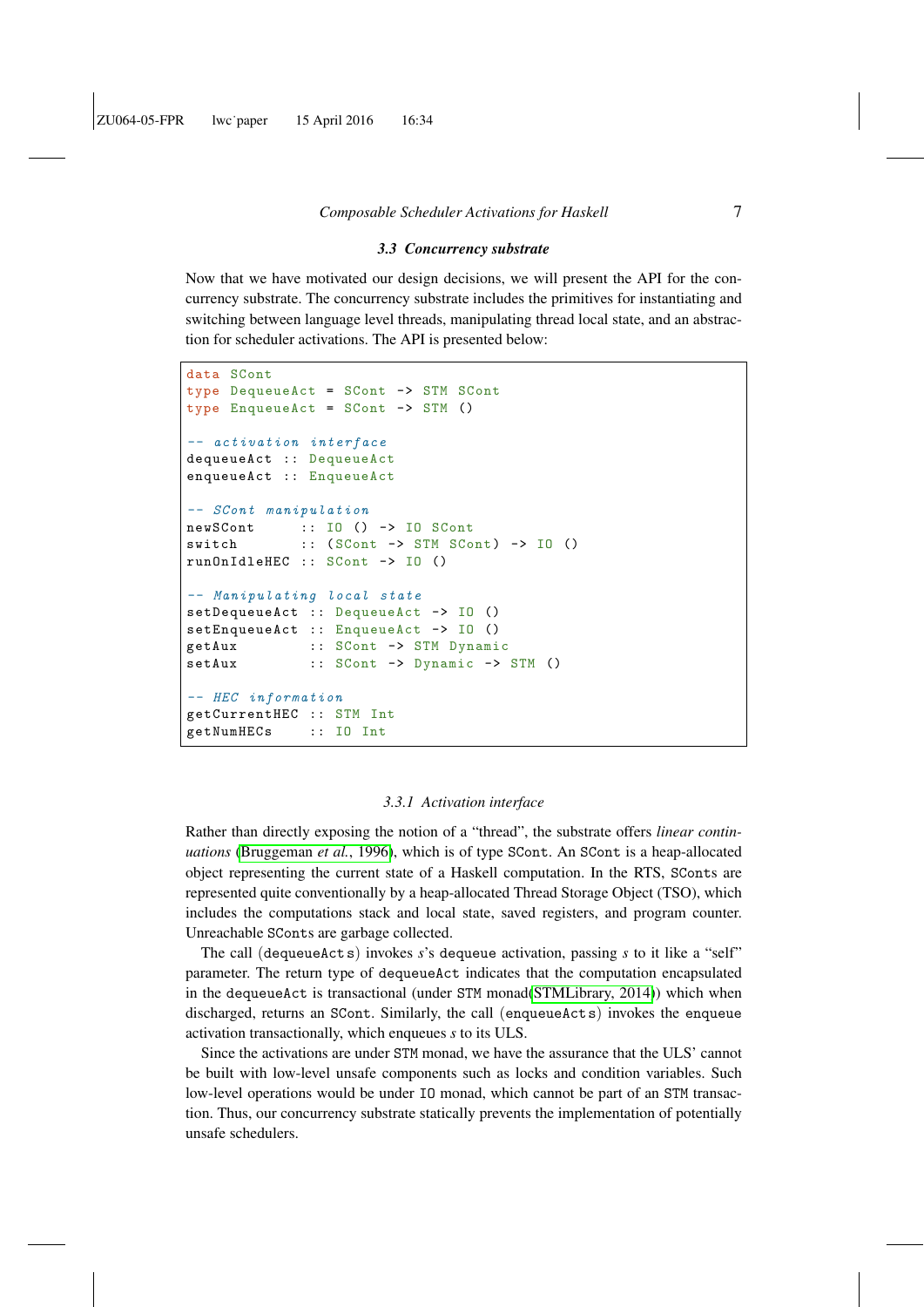#### *3.3.2* SCont *management*

<span id="page-7-0"></span>The substrate offers primitives for creating, constructing and transferring control between SConts. The call (newSCont *M*) creates a new SCont that, when scheduled, executes *M*. By default, the newly created SCont is associated with the ULS of the invoking thread. This is done by copying the invoking SCont's activations.

An SCont is scheduled (i.e., is given control of a HEC) by the switch primitive. The call (switch *M*) applies *M* to the current continuation *s*. Notice that  $(Ms)$  is an STM computation. In a single atomic transaction switch performs the computation (*M s*), yielding an SCont  $s'$ , and switches control to  $s'$ . Thus, the computation encapsulated by  $s'$  becomes the currently running computation on this HEC.

Our continuations are linear; resuming a running SCont raises an exception. Our implementation enforces this property by attaching a transactional status variable to each SCont. The status of an SCont is updated from suspended to running, if the control switches to the SCont. Correspondingly, the suspending SCont's status is updated from running to suspended. Since our continuations are always used linearly, capturing a continuation simply fetches the reference to the underlying TSO object. Hence, continuation capture involves no copying, and is cheap. Using the SCont interface, a thread yield function can be built as follows:

|  | yield :: IO () |  |  |                                                                       |  |
|--|----------------|--|--|-----------------------------------------------------------------------|--|
|  |                |  |  | yield = switch $(\succeq s \rightarrow$ enqueueAct s >> dequeueAct s) |  |

Calling the yield function switches control to the next available thread that is available to run on the yielding thread's scheduler.

#### *3.4 Parallel* SCont *execution*

<span id="page-7-1"></span>When the program begins execution, a fixed number of HECs  $(N)$  is provided to it by the environment. This signifies the maximum number of *parallel* computations in the program. Of these, one of the HEC runs the main IO computation. All other HECs are in idle state. The call runOnIdleHEC *s* initiates parallel execution of SCont *s* on an idle HEC. Once the SCont running on a HEC finishes evaluation, the HEC moves back to the idle state. The primitive getNumHECs and getCurrentHEC returns the number of HECs and the HEC number of the current HEC.

Notice that the upcall from the RTS to the dequeue activation as well as the body of the switch primitive return an SCont. This is the SCont to which the control would switch to subsequently. But what if such an SCont cannot be found? This situation can occur during multicore execution, when the number of available threads is less than the number of HECs. If a HEC does not have any work to do, it better be put to sleep.

Notice that the result of the dequeue activation and the body of the switch primitive are STM transactions. GHC today supports blocking operations under STM. When the programmer invokes retry inside a transaction, the RTS blocks the thread until another thread writes to any of the transactional variables read by the transaction; then the thread is re-awoken, and retries the transaction (Harris *et al.*[, 2005a\)](#page-35-4). This is entirely transparent to the programmer. Along the same lines, we interpret the use of retry within a switch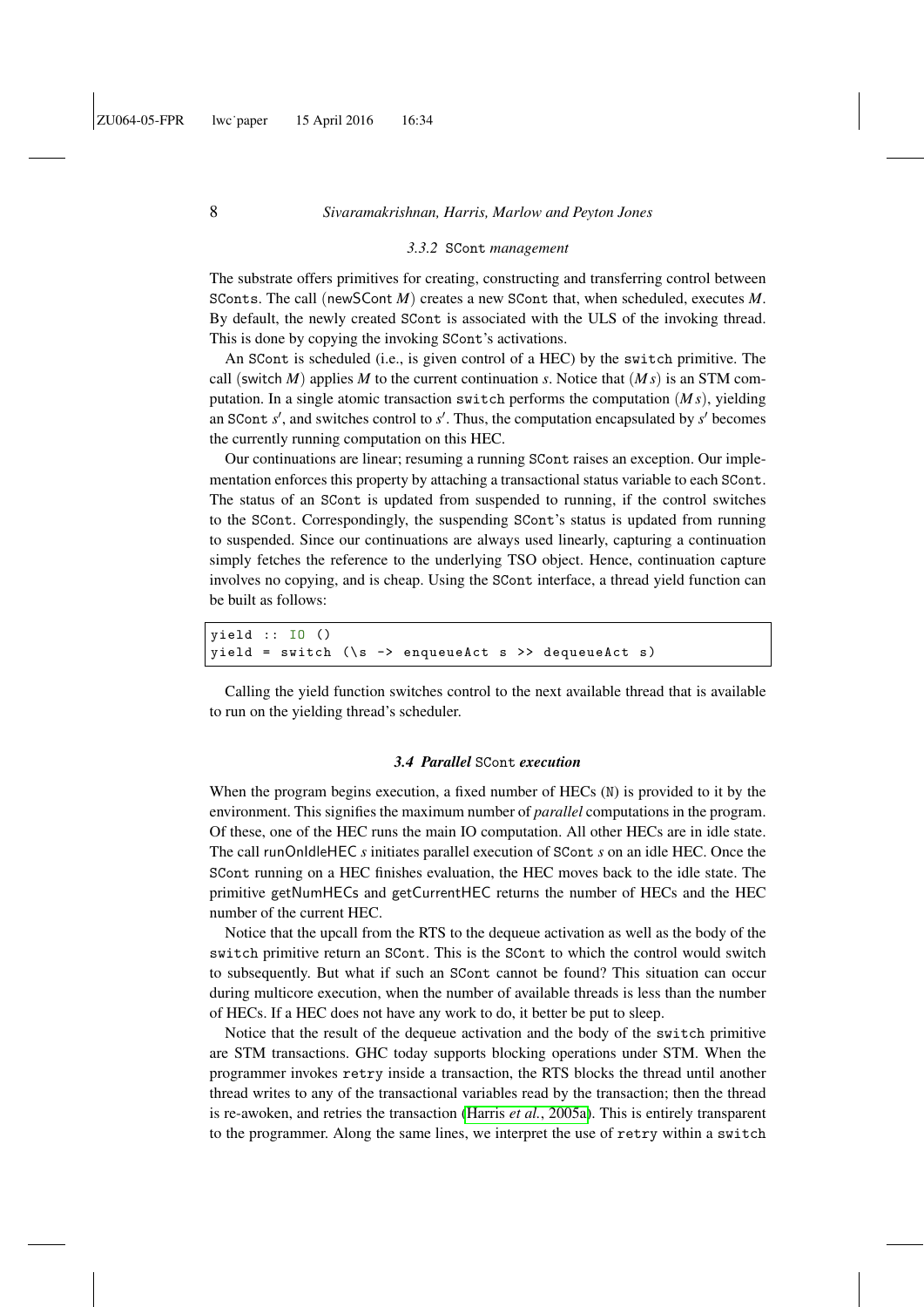or dequeue activation transaction as putting the whole HEC to sleep. We use the existing RTS mechanism to resume the thread when work becomes available on the scheduler.

### *3.5* SCont *local state*

The activations of an SCont can be read by dequeueAct and enqueueAct primitives. In effect, they constitute the SCont-local state. Local state is often convenient for other pur-poses, so we also provide a single dynamically-typed<sup>[2](#page-8-0)</sup> field, the "aux-field", for arbitrary user purposes. The aux-field can be read from and written to using the primitives getAux and setAux. The API additionally allows an SCont to change its own scheduler through setDequeueAct and setEnqueueAct primitives.

#### 4 Developing concurrency libraries

<span id="page-8-1"></span>In this section, we will utilise the concurrency substrate to implement a multicore capable, round-robin, work-sharing scheduler and a user-level MVar implementation.

#### *4.1 User-level scheduler*

The first step in designing a scheduler is to describe the scheduler data structure. We shall build a first-in-first-out (FIFO) scheduler that schedules that SCont that arrived in the scheduler queue earliest. FIFO scheduling is useful for applications such as a web-server that minimises the overall latency for pending requests. We utilise an array of runqueues, with one queue per HEC. Each runqueue is represented by a transactional variable (a TVar), which can hold a list of SConts.

newtype Sched = Sched (Array Int (TVar[SCont]))

The next step is to provide an implementation for the scheduler activations.

```
dequeueActivation :: Sched -> SCont -> STM SCont
dequeueActivation (Sched pa) = do
  cc <- getCurrentHEC -- get current HEC number
  l <- readTVar $ pa ! cc
  case l of
    [] -> retry
    x : t1 \rightarrow dowriteTVar (pa!cc) tl
      return x
enqueueActivation :: Sched -> SCont -> STM ()
enqueueActivation (Sched pa) sc = dodyn <- getAux sc
  let (\text{hec}:: Int, _:: TVar Int) = from Just $ from Dynamic dyn
  l <- readTVar $ pa ! hec
  writeTVar (pa!hec) $ 1++[sc]
```
<span id="page-8-0"></span> $^2$ <http://hackage.haskell.org/package/base-4.6.0.1/docs/Data-Dynamic.html>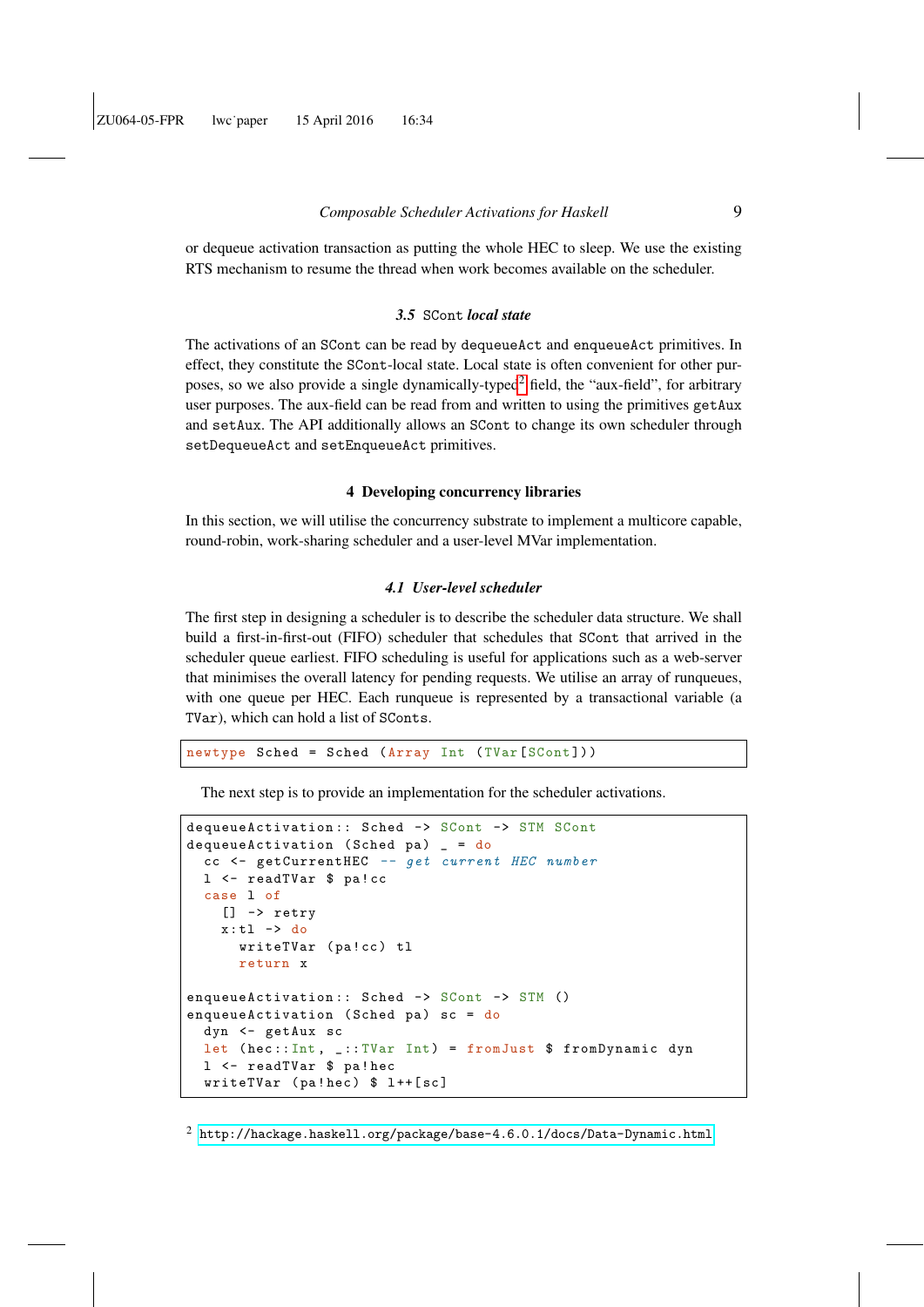dequeueActivation either returns the SCont at the front of the runqueue and updates the runqueue appropriately, or puts the HEC to sleep if the queue is empty. Recall that performing retry within a dequeue activation puts the HEC to sleep. The HEC will automatically be woken up when work becomes available i.e., queue becomes non-empty. Although we ignore the SCont being blocked in this case, one could imagine manipulating the blocked SCont's aux state for accounting information such as time slices consumed for fair-share scheduling. Enqueue activation (enqueueActivation) finds the SCont's HEC number by querying its SCont-local state (the details of which is presented along with the next primitive). This HEC number (hec) is used to fetch the correct runqueue, to which the SCont is appended to.

# *4.1.1 Scheduler initialisation*

The next step is to initialise the scheduler. This involves two steps: (1) allocating the scheduler (newScheduler) and initialising the main thread and (2) spinning up additional HECs (newHEC). We assume that the Haskell program wishing to utilise the ULS performs these two steps at the start of the main IO computation. The implementation of these functions are given below:

```
newScheduler :: IO ()
newScheduler = do
  -- Initialise Auxiliary state
  myS \leq switch \frac{1}{2} \s \rightarrow do
            counter <- newTVar (0:: Int )
            setAux s $ toDyn $ (0:: Int, counter)
            return s
  -- Allocate scheduler
  nc <- getNumHECs
  sched \leftarrow (Sched . listArray (0, nc-1)) \leftarrow $>
            replicateM nc ( newTVar [])
  -- Initialise activations
  setDequeueAct myS $ dequeueActivation sched
  setEnqueueAct myS $ enqueueActivation sched
newHEC :: IO ()
newHEC = do-- Initial task
 s <- newSCont $ switch dequeueAct
  - Run in parallel
 runOnIdleHEC s
```
First we will focus on initialising a new ULS (newScheduler). For load balancing purposes, we will spawn threads in a round-robin fashion over the available HECs. For this purpose, we initialise a TVar counter, and store into the auxiliary state a pair  $(c, t)$ where  $c$  is the SCont's home HEC and  $t$  is the counter for scheduling. Next, we allocate an empty scheduler data structure (sched), and register the current thread with the scheduler activations. This step binds the current thread to participate in user-level scheduling.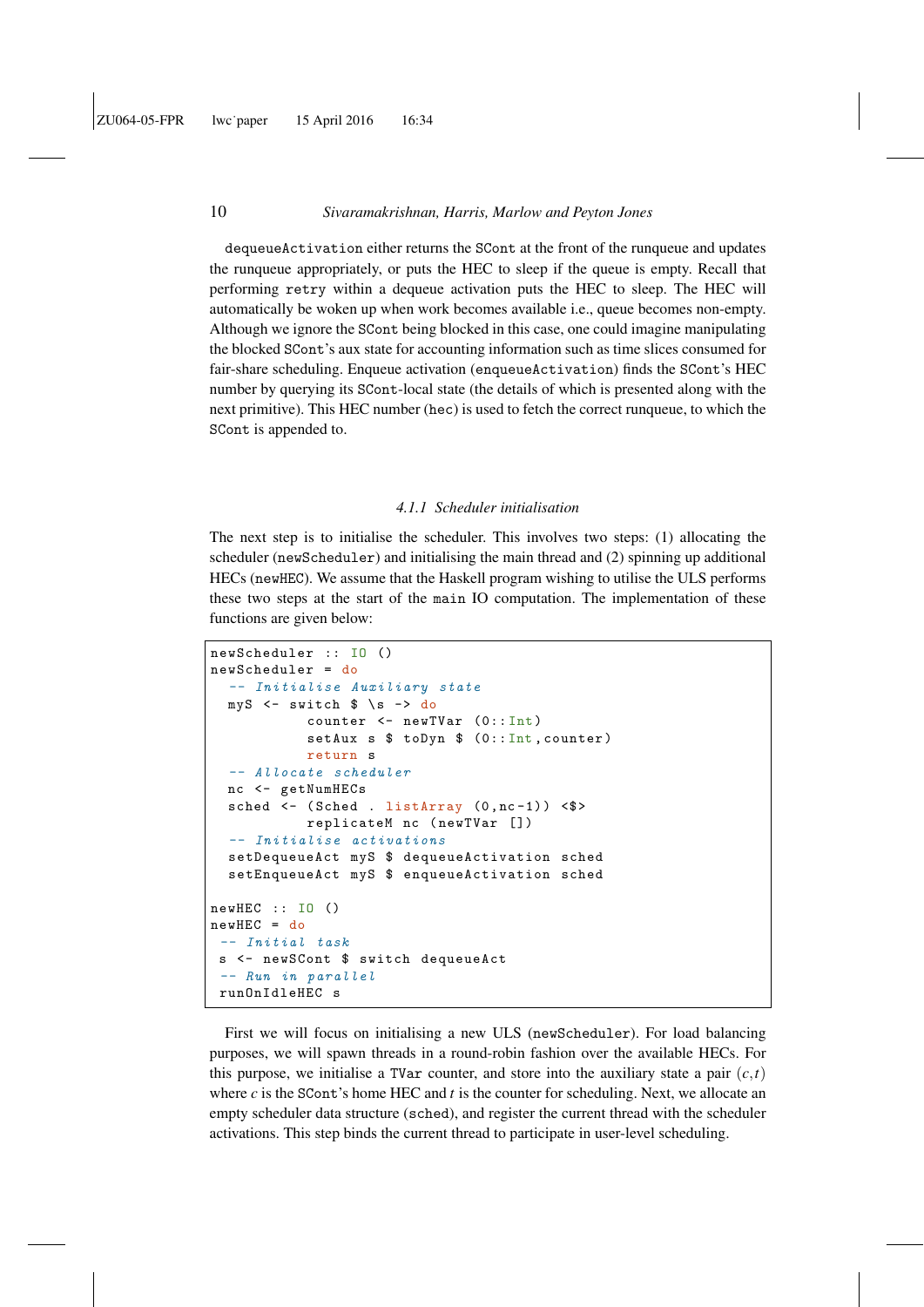All other HECs act as workers (newHEC), scheduling the threads that become available on their runqueues. The initial task created on the HEC simply waits for work to become available on the runqueue, and switches to it. Recall that allocating a new SCont copies the current SCont's activations to the newly created SCont. In this case, the main SCont's activations, initialised in newScheduler, are copied to the newly allocated SCont. As a result, the newly allocated SCont shares the same ULS with the main SCont. Finally, we run the new SCont on a free HEC. Notice that scheduler data structure is not directly accessed in newHEC, but accessed through the activation interface.

The Haskell program only needs to prepend the following snippet to the main IO computation to utilise the ULS implementation.

```
main = do
 newScheduler
  n <- getNumHECs
  replicateM_ (n -1) newHEC
  ... -- rest of the main code
```
How do we create new user-level threads in this scheduler? For this purpose, we implement a forkIO function that spawns a new user-level thread as follows:

```
forkIO :: IO () -> IO SCont
forkI0 task = donumHECs <- getNumHECs
  -- epilogue: Switch to next thread
 newSC <- newSCont ( task >> switch dequeueAct )
  -- Create and initialise new Aux state
  switch \frac{6}{5} \s -> do
    dyn <- getAux s
    let (_:: Int, t:: TVar Int) = from Just $ from Dynamic dyn
    nextHEC <- readTVar t
    writeTVar t $ (nextHEC + 1) 'mod' numHECs
    setAux newSC $ toDyn (nextHEC, t)
    return s
  -- Add new thread to scheduler
  atomically $ enqueueAct newSC
  return newSC
```
forkIO function spawns a new thread that runs concurrently with its parent thread. What should happen after such a thread has run to completion? We must request the scheduler to provide us the next thread to run. This is captured in the epilogue e, and is appended to the given IO computation task. Next, we allocate a new SCont, which implicitly inherits the current SCont's scheduler activations. In order to spawn threads in a round-robin fashion, we create a new auxiliary state for the new SCont and prepare it such that when unblocked, the new SCont is added to the runqueue on HEC nextHEC. Finally, the newly created SCont is added to the scheduler using its enqueue activation.

The key aspect of this forkIO function is that it does not directly access the scheduler data structure, but does so only through the activation interface. As a result, aside from the auxiliary state manipulation, the rest of the code pretty much can stay the same for any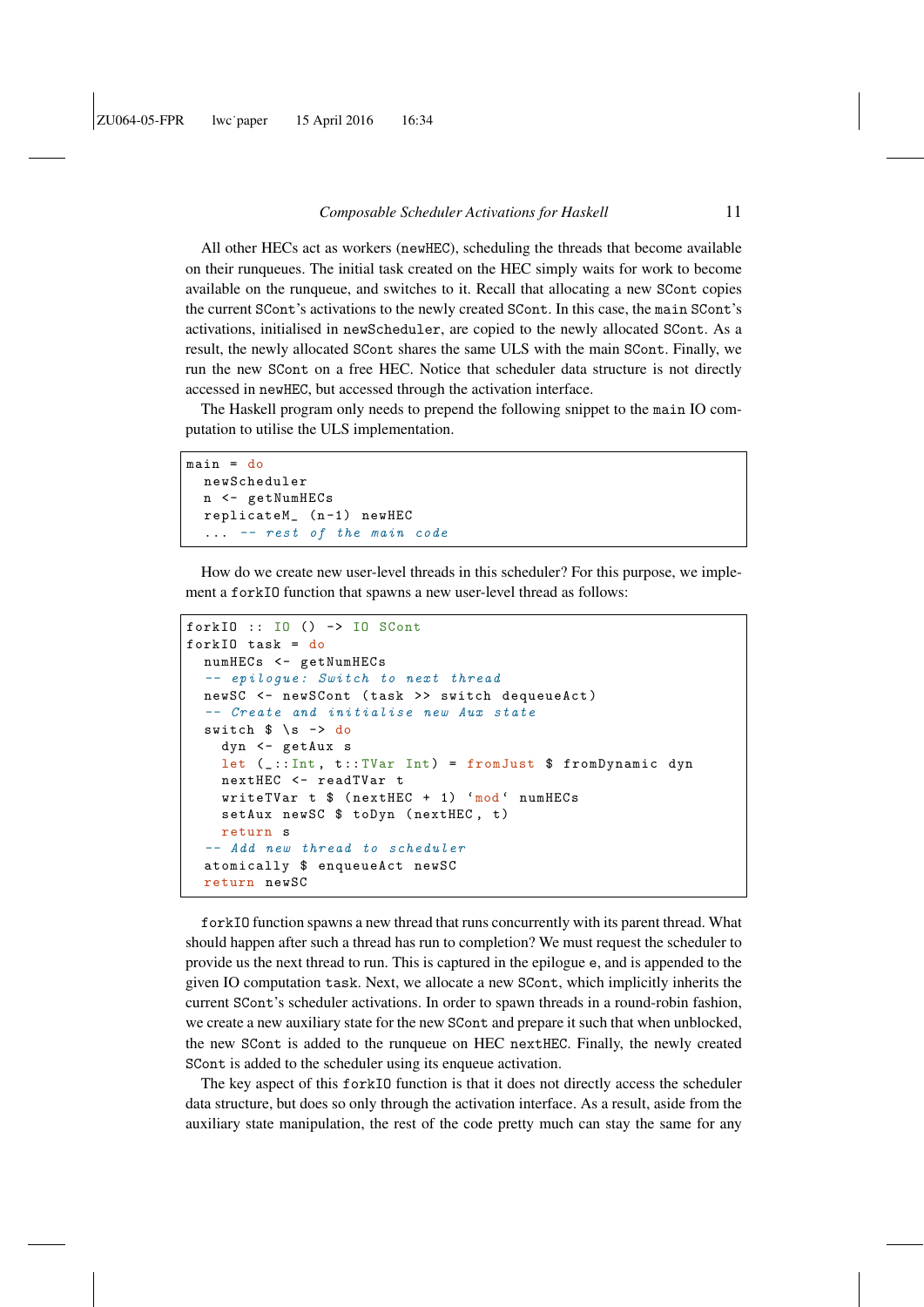user-level forkIO function. Additionally, we can implement a yield function similar to the one described in Section [3.3.2.](#page-7-0) Due to scheduler activations, the interaction with the RTS concurrency mechanisms come for free, and we are done!

### *4.2 Scheduling algorithms*

# *4.2.1 Last-in-first-out scheduler*

A last-in-first-out (LIFO) scheduler is useful for applications such as parallel depth-first search. We can easily modify this FIFO scheduler to perform LIFO scheduling by changing the enqueue activation logic as follows:

```
enqueueActivation :: Sched -> SCont -> STM ()
enqueue\text{Activation} (Sched pa) sc = do
  dyn <- getAux sc
  let (hec:: Int, _:: TVar Int) = from Just $ from Dynamic dyn
  l <- readTVar $ pa ! hec
  writeTVar (pa!hec) $ sc:1
```
The only change is in the last line where we add the given SCont to the head of the scheduler instead of the tail to get the necessary behaviour.

#### *4.2.2 Priority-based scheduler*

Let us now build a FIFO priority scheduler with low and high priorities. We will save the thread priority in the SCont-local state and use two scheduler queues in each HEC for each of the priorities. The modification to the scheduler datastructure is as follows:

```
data Prio = High | Low
data PrioQueues =
 PrioQueues { high :: [SCont], low :: [SCont] }
newtype Sched = Sched (Array Int (TVar PrioQueues))
```
We modify dequeueActivation such that it first examines the high priority queue for Sconts before examining the low priority queue.

```
dequeueActivation :: Sched -> SCont -> STM SCont
dequeueActivation (Sched pa) = do
  cc <- getCurrentHEC -- get current HEC number
  q <- readTVar $ pa ! cc
  case high q of
    [] -> case low q of
           [] -> retry
           x : t1 \rightarrow dolet newQ = q \{ low = t1 \}writeTVar ( pa ! cc ) newQ
               return x
    x : t1 \rightarrow do
```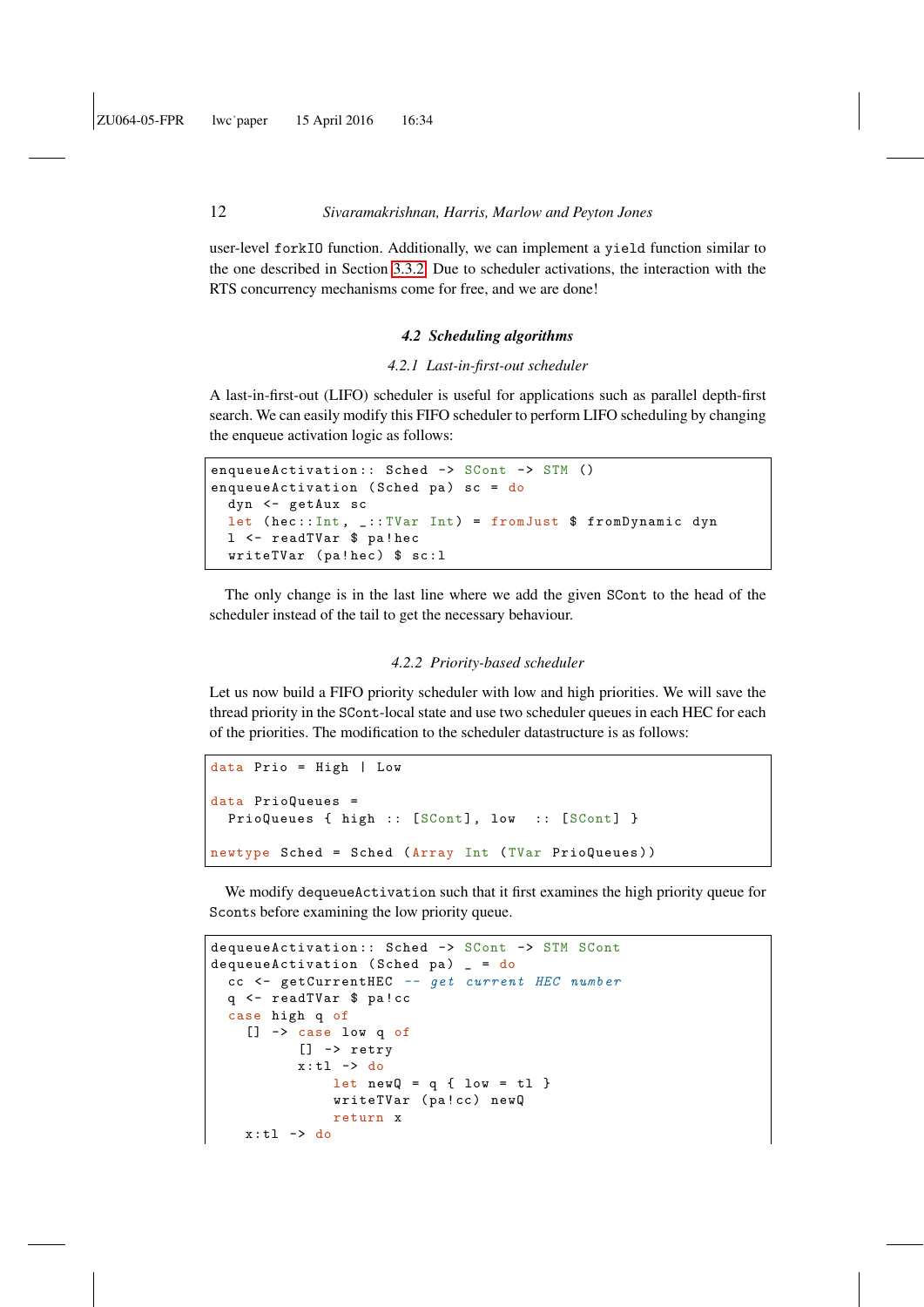```
let newQ = q { high = t1 }
writeTVar (pa!cc) newQ
return x
```
We modify enqueueActivation such that the given SCont is enqueued to the correct queue based on its priority.

```
enqueueActivation :: Sched -> SCont -> STM ()
enqueue\text{Activation} (Sched pa) sc = do
  dyn <- getAux sc
  let (\text{hec}::\text{Int}, \text{prio}::\text{Prio}, \_\cdot::\text{TVar} Int) =
    fromJust $ fromDynamic dyn
  q <- readTVar $ pa ! hec
  let newQ = case prio of
                  High \rightarrow q { high = (high q) + + [sc] }
                  Low \rightarrow q { low = (low q) + + [sc] }
  writeTVar (pa!hec) newQ
```
Observe that the priority of the SCont is obtained from its local state.

The function forkIO and newScheduler remain the same except for change to setAux invocations, which take an additional member in the tuple for the priority. We initialise the newly forked threads to have low priority, and provide a function for updating the priority of an SCont:

```
setPriority :: SCont -> Prio -> STM ()
setPriority sc prio = do
  dyn <- getAux sc
  let ( h :: Int , \_ : :Prio , c :: TVar Int ) =fromJust $ fromDynamic dyn
  setAux sc (toDyn (h, prio, c))
```
Using this function, an SCont can update its own priority as follows:

```
setPrioritySelf :: Prio -> IO ()
setPrioritySelf prio =
  switch (\s \rightarrow setPriority s prio >> return s)
```
# *4.2.3 Work-stealing scheduler*

Let us now implement a work-stealing scheduler by modifying the FIFO scheduler. The scheduler works by first looking for SCont in its own HEC's runqueue before stealing work from other HEC's runqueues. The only modification is to the dequeueActivation behaviour.

```
dequeueActivation :: Sched -> SCont -> STM SCont
dequeueActivation (Sched pa) = = do
  cc <- getCurrentHEC -- get current HEC number
  let (\_, end) = bounds pa
```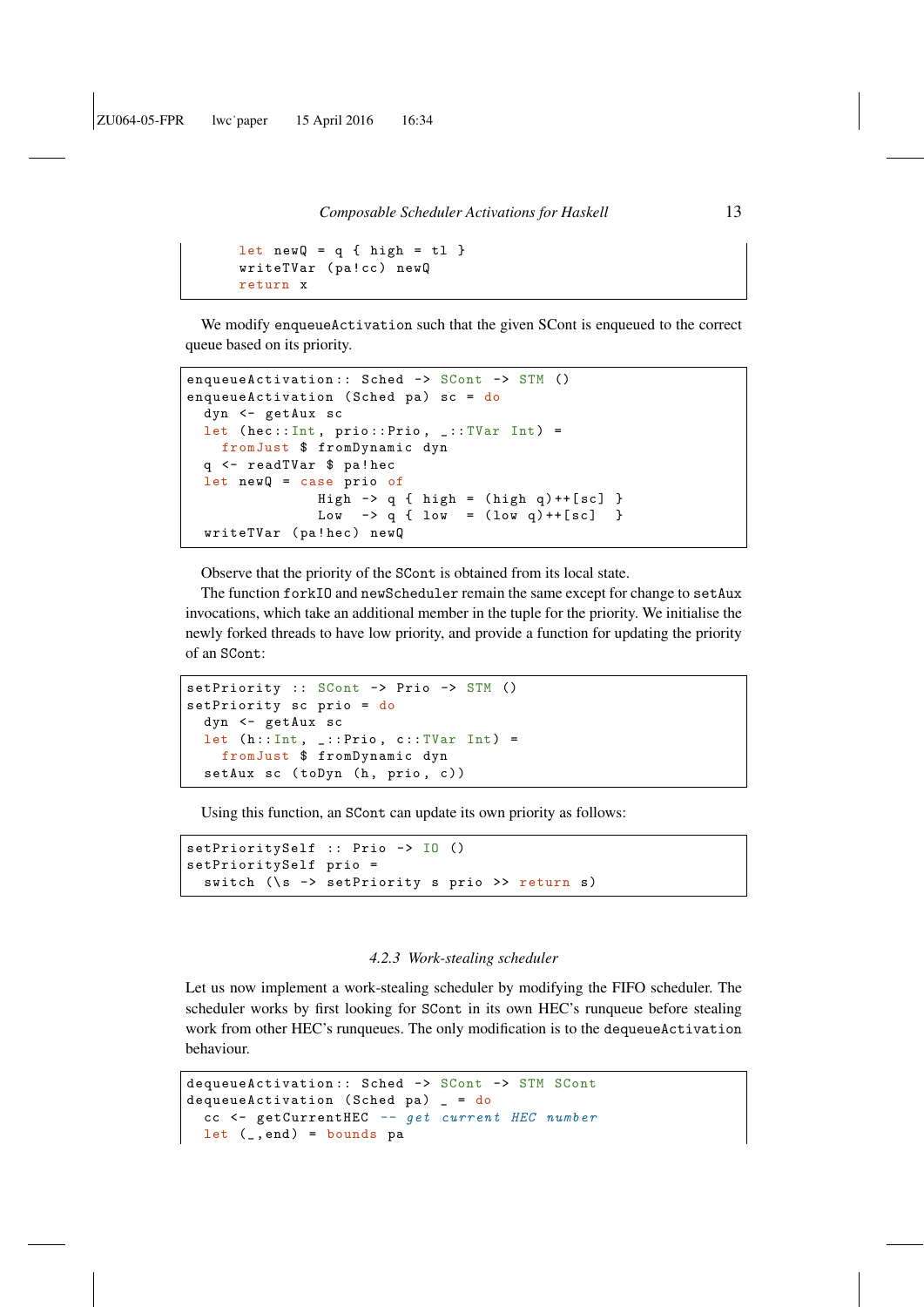```
let targets = cc : (filter (\i -> i /= cc) [0..end])
res <- foldM checkNext Nothing targets
case res of
  Nothing -> retry
  Just x -> return x
where
  checkNext mx hec =
    case mx of
      Nothing -> checkQ hec
      Just x -> return $ Just x
  checkQ hec = do
    l <- readTVar $ pa ! hec
    case l of
      [] -> return Nothing
      x : t \rightarrow -\inftywriteTVar (pa!hec) tl
        return $ Just x
```
We create a list of HEC numbers targets where the head of the list is the current HEC number followed by the other HEC numbers. We use the checkNext function to check the next HEC for available work. The function checkQ checks the given HEC for available work. Thus, by folding over the targets list with checkNext function, we first check the current HEC for available work, followed by examining other HECs. If an SCont is found either in the current HEC or stolen from another HEC, we switch to that SCont. Otherwise, the switch transaction retries, putting the current HEC to sleep until work arrives. The rest of the functions remain the same.

Observe that since the entire computation is in a transaction, if the HEC goes to sleep, then none of the HECs have any available SCont ready to be scheduled. This avoids the tricky sleep bugs associated with work-stealing multicore schedulers where one has to atomically check all the available work-stealing queues, before atomically putting the HEC to sleep. Implementing the sleep correctly without spurious or lost wakeups is quite tricky. Using an STM for the scheduler simplifies program logic and avoids subtle concurrency bugs.

#### *4.3 Scheduler agnostic user-level MVars*

<span id="page-13-0"></span>Our scheduler activations abstracts the interface to the ULS's. This fact can be exploited to build scheduler agnostic implementation of user-level concurrency libraries such as MVars. The following snippet describes the structure of an MVar implementation:

```
newtype MVar a = MVar (TVar (MVPState a))
data MVPState a = Full a [(a, SCont)]| Empty [(TVar a, SCont)]
```
An MVar is either empty with a list of pending takers, or full with a value and a list of pending putters. An implementation of the takeMVar function is presented below:

```
takeMVar :: MVar a -> IO a
```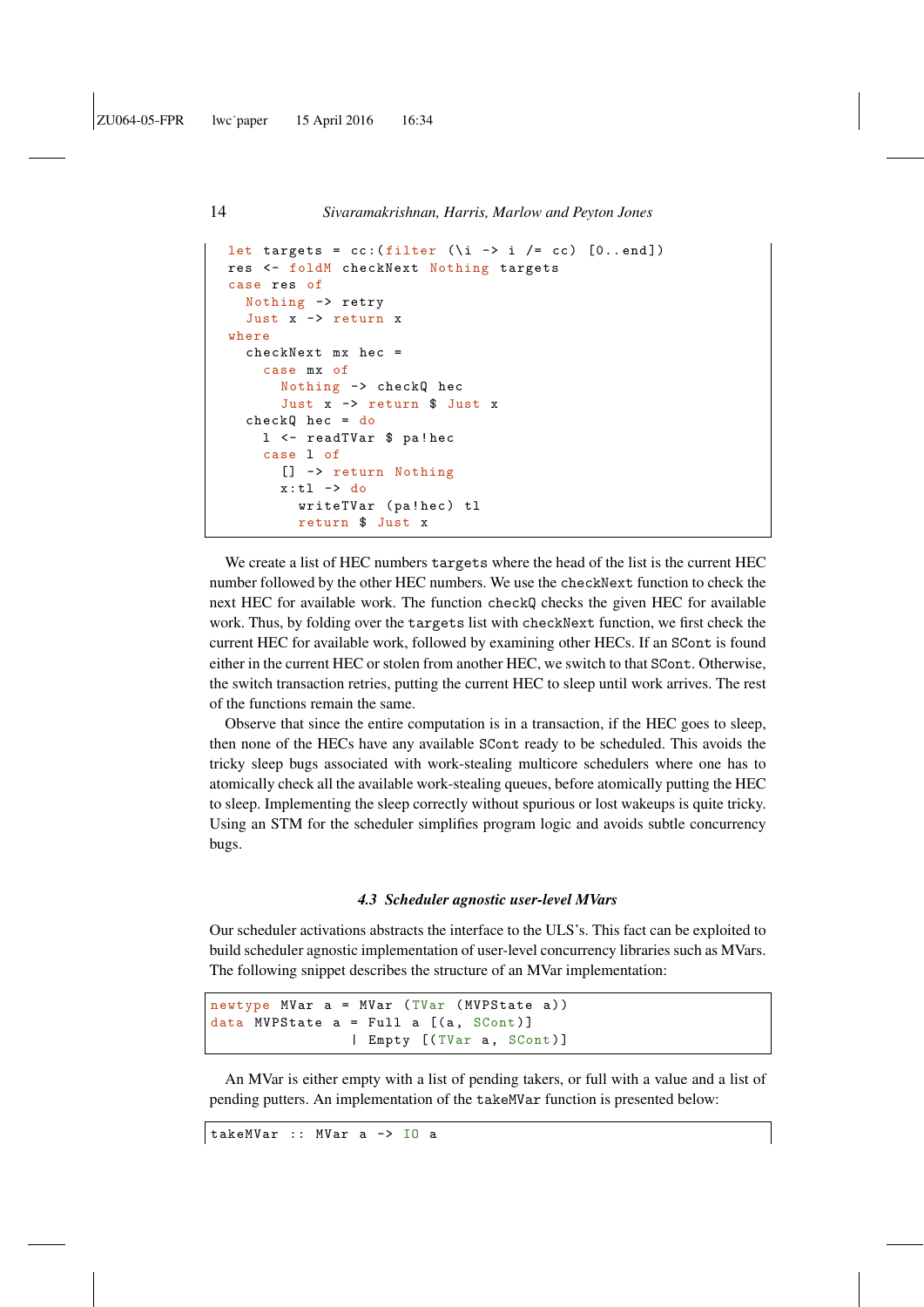```
takeMVar ( MVar ref ) = do
  h <- atomically $ newTVar undefined
  switch \frac{1}{2} \s -> do
    st <- readTVar ref
    case st of
      Empty ts -> do
        writeTVar ref $ Empty $ enqueue ts (h,s)
        dequeueAct s
      Full x ts -> do
        writeTVar h x
        case deque ts of
          Nothing -> do
             writeTVar ref $ Empty emptyQueue
           Just ((x', s'), ts') \rightarrow dowriteTVar ref $ Full x' ts'
             enqueueAct s'
        return s
  atomically $ readTVar h
```
If the MVar is empty, the SCont enqueues itself into the queue of pending takers. If the MVar is full, SCont consumes the value and unblocks the next waiting putter SCont, if any. The implementation of putMVar is the dual of this implementation. Notice that the implementation only uses the activations to block and resume the SConts interacting through the MVar. This allows threads from different ULS's to communicate over the same MVar, and hence the implementation is scheduler agnostic.

# 5 Semantics

<span id="page-14-0"></span>In this section, we present the formal semantics of the concurrency substrate primitives introduced in Section [3.3.](#page-6-0) We will subsequently utilise the semantics to formally describe the interaction of the ULS with the RTS in Section [6.](#page-22-0) Our semantics closely follows the implementation. The aim of this is to precisely describe the issues with respect to the interactions between the ULS and the RTS, and have the language to enunciate our solutions.

#### *5.1 Syntax*

Figure [5](#page-15-0) shows the syntax of program states. The program state *P* is a soup *S* of HECs, and a shared heap  $\Theta$ . The operator  $\parallel$  in the HEC soup is associative and commutative. Each HEC is either idle (Idle) or a triple  $\langle s, M, D \rangle_t$  where *s* is a unique identifier of the currently executing SCont, *M* is the currently executing term, *D* represents SCont-local state. Each HEC has an optional subscript *t*, which ranges over {*Sleeping*,*Outcall*}, and represents its current state. The absence of the subscript represents a HEC that is running. As mentioned in Section [3.4,](#page-7-1) when the program begins execution, the HEC soup has the following configuration:

Initial HEC Soup  $S = \langle s, M, D \rangle \parallel$  Idle<sub>1</sub>  $\parallel \ldots \parallel$  Idle<sub>*N*−1</sub>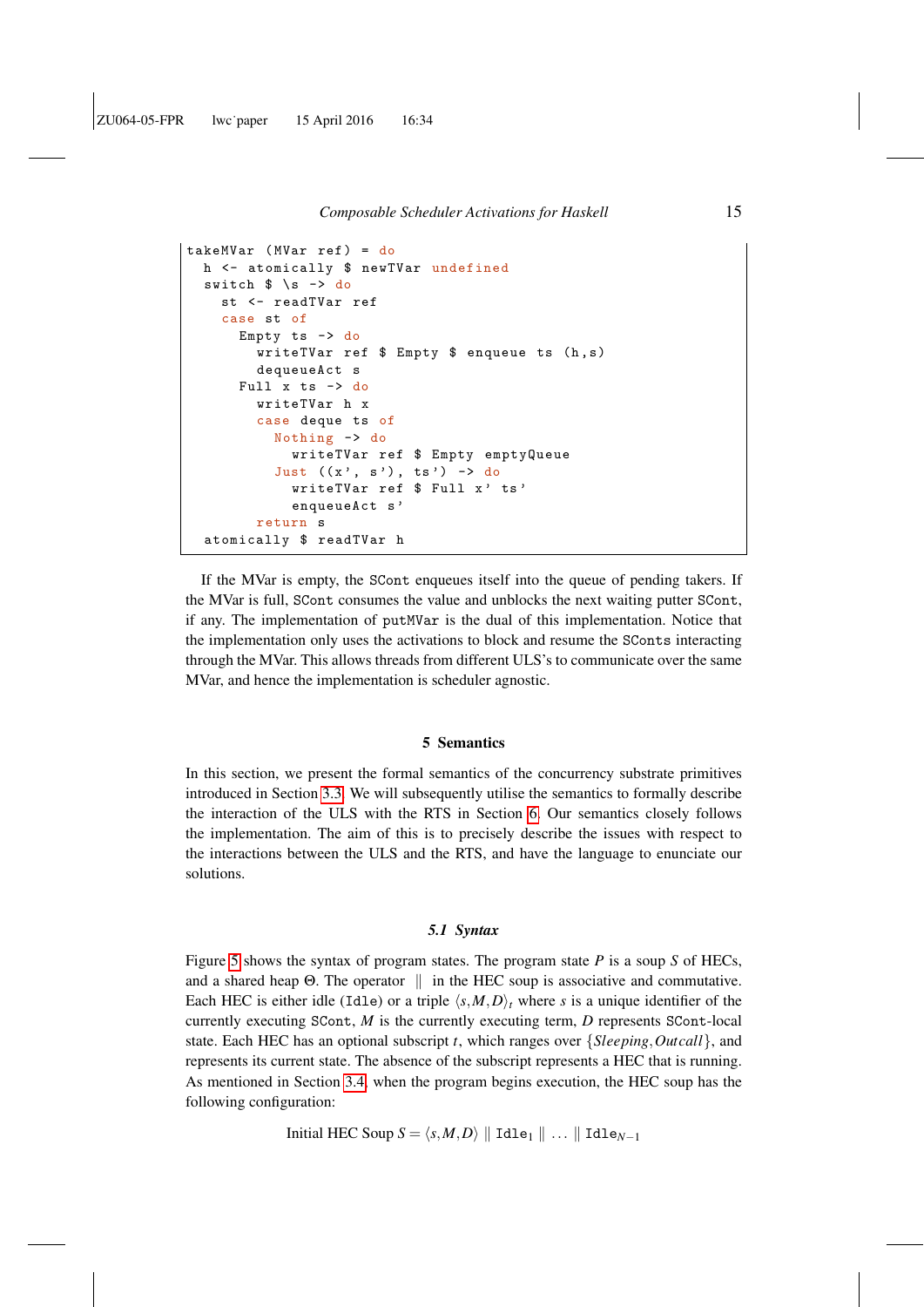```
x, y \in Variable r, s \in NameMd ::= return M \mid M \gg=NEx \therefore throw M | catch M N | catchSTM M N
Stm ::= newTVar M | readTVar r | writeTVar r M
         | atomically M | retry
Sc ::= newSCont M | switch M | runOnIdleHEC s
Sls \therefore getAux s | setAux s M
Act ::= dequeueAct s | enqueueAct s
          | setDequeueAct M | setEnqueueAct M
Term
M,N \quad ::= \quad r \mid x \mid \lambda.x \rightarrow M \mid MN \mid ...| Md | Ex | Stm | Sc | Sls | Act
   Program state P := S; \ThetaHEC soup S \cong \emptyset \mid H \parallel SHEC H := \langle s, M, D \rangle | \langle s, M, D \rangle Sleeping
                          | \langle s, M, D \rangle_{Outcall} | Idle
            Heap \Theta ::= r \mapsto M \oplus s \mapsto (M, D)SLS Store D := (M, N, r)IO Context \mathbb{E} \mathbb{E} \Rightarrow | \mathbb{E} \gg M | catch \mathbb{E} MSTM Context \mathbb{P} ::= \bullet \mathbb{P} \gg \geq M
```
Fig. 5: Syntax of terms, states, contexts, and heaps

where *M* is the main computation, and all other HECs are idle. We represent the SContlocal state *D* as a tuple with two terms and a name  $(M, N, r)$ . Here, *M*, *N*, and *r* are the dequeue activation, enqueue activation, and a TVar representing the auxiliary storage of the current SCont on this HEC. For perspicuity, we define accessor functions as shown below.

$$
deg(M, \_, \_) = M \quad eng(., M, \_) = M \quad aux(., \_, r) = r
$$

The primitives under the collection *Sls* and *Act* in Figure [5](#page-15-0) read from and write to the SCont-local states. The semantics of these primitives is discussed in Section [5.5.](#page-19-0) The heap Θ is a disjoint finite map of:

- $(r \mapsto M)$ , maps the identifier *r* of a transactional variable, or TVar, to its value.
- $(s \mapsto (M, D))$ , maps the identifier *s* of an SCont to its current state.

In a program state (*S*;Θ), an SCont with identifier *s* appears *either* as the running SCont in a HEC  $\langle s, M, D \rangle_t \in S$ , *or* as a binding  $s \mapsto (M, D)$  in the heap  $\Theta$ , but never in both. The distinction has direct operational significance: an SCont running in a HEC has part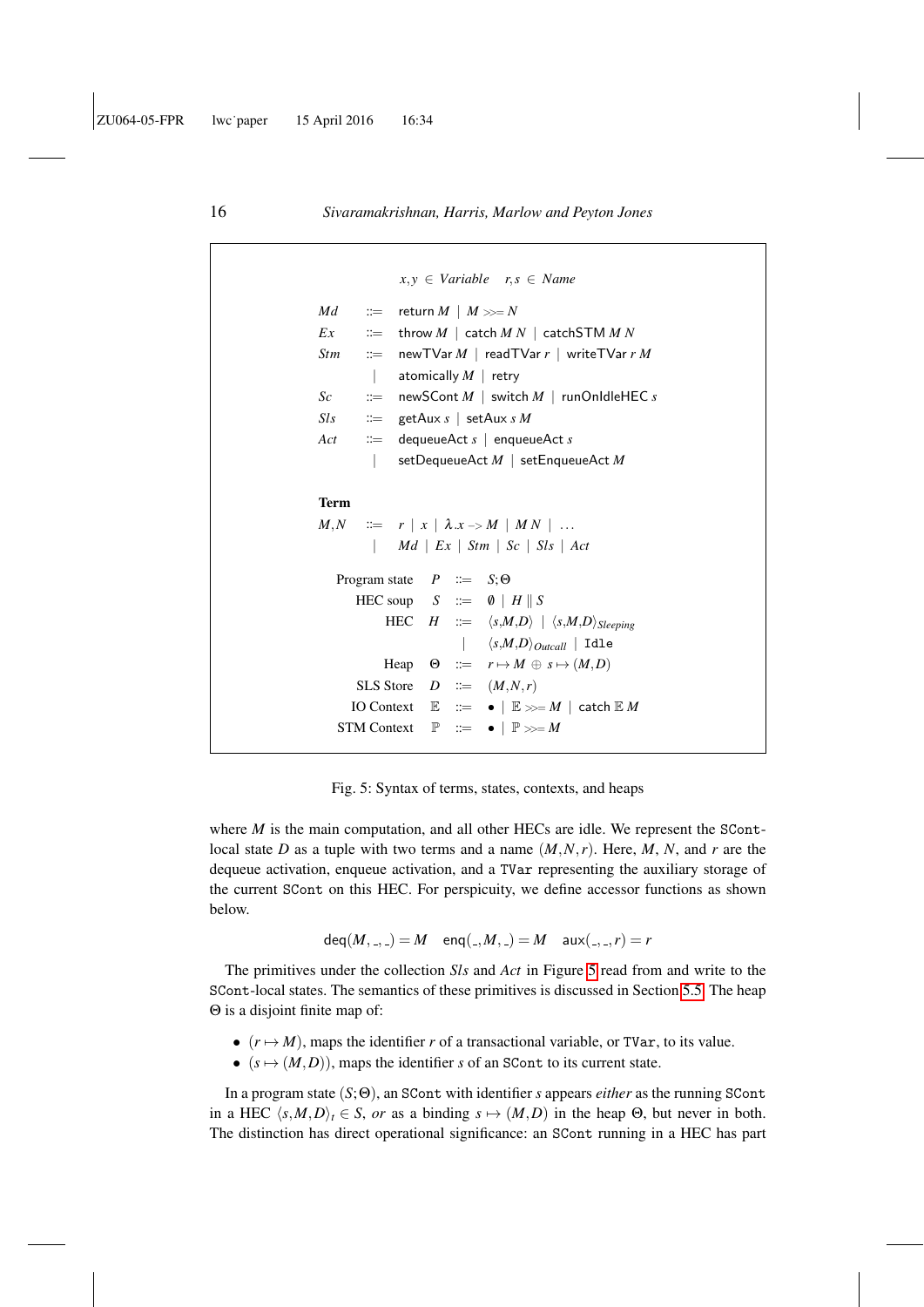of its state loaded into machine registers, whereas one in the heap is entirely passive. In both cases, however, the term *M* has type IO(), modelling the fact that concurrent Haskell threads can perform I/O.

The number of HECs remains constant, and each HEC runs one, and only one SCont. The business of multiplexing multiple SConts onto a single HEC is what the scheduler is for, and is organised by Haskell code using the primitives described in this section. Finally,  $E$  and  $\mathbb P$  represent the evaluation context for reduction under IO and STM monads.

```
s ∈ Name M ∈ Term
RTS actions a ::= Tick | STMBlock s | RetrySTM s | OC s
                            | OCSteal s | OCRet s M | BlockBH s | ResumeBH s
     Upcalls u ::= eng s | degTop-level S;Θ
                                                  \Longrightarrow S';\Theta'HEC H;\Theta \Longrightarrow H';\Theta'Purely functional M \rightarrow NSTM s, M, D; \Theta; \rightarrow M'; \Theta'Upcall
                                                    \stackrel{u}{\hookrightarrow} H'; \Theta'
```
#### Fig. 6: Transition relations

Our semantics uses different transition relations to describe the operational behaviour under different contexts. The program makes a transition from one state to another through the top-level program small-step transition relation:  $S$ ;  $\Theta \stackrel{a}{\Longrightarrow} S'$ ;  $\Theta'$ . This says that the program makes a transition from *S*; Θ to *S'*; Θ', possibly interacting with the underlying RTS through action *a*. We return to these RTS interactions in Section [6,](#page-22-0) and we omit *a* altogether if there is no interaction. The HEC transitions enable one of the HECs to perform a step, and possibly modifying the heap as a result. Purely functional transitions simply reduce a term, and by definition do not touch the heap.

The STM transitions are used to capture the behaviour of the HEC running a transaction. An STM transition is of the form  $s$ ;  $M$ ;  $D$ ;  $\Theta \rightarrow M'$ ;  $\Theta'$ , where M is the current monadic term under evaluation, and the heap Θ binds transactional variables to their current values. The current SCont *s* and its local state *D* are read-only. Finally, upcall transitions capture the behaviour of handling upcalls at a HEC, and *u* ranges over the kind of activation. We will come back to RTS interactions in Section [6.](#page-22-0)

#### *5.2 Basic transitions*

The basic transitions are presented in Figure [7.](#page-17-0) Rule OneHEC says that if one HEC *H* can take a step with the single-HEC transition relation, then the whole machine can take a step. As usual, we assume that the soup  $S$  is permuted to bring a runnable HEC to the left-hand end of the soup, so that OneHEC can fire. Similarly, Rule PureStep enables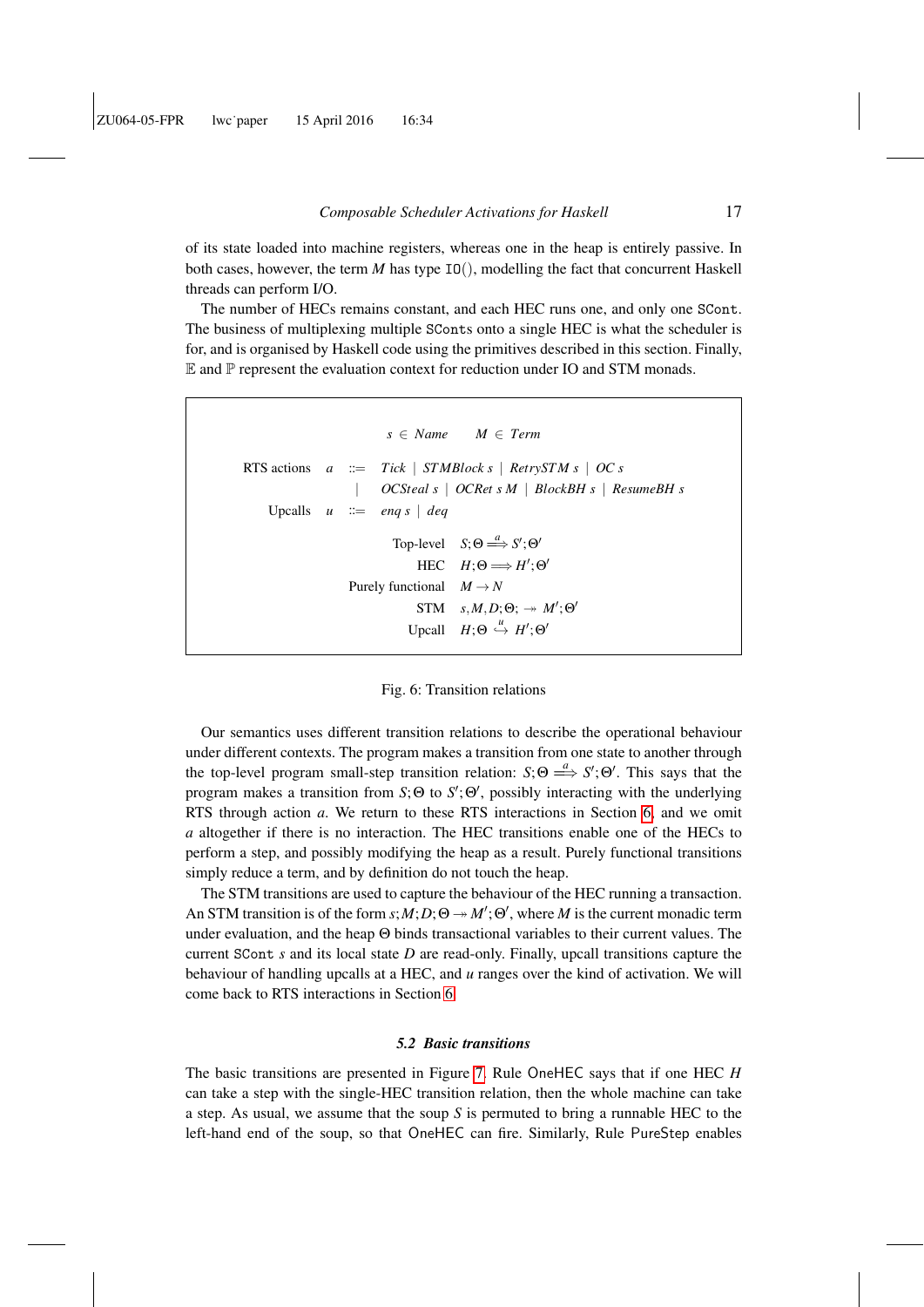# <span id="page-17-0"></span>Top-level transitions  $S$ ;  $\Theta \stackrel{a}{\Longrightarrow} S'$ ;  $\Theta'$  $H$ ; $\Theta \stackrel{a}{\Longrightarrow} H'$ ; $\Theta'$  $H \parallel S$ ; Θ  $\stackrel{a}{\Longrightarrow} H' \parallel S$ ; Θ' (ONEHEC) HEC transitions  $H$ ;  $\Theta \Longrightarrow H'$ ;  $\Theta'$  $M \rightarrow N$  $\langle s, \mathbb{E}[M], D \rangle; \Theta \implies \langle s, \mathbb{E}[N], D \rangle; \Theta$ (PURESTEP) Purely functional transitions  $M \rightarrow N$ return  $N \gg M \rightarrow MN$  (BIND) throw  $N \gg M \rightarrow$  throw  $N$  (THROW)  $retry \gg M \rightarrow retry$  (RETRY)

18 *Sivaramakrishnan, Harris, Marlow and Peyton Jones*

Plus the usual rules for call-by-need  $\lambda$ -calculus, in small-step fashion

 $\text{catch (return } M) N \rightarrow \text{return } M \quad (\text{IOCATCH})$  $\text{catch (throw } M) N \rightarrow NM$  (IOCATCHEXN)

Fig. 7: Operational semantics for basic transitions

one of the HECs to perform a purely functional transition under the evaluation context  $E$ (defined in Figure [5\)](#page-15-0). There is no action *a* on the arrow because this step does not interact with the RTS. Notice that PureStep transition is only possible if the HEC is in running state (with no subscript). The purely functional transitions  $M \to N$  include  $\beta$ -reduction, arithmetic expressions, case expressions, monadic operations return, bind, throw, catch, and so on according to their standard definitions. Bind operation on the transactional memory primitive retry simply reduces to retry (Figure [7\)](#page-17-0). These primitives represent blocking actions under transactional memory and will be dealt with in Section [6.2.](#page-23-0)

### *5.3 Transactional memory*

Since the concurrency substrate primitives utilise STM as the sole synchronisation mechanism, we will present the formal semantics of basic STM operations in this section. We will build upon the basic STM formalism to formally describe the behaviour of concurrency substrate primitives in the following sections. The semantics of existing STM primitives in GHC is preserved in the new implementation.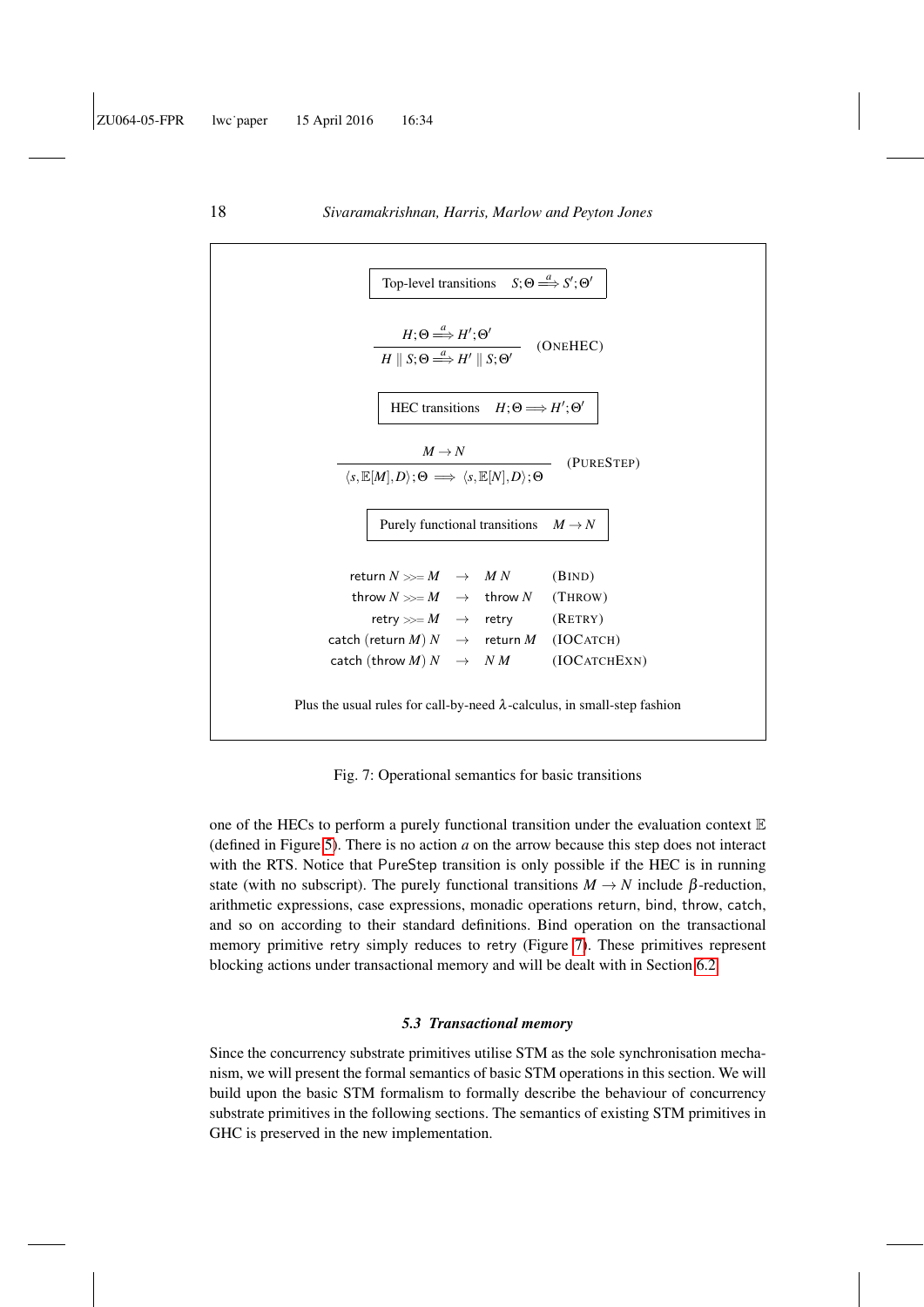<span id="page-18-0"></span>

| HEC transitions $H$ ; $\Theta \implies H'$ ; $\Theta'$                                                                                                                                                                                              |             |
|-----------------------------------------------------------------------------------------------------------------------------------------------------------------------------------------------------------------------------------------------------|-------------|
| $s;M;D;\Theta \stackrel{*}{\twoheadrightarrow}$ return $N;\Theta'$<br>$\langle s,\mathbb{E}[$ atomically $M\rangle,D\rangle;$ $\Theta \implies$<br>$\langle s, \mathbb{E}[\text{return } N], D \rangle; \Theta'$                                    | (TATOMIC)   |
| $s;M;D;\Theta \stackrel{*}{\twoheadrightarrow}$ throw $N;\Theta'$<br>$\langle s, \mathbb{E}[\text{atomically }M], D \rangle; \Theta \Longrightarrow$<br>$\langle s, \mathbb{E}[\text{throw } N], D \rangle; \Theta \cup (\Theta' \setminus \Theta)$ | (TTHROW)    |
| STM transitions $s, M, D; \Theta; \rightarrow M'; \Theta'$                                                                                                                                                                                          |             |
| $M \to N$<br>$s: \mathbb{P}[M]; D; \Theta \rightarrow \mathbb{P}[N]; \Theta$                                                                                                                                                                        | (TPURESTEP) |
| $s: M; D; \Theta \stackrel{*}{\twoheadrightarrow}$ return $M'; \Theta'$<br>s; $\mathbb{P}[\text{catchSTM } M N]; D; \Theta \rightarrow \mathbb{P}[\text{return } M']; \Theta'$                                                                      | (TCATCH)    |
| $s;M;D;\Theta \stackrel{*}{\rightarrow}$ throw $M';\Theta'$<br>s; $\mathbb{P}[\text{catchSTM } M N]; D; \Theta \rightarrow \mathbb{P}[N M']; \Theta \cup (\Theta' \backslash \Theta)$                                                               | (TCEXN)     |
| $s;M;D;\Theta \stackrel{*}{\twoheadrightarrow}$ retry; $\Theta'$<br>s; $\mathbb{P}[\text{catchSTM } M N]; D; \Theta \rightarrow \mathbb{P}[\text{retry}]; \Theta'$                                                                                  | (TCRETRY)   |
| $r$ fresh<br>s; $\mathbb{P}[\text{newTVar }M]$ ; $D$ ; $\Theta \rightarrow \mathbb{P}[\text{return } r]$ ; $\Theta[r \mapsto M]$                                                                                                                    | (TNew)      |
| s; $\mathbb{P}$ [readTVar r]; D; $\Theta \rightarrow \mathbb{P}$ [return $\Theta(r)$ ]; $\Theta$                                                                                                                                                    | (TREAD)     |
| s; $\mathbb{P}[\text{writeTVar } r M]; D; \Theta \rightarrow \mathbb{P}[\text{return } ()]; \Theta[r \mapsto M]$                                                                                                                                    | (TWRITE)    |

Fig. 8: Operational semantics for software transactional memory

Figure [8](#page-18-0) presents the semantics of non-blocking STM operations. The semantics of blocking operations is deferred until Section [6.2.](#page-23-0) Recall that an STM transition is of the form  $s$ ;  $M$ ;  $D$ ;  $\Theta \rightarrow M'$ ;  $\Theta'$ , where M is the current monadic term under evaluation, and the heap Θ binds transactional variables to their current values. The current SCont *s* and its local state *D* are read-only, and are not used at all in this section, but will be needed when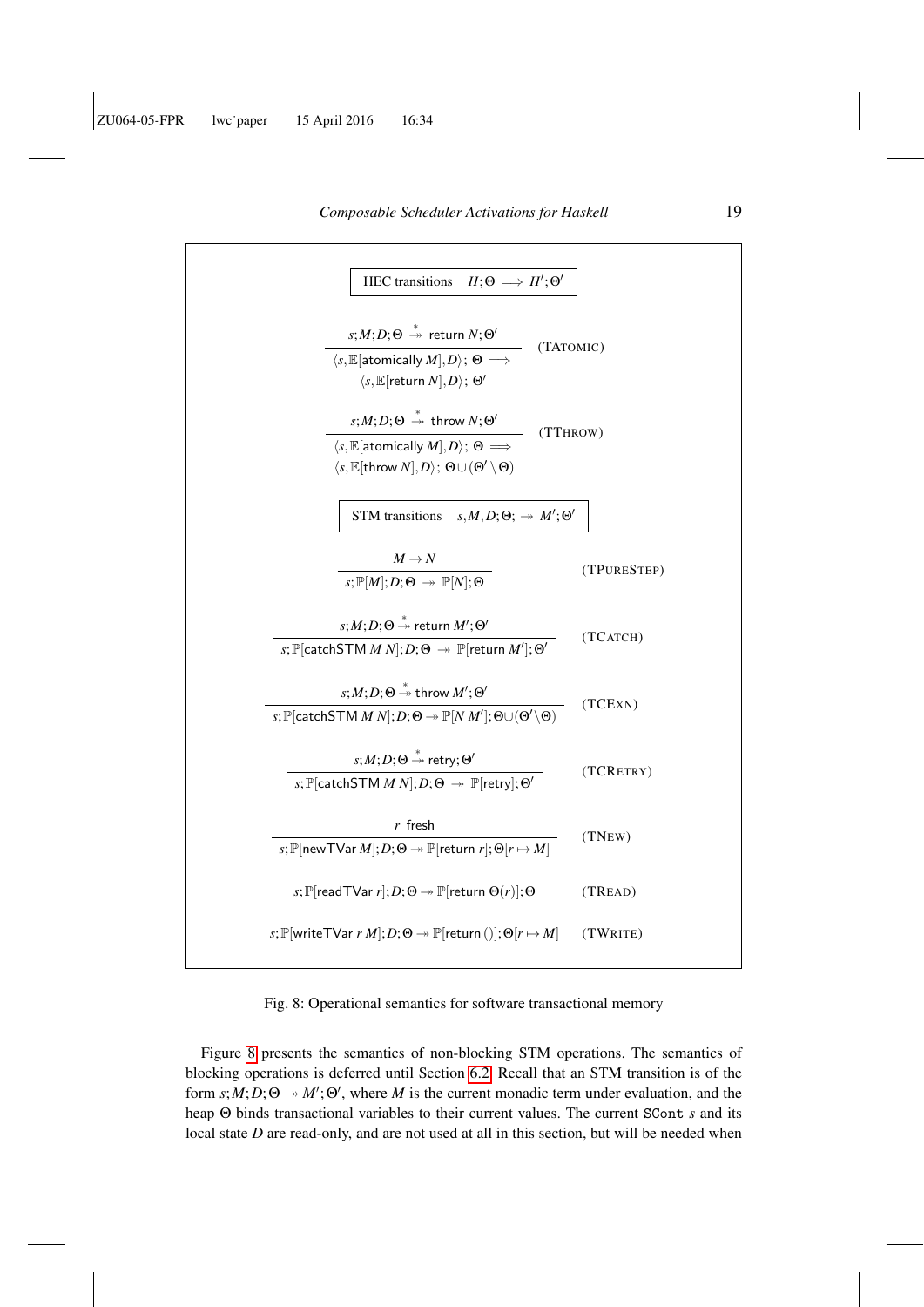manipulating SCont-local state. The reduction produces a new term  $M'$  and a new heap  $\Theta'$ . Rule TPURESTEP is similar to PURESTEP rule in Figure [7.](#page-17-0) STM allows creating (TNEW), reading (TREAD), and writing (TWRITE) to transactional variables.

The most important rule is TATOMIC which combines multiple *STM* transitions into a single *program* transition. The notation  $\stackrel{*}{\rightarrow}$  stands for the transitive closure of  $\rightarrow$ . The antecedent in the rule says that if the term *M* can be reduced in multiple steps to return *N*, possibly modifying the heap from  $\Theta$  to  $\Theta'$ , then *M* is *atomically* evaluated with the same result. Thus, other HECs are not allowed to witness the intermediate effects of the transaction.

The semantics of exception handling under STM is interesting (rules TCEXN and TTHROW). Since an exception can carry a TVar allocated in the aborted transaction, the effects of the current transaction are undone except for the newly allocated TVars. Otherwise, we would have dangling pointer corresponding to such TVars. Rule TCRETRY simply propagates the request to retry the transaction through the context. The act of blocking, wake up and undoing the effects of the transaction are handled in Section [6.2.](#page-23-0)

#### *5.4* SCont *semantics*

The semantics of SCont primitives are presented in Figure [9.](#page-20-0) Each SCont has a distinct identifier *s* (concretely, its heap address). An SCont's state is represented by the pair (*M*,*D*) where *M* is the term under evaluation and *D* is the local state.

Rule NEWSCONT binds the given IO computation and a new SCont-local state pair to a new SCont *s'*, and returns *s'*. Notice that the newly created SCont inherits the activations of the calling SCont. This implicitly associates the new SCont with the invoking SCont's scheduler.

The rules for switch (SWITCHSELF, SWITCH, and SWITCHEXN) begin by atomically evaluating the body of switch *M* applied to the current SCont *s*. If the resultant SCont is the same as the current one (SWITCHSELF), then we simply commit the transaction and there is nothing more to be done. If the resultant SCont  $s'$  is different from the current SCont *s* (SWITCH), we transfer control to the new SCont  $s'$  by making it the running SCont and saving the state of the original SCont *s* in the heap. If the switch primitive happens to throw an exception, the updates by the transaction are discarded (SWITCHEXN).

Observe that the SWITCH rule gets stuck if the resultant SCont s' does not have a binding in  $\Theta'$ . This can happen if the target SCont  $s'$  is already running on a different HEC. This design enforces linear use of SConts. As mentioned earlier, our implementation enforces this property by attaching an transactional status variable to each SCont and updating it accordingly during context switches.

The alert reader will notice that the rules for switch duplicate much of the paraphernalia of an atomic transaction (Figure [8\)](#page-18-0), but that is unavoidable because the switch to a new continuation must form part of the same transaction as the argument computation.

#### *5.5 Semantics of local state manipulation*

<span id="page-19-0"></span>In our formalisation, we represent local state  $D$  as a tuple with two terms and a name (*M*,*N*,*r*) (Figure [5\)](#page-15-0), where *M*, *N* and *r* are dequeue activation, enqueue activation, and a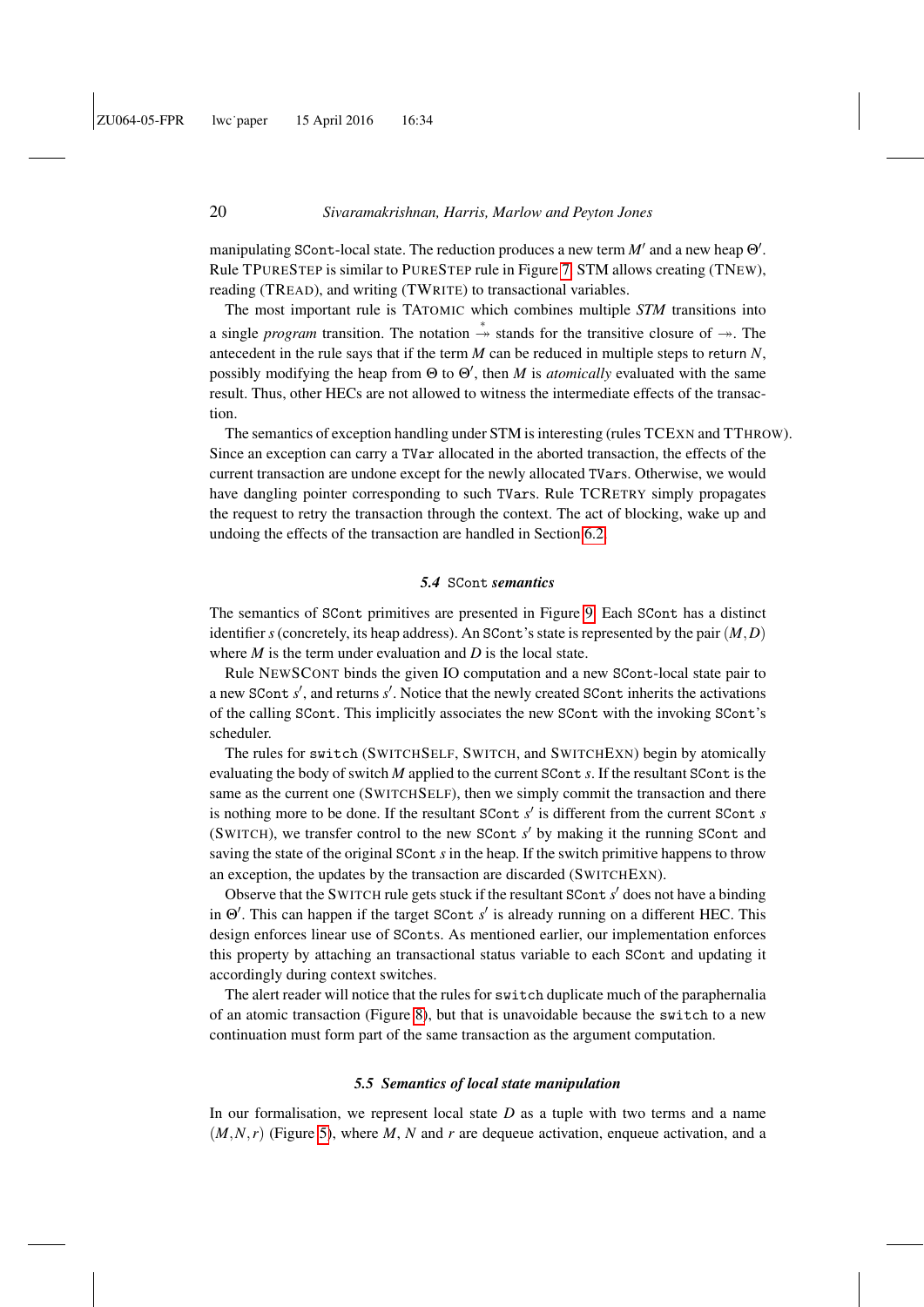<span id="page-20-0"></span>

| HEC transitions $H: \Theta \implies H': \Theta'$                                                                                                                |                |  |  |  |
|-----------------------------------------------------------------------------------------------------------------------------------------------------------------|----------------|--|--|--|
|                                                                                                                                                                 |                |  |  |  |
| s' fresh r fresh $D' = (deq(D), enq(D), r)$                                                                                                                     |                |  |  |  |
| $\langle s, \mathbb{E}$ [newSCont <i>M</i> ], <i>D</i> ); $\Theta \implies$                                                                                     |                |  |  |  |
| $\langle s, \mathbb{E}[\text{return } s'], D \rangle; \Theta[s' \mapsto (M, D')] [r \mapsto \text{toDyn}()]$                                                    |                |  |  |  |
|                                                                                                                                                                 |                |  |  |  |
| $s; M s; D; \Theta \stackrel{*}{\twoheadrightarrow}$ return $s; \Theta'$                                                                                        |                |  |  |  |
| $\langle s, \mathbb{E}[\text{switch }M], D \rangle; \Theta \implies \langle s, \mathbb{E}[\text{return }(), D \rangle; \Theta'$                                 |                |  |  |  |
|                                                                                                                                                                 |                |  |  |  |
| $s; M s; D; \Theta \stackrel{*}{\rightarrow}$ return $s'; \Theta'[s' \mapsto (M', D')]$                                                                         |                |  |  |  |
| $\langle s, \mathbb{E}[\text{switch }M], D \rangle; \Theta \implies \langle s', M', D' \rangle; \Theta'[\mathfrak{s} \mapsto (\mathbb{E}[\text{return }(), D)]$ |                |  |  |  |
| $s; M s; D; \Theta \stackrel{*}{\rightarrow}$ throw $N; \Theta'$                                                                                                |                |  |  |  |
| $\langle s, \mathbb{E}[\text{switch }M], D \rangle; \Theta \implies \langle s, \mathbb{E}[\text{throw }N], D \rangle; \Theta \cup (\Theta' \setminus \Theta)$   |                |  |  |  |
|                                                                                                                                                                 |                |  |  |  |
| Idle $   \langle s, \mathbb{E}  $ runOnIdleHEC $s'  , D \rangle$ ; $\Theta[s' \mapsto (M', D')] \implies$                                                       | (RUNONIDLEHEC) |  |  |  |
| $\langle s', M', D' \rangle \parallel \langle s, \mathbb{E}[\text{return } (0], D \rangle; \Theta$                                                              |                |  |  |  |
|                                                                                                                                                                 |                |  |  |  |
| $\langle s, \text{return } (0, D) : \Theta \implies \text{Idle}; \Theta$                                                                                        | (DONEUNIT)     |  |  |  |
|                                                                                                                                                                 |                |  |  |  |
| $\langle s, \text{throw } N, D \rangle$ ; $\Theta \implies \text{Idle}$ ; $\Theta$                                                                              | (DONEEXN)      |  |  |  |
|                                                                                                                                                                 |                |  |  |  |

Fig. 9: Operational semantics for SCont manipulation

TVar representing auxiliary storage, respectively. The precise semantics of activations and stack-local state manipulation is given in Figure [10.](#page-21-0)

Our semantics models the auxiliary field in the SCont-local state as a TVar. It is initialised to a dynamic unit value toDyn () when an new SCont is created (rule NEWSCONT in Figure [9\)](#page-20-0). The rules SETAUXSELF and SETAUXOTHER update the aux state of a SCont by writing to the TVar. There are two cases, depending on whether the SCont is running in the current HEC, or is passive in the heap. The aux-state is typically used to store scheduler accounting information, and is most likely to be updated in the activations, being invoked by some other SCont or the RTS. This is the reason why we model aux-state as a TVar and allow it to be modified by some other SCont. If the target of the setAux is running in another HEC, no rule applies, and we raise a runtime exception. This is reasonable: one HEC should not be poking into another running HEC's state. The rules for getAux also have two cases.

An SCont's activations can be invoked using the dequeueAct and enqueueAct primitives. Invoking an SCont's own activation is straight-forward; the activation is fetched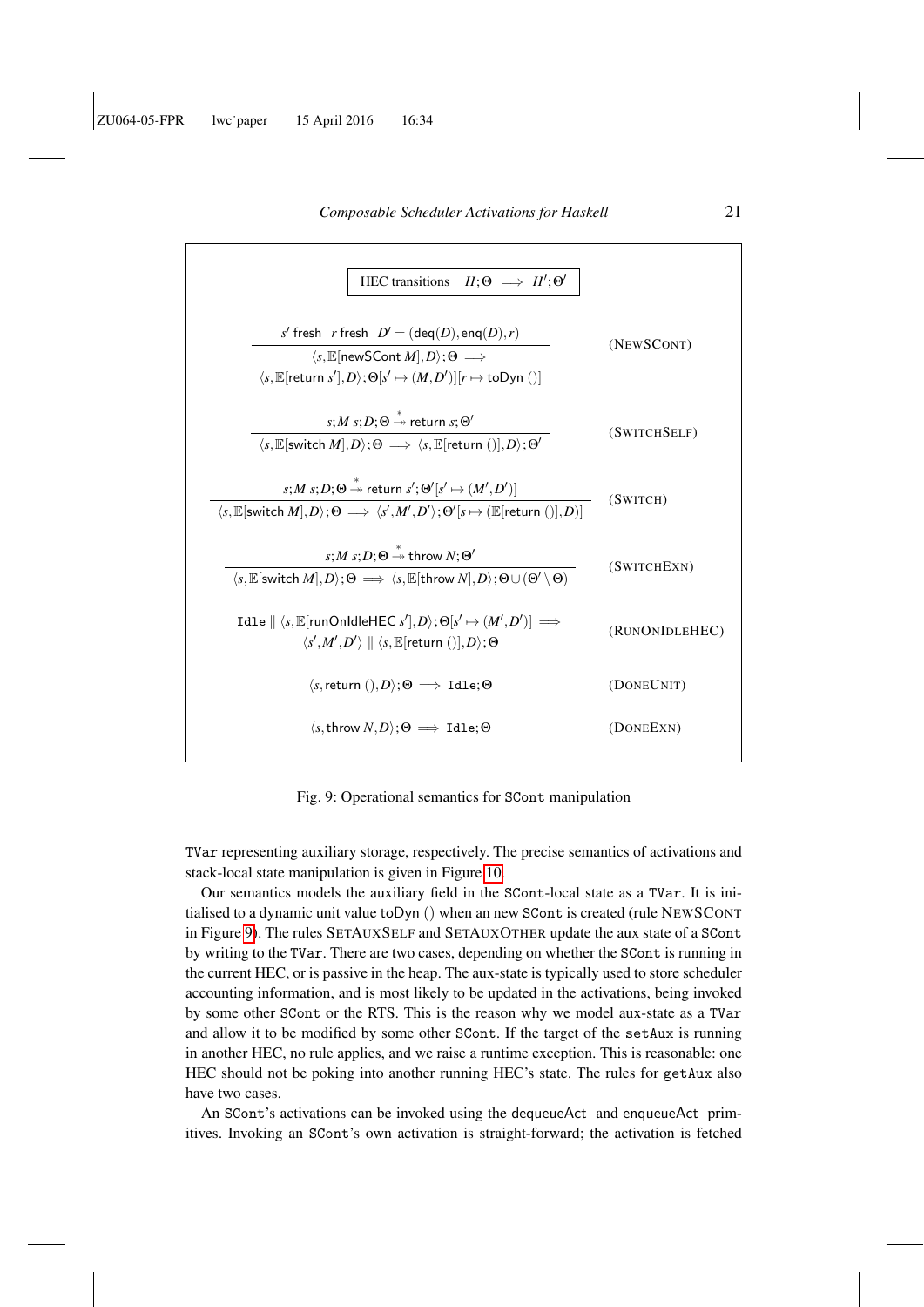<span id="page-21-0"></span>

|                                                                                                                                 | HEC transitions $H$ ; $\Theta \implies H'$ ; $\Theta'$                                                                                                                  |  |  |  |  |
|---------------------------------------------------------------------------------------------------------------------------------|-------------------------------------------------------------------------------------------------------------------------------------------------------------------------|--|--|--|--|
| (SETDEQUEUEACT)                                                                                                                 |                                                                                                                                                                         |  |  |  |  |
|                                                                                                                                 | $\langle s, \mathbb{E}[\mathsf{setDequeueAct}\,M], (b,u,r) \rangle; \Theta \implies$                                                                                    |  |  |  |  |
|                                                                                                                                 | $\langle s, \mathbb{E}[\text{return } ()], (M, u, r) \rangle; \Theta$                                                                                                   |  |  |  |  |
| (SETENQUEUEACT)                                                                                                                 |                                                                                                                                                                         |  |  |  |  |
|                                                                                                                                 | $\langle s, \mathbb{E}[\mathsf{setEnqueueAct}\ M], (b,u,r) \rangle; \Theta \implies$                                                                                    |  |  |  |  |
|                                                                                                                                 | $\langle s, \mathbb{E}[\text{return } ()], (b, M, r) \rangle; \Theta$                                                                                                   |  |  |  |  |
|                                                                                                                                 | STM transitions $s; M; D; \Theta \rightarrow M'; \Theta'$                                                                                                               |  |  |  |  |
| (GETAUXSELF)                                                                                                                    |                                                                                                                                                                         |  |  |  |  |
|                                                                                                                                 | s; $\mathbb{P}[\text{getAux } s]; D; \Theta \rightarrow \mathbb{P}[\text{return aux}(D)]; \Theta$                                                                       |  |  |  |  |
| (SETAUXSELF)                                                                                                                    |                                                                                                                                                                         |  |  |  |  |
| s; $\mathbb{P}[\text{setAux s} M]; D; \Theta \rightarrow \mathbb{P}[\text{return } ()]$ ; $\Theta[\text{aux}(D) \rightarrow M]$ |                                                                                                                                                                         |  |  |  |  |
| (INVOKEDEQUEUEACTSELF)                                                                                                          |                                                                                                                                                                         |  |  |  |  |
|                                                                                                                                 | s; $\mathbb{P}[\text{dequeueAct } s]; D; \Theta \rightarrow \mathbb{P}[\text{deq}(D) \ s]; \Theta$                                                                      |  |  |  |  |
| (INVOKEENQUEUEACTSELF)                                                                                                          |                                                                                                                                                                         |  |  |  |  |
|                                                                                                                                 | s; $\mathbb{P}$ [enqueueAct s]; D; $\Theta \rightarrow \mathbb{P}$ [enq $(D)$ s]; $\Theta$                                                                              |  |  |  |  |
| (GETAUXOTHER)                                                                                                                   |                                                                                                                                                                         |  |  |  |  |
|                                                                                                                                 | $s: \mathbb{P}[\text{getAux } s']; D; \Theta[s' \mapsto (M', D')] \rightarrow$                                                                                          |  |  |  |  |
|                                                                                                                                 | $\mathbb{P}[\text{return aux}(D')]; \Theta[s' \mapsto (M', D')]$                                                                                                        |  |  |  |  |
| (SETAUXOTHER)                                                                                                                   |                                                                                                                                                                         |  |  |  |  |
|                                                                                                                                 | $s: \mathbb{P}[\mathsf{setAux}\; s'\;M]; D; \Theta[s' \mapsto (M',D')] \twoheadrightarrow$                                                                              |  |  |  |  |
|                                                                                                                                 | $\mathbb{P}[\text{return } ( )]; \Theta[s' \mapsto (M', D')][\text{aux}(D') \mapsto M]$                                                                                 |  |  |  |  |
| (INVOKEDEQUEUEACTOTHER)                                                                                                         |                                                                                                                                                                         |  |  |  |  |
|                                                                                                                                 | $s\!:\!\mathbb{P}[\mathsf{dequeueAct}\; s'   ;\!D; \Theta[s' \!\mapsto\! (M',D')] \twoheadrightarrow$<br>$\mathbb{P}[\text{deg}(D')\ s'] ; \Theta[s' \mapsto (M', D')]$ |  |  |  |  |
| (INVOKEENQUEUEACTOTHER)                                                                                                         |                                                                                                                                                                         |  |  |  |  |
|                                                                                                                                 | $s: \mathbb{P}[\mathsf{enqueueAct}\; s'] ; D ; \Theta[s' \mapsto (M', D')] \twoheadrightarrow$                                                                          |  |  |  |  |
|                                                                                                                                 | $\mathbb{P}[\text{enq}(D')\ s']$ ; $\Theta[s' \mapsto (M', D')]$                                                                                                        |  |  |  |  |

Fig. 10: Operational semantics for manipulating activations and auxiliary state.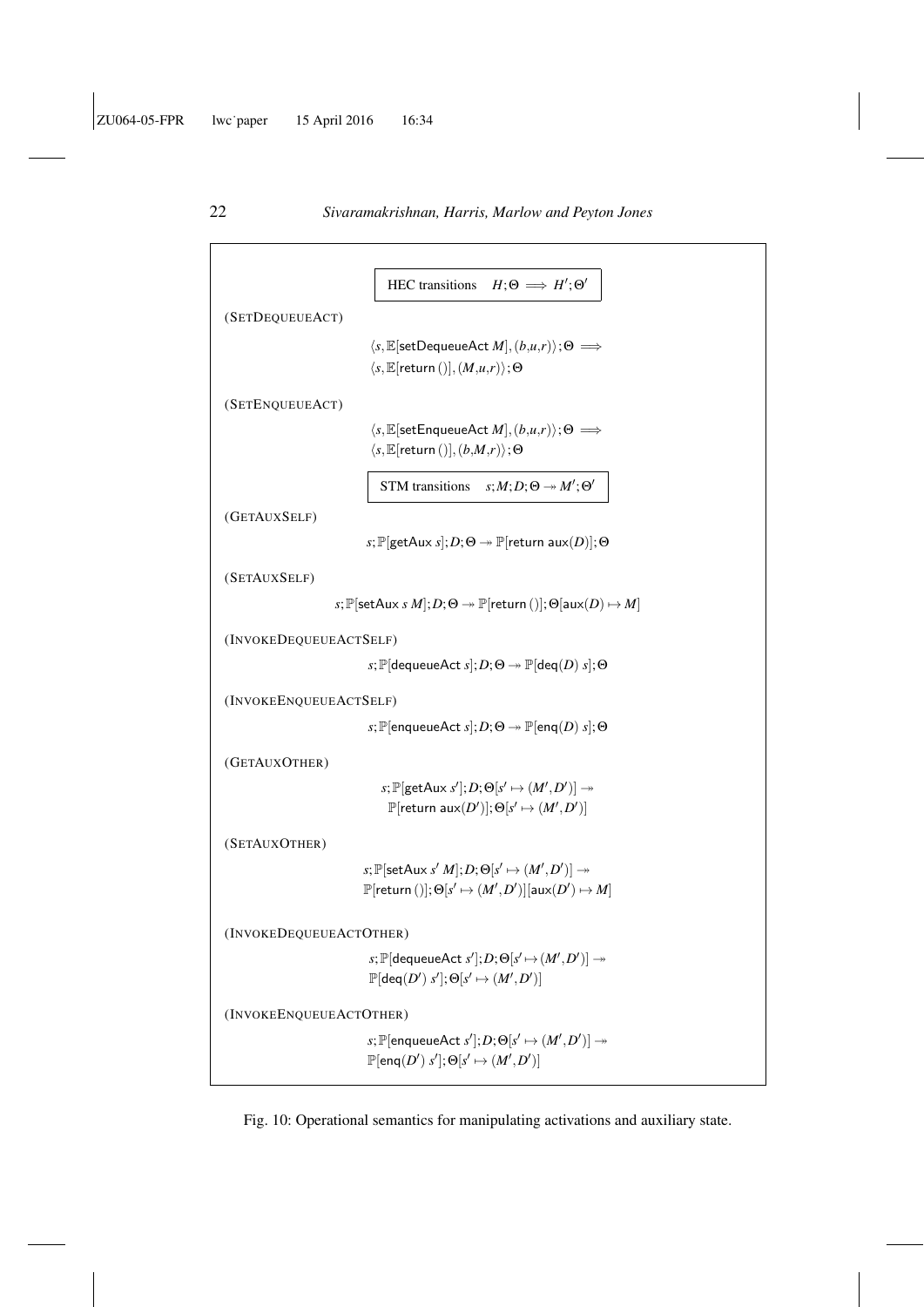<span id="page-22-1"></span>

#### Fig. 11: Handling timer interrupts

from the local state and applied to the current SCont (rules INVOKEDEQUEUEACTSELF). We do allow activations of an SCont other than the current SCont to be invoked (rule INVOKEDEQUEUEACTOTHER and INOKEENQUEUEACTOTHER). Notice that in order to invoke the activations of other SConts, the SCont must be passive on the heap, and currently not running.

We allow an SCont to modify its *own* activations, and potentially migrate to another ULS. In addition, updating own activations allows the initial thread evaluating the main IO computation to initialise its activations, and to participate in user-level scheduling. In the common use case, once an SCont's activations are initialised, we do not expect them to change. Hence, we do not store the activations in a TVar, but rather directly in the underlying TSO object field. The avoids the overheads of transactional access of activations.

#### 6 Interaction with the RTS

<span id="page-22-0"></span>The key aspect of our design is composability of ULS's with the existing RTS concurrency mechanisms (Section [3.1\)](#page-3-1). In this section, we will describe in detail the interaction of RTS concurrency mechanisms and the ULS's. The formalisation brings out the tricky cases associated with the interaction between the ULS and the RTS.

#### *6.1 Timer interrupts*

<span id="page-22-3"></span>In GHC, concurrent threads are preemptively scheduled. The RTS maintains a timer that ticks, by default, every 20ms. On a tick, the current SCont needs to be de-scheduled and a new SCont from the scheduler needs to be scheduled. The semantics of handling timer interrupts is shown in Figure [11.](#page-22-1)

The *Tick* label on the transition arrow indicates an interaction with the RTS; we call such a label an *RTS-interaction*. In this case the RTS-interaction *Tick* indicates that the RTS wants to signal a timer tick<sup>[3](#page-22-2)</sup>. The transition here injects yield into the instruction stream of the SCont running on this HEC, at a GC safe point, where yield behaves just like the definition in Section [3.3.2.](#page-7-0)

<span id="page-22-2"></span> $3$  Technically we should ensure that every HEC receives a tick, and of course our implementation does just that, but we elide that here.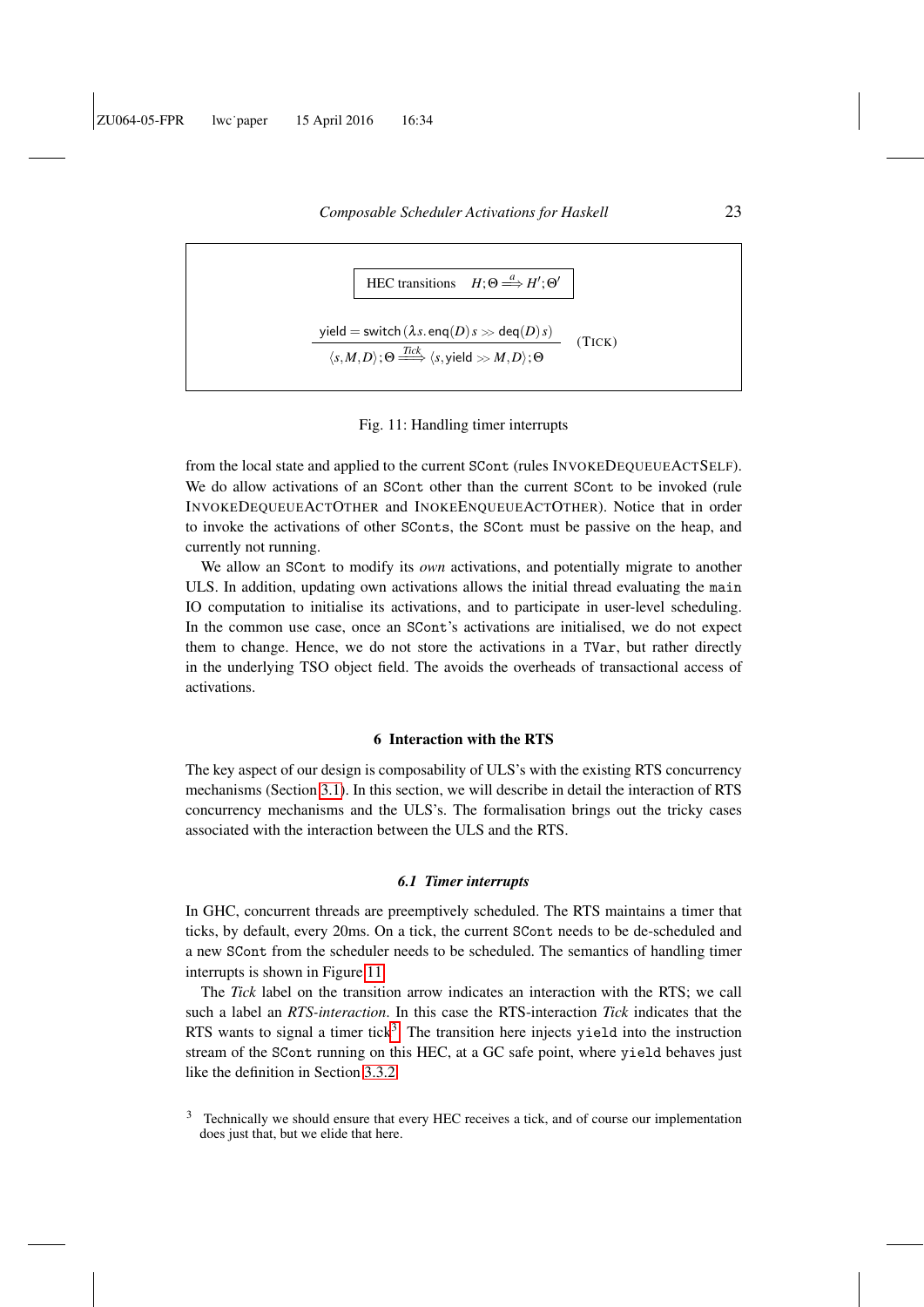# *6.2 STM blocking operations*

<span id="page-23-1"></span><span id="page-23-0"></span>

Fig. 12: STM Retry

As mentioned before (Section [3.4\)](#page-7-1), STM supports blocking operations through the retry primitive. Figure [12](#page-23-1) gives the semantics for STM retry operation.

#### *6.2.1 Blocking the* SCont

Rule TRETRYATOMIC is similar to TTHROW in Figure [8.](#page-18-0) It runs the transaction body  $M$ ; if the latter terminates with retry, it abandons the effects embodied in  $\Theta'$ , reverting to  $\Theta$ . But, unlike TTHROW it then uses an auxiliary rule  $\stackrel{deg}{\hookrightarrow}$ , defined in Figure [13,](#page-24-0) to fetch the next SCont to switch to. The transition in TRETRYATOMIC is labelled with the RTS interaction *STMBlock s*, indicating that the RTS assumes responsibility for *s* after the reduction.

The rules presented in Figure [13](#page-24-0) are the key rules in abstracting the interface between the ULS and the RTS, and describe the invocation of upcalls. In the sequel, we will often refer to these rules in describing the semantics of the RTS interactions. Rule UPDEQUEUE in Figure [13](#page-24-0) stashes *s* (the SCont to be blocked) in the heap Θ, instantiates an ephemeral SCont that fetches the dequeue activation *b* from *s*'s local state *D*, and switches to the SCont returned by the dequeue activation.  $s'$  is made the running SCont on this HEC.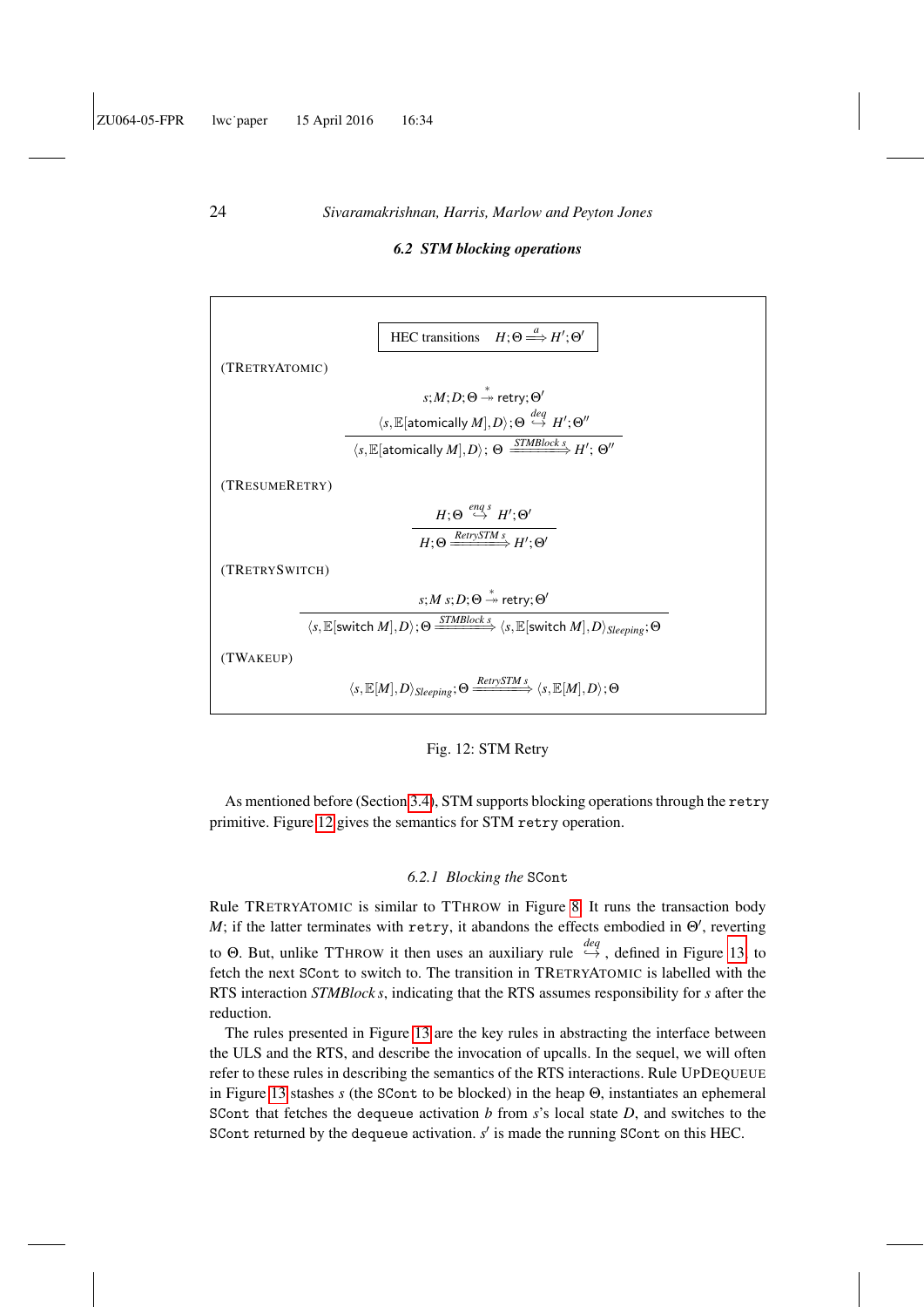<span id="page-24-0"></span>

*Composable Scheduler Activations for Haskell* 25

Fig. 13: Instantiating upcalls

It is necessary that the dequeue upcall be performed on a new SCont *s'*, and not on the SCont *s* being blocked. At the point of invocation of the dequeue upcall, the RTS believes that the blocked SCont *s* is completely owned by the RTS, not running, and available to be resumed. Invoking the dequeue upcall on the blocked SCont *s* can lead to a race on *s* between multiple HECs if *s* happens to be unblocked and enqueued to the scheduler before the switch transaction is completed.

#### *6.2.2 Resuming the* SCont

Some time later, the RTS will see that some thread has written to one of the TVars read by *s*'s transaction, so it will signal an *RetrySTM s* interaction (rule TRESUMERETRY). Again, we use an auxiliary transition  $\stackrel{eng s}{\hookrightarrow}$  to enqueue the SCont to its scheduler (Figure [13\)](#page-24-0).

Unlike  $\stackrel{deq}{\hookrightarrow}$  transition, unblocking an SCont has nothing to do with the computation currently running on any HEC. If we find an idle HEC (rule UPENQUEUEIDLE), we instantiate a new ephemeral SCont *s'* to enqueue the SCont *s*. The actual unblock operation is achieved by fetching SCont *s*'s enqueue activation, applying it to *s* and atomically performing the resultant STM computation. If we do not find any idle HECs (rule UPEN-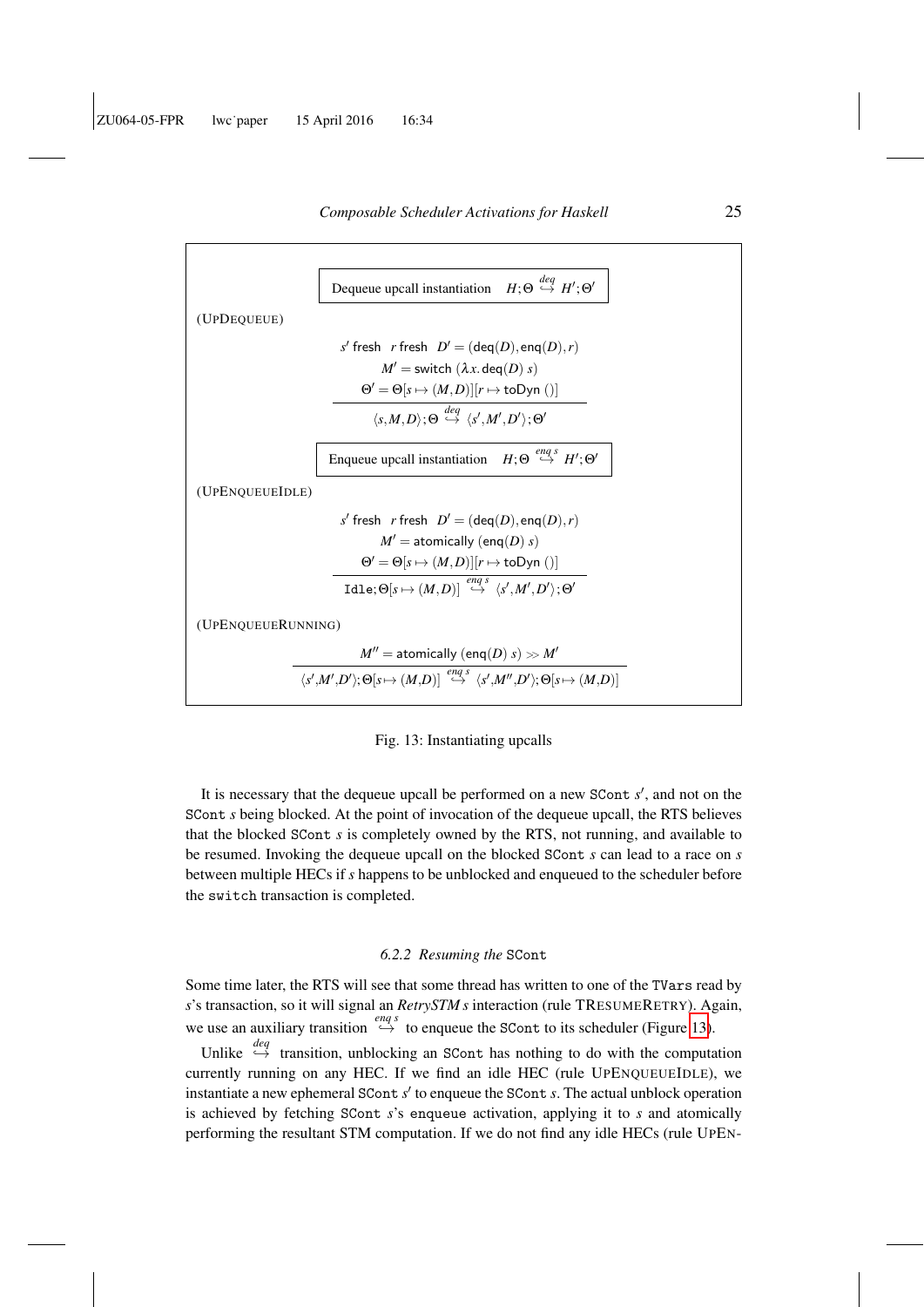QUEUERUNNING), we pick one of the running HECs, prepare it such that it first unblocks the SCont *s* before resuming the original computation.

#### *6.2.3 HEC sleep and wakeup*

Recall that invoking retry within a switch transaction or dequeue activation puts the HEC to sleep (Section [3.4\)](#page-7-1). Also, notice that the dequeue activation is always invoked by the RTS from a switch transaction (Rule UPDEQUEUE). This motivates rule TRETRYSWITCH: if a switch transaction blocks, we put the whole HEC to sleep. Then, dual to TRE-SUMERETRY, rule TWAKEUP wakes up the HEC when the RTS sees that the transaction may now be able to make progress.

#### *6.2.4 Implementation of upcalls*

Notice that the rules UPDEQUEUE and UPENQUEUEIDLE in Figure [13](#page-24-0) instantiate a fresh SCont. The freshly instantiated SCont performs just a single transaction; switch in UP-DEQUEUE and atomically in UPENQUEUEIDLE, after which it is garbage-collected. Since instantiating a fresh SCont for every upcall is unwise, the RTS maintains a dynamic pool of dedicated *upcall SConts* for performing the upcalls. It is worth mentioning that we need an "upcall SCont pool" rather than a single "upcall SCont" since the upcall transactions can themselves get blocked synchronously on STM retry as well as asynchronously due to optimisations for lazy evaluation (Section [6.5\)](#page-27-0).

# *6.3 Safe foreign function calls*

<span id="page-25-0"></span>Foreign calls in GHC are highly efficient but intricately interact with the scheduler [\(Marlow](#page-36-3) *et al.*[, 2004\)](#page-36-3). Much of the efficiency owes to the RTS's task model. Each HEC is animated by one of a *pool* of tasks (OS threads); the current task may become blocked in a foreign call (e.g., a blocking I/O operation), in which case another task takes over the HEC. However, at most only one task ever has exclusive access to a HEC.

GHC's task model ensures that a HEC performing a safe-foreign call only blocks the Haskell thread (and the task) making the call but not the other threads running on the HEC's scheduler. However, it would be unwise to switch the thread (and the task) on every foreign call as most invocations are expected to return in a timely fashion. In this section, we will discuss the interaction of safe-foreign function calls and the ULS. In particular, we restrict the discussion to outcalls — calls made from Haskell to C.

Our decision to preserve the task model in the RTS allows us to delegate much of the work involved in safe foreign call to the RTS. We only need to deal with the ULS interaction, and not the creation and coordination of tasks. The semantics of foreign call handling is presented in Figure [14.](#page-26-0) Rule OCBLOCK illustrates that the HEC performing the foreign call moves into the *Outcall* state, where it is no longer runnable. In the fast path (rule OCRETFAST), the foreign call returns immediately with the result *M*, and the HEC resumes execution with the result plugged into the context.

In the slow path, the RTS may decide to pay the cost of task switching and resume the scheduler (rule OCSTEAL). The scheduler is resumed using the dequeue upcall. Once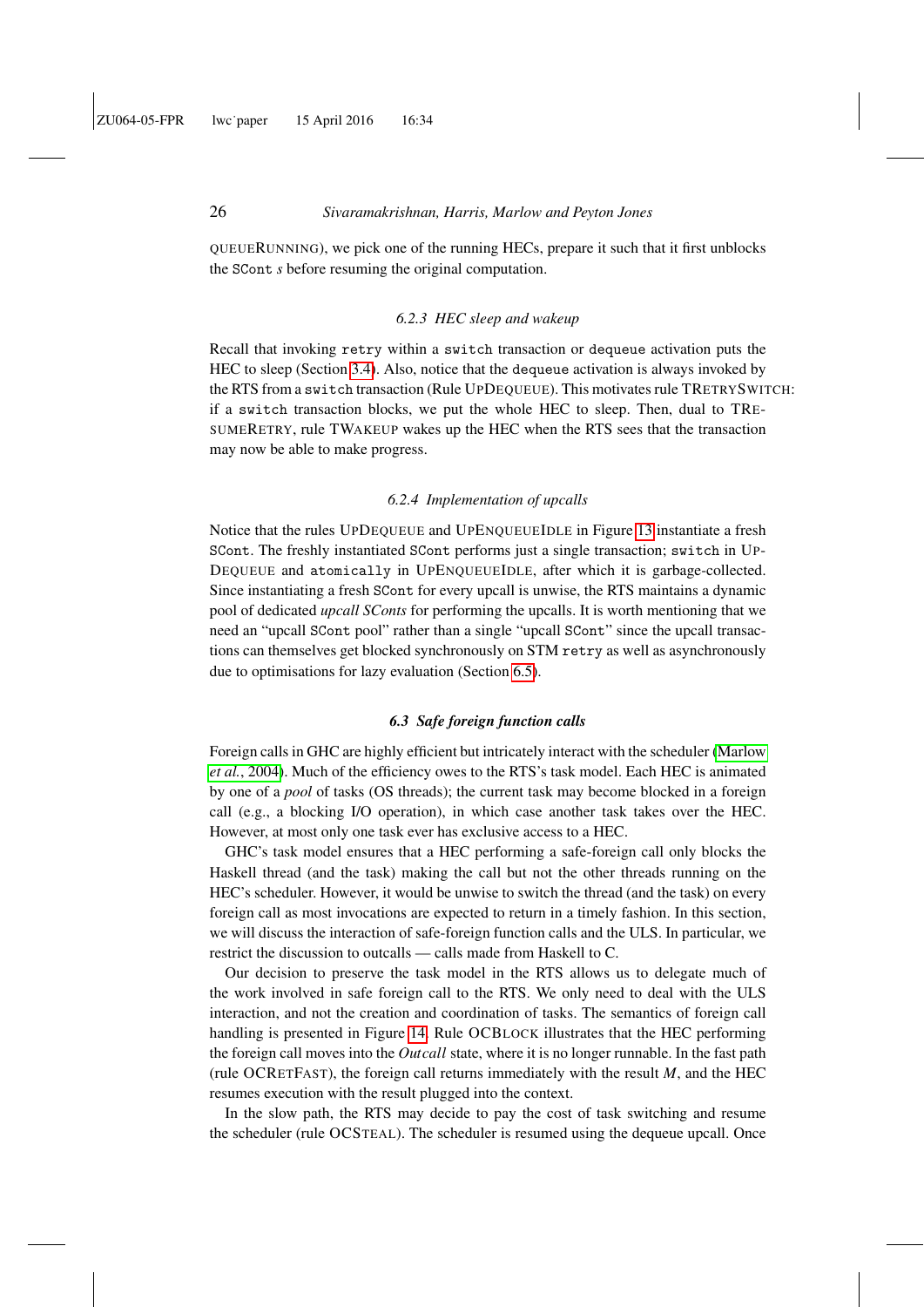

<span id="page-26-0"></span>

Fig. 14: Safe foreign call transitions

the foreign call eventually returns, the SCont *s* blocked on the foreign call can be resumed. Since we have already resumed the scheduler, the correct behaviour is to prepare the SCont *s* with the result and add it to its ULS. Rule OCRETSLOW achieves this through enqueue upcall.

# *6.4 Timer interrupts and transactions*

<span id="page-26-1"></span>What if a timer interrupt occurs during a transaction? The (TICK) rule of Section [6.1](#page-22-3) is restricted to *HEC transitions*, and says nothing about *STM transitions*. One possibility (Plan A) is that transactions should not be interrupted, and ticks should only be delivered at the end. This is faithful to the semantics expressed by the rule, but it does mean that a rogue transaction could completely monopolise a HEC.

An alternative possibility (Plan B) is for the RTS to roll the transaction back to the beginning, and then deliver the tick using rule (TICK). That too is implementable, but this time the risk is that a slightly-too-long transaction would always be rolled back, so it would never make progress.

Our implementation behaves like Plan B, but gives better progress guarantees, while respecting the same semantics. Rather than rolling the transaction back, the RTS suspends the transaction mid-flight. None of its effects are visible to other SConts; they are confined to its SCont-local transaction log. When the SCont is later resumed, the transaction continues from where it left off, rather than starting from scratch. Of course, time has gone by, so when it finally tries to commit there is a higher chance of failure, but at least uncontended access will go through.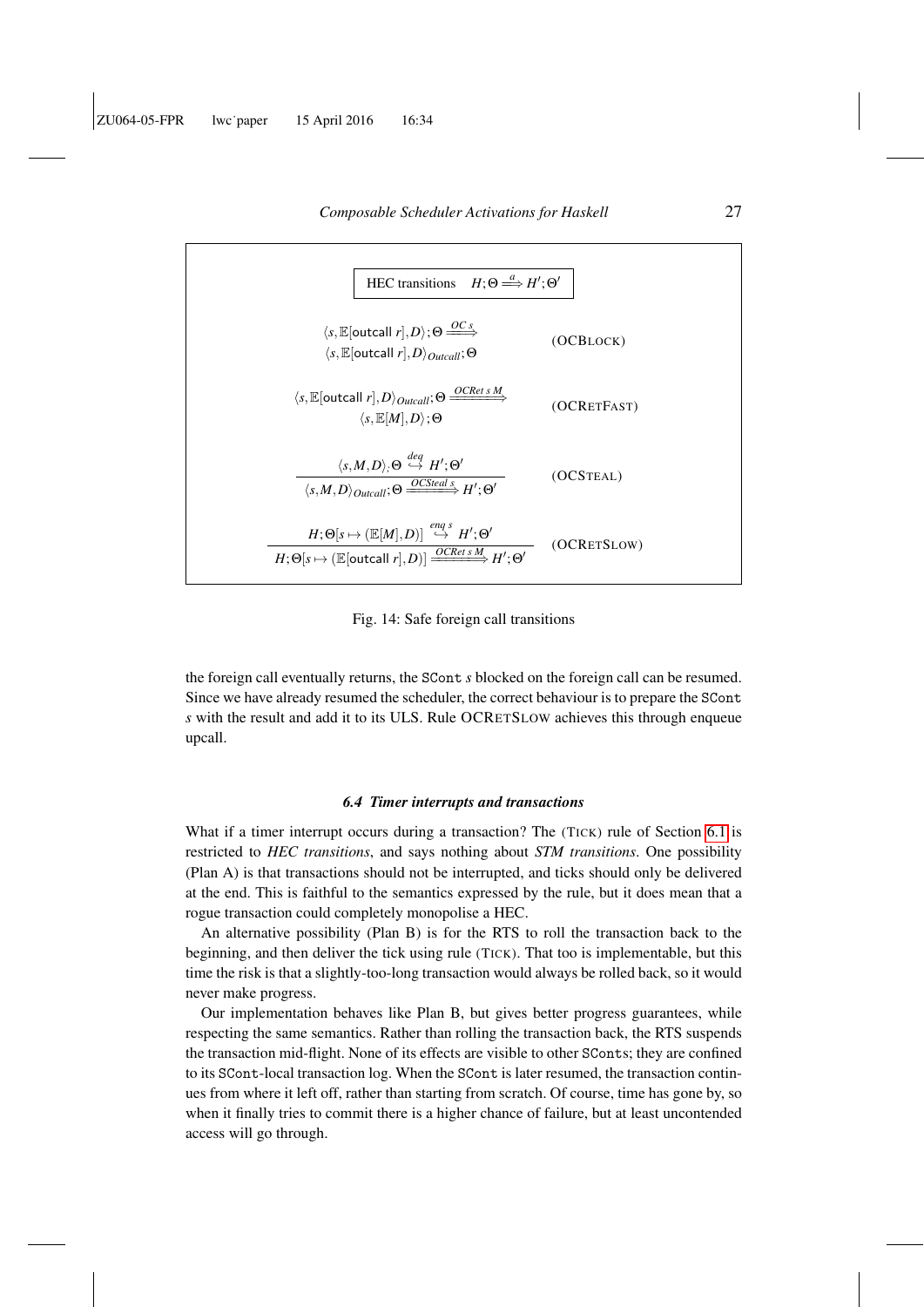# <span id="page-27-1"></span>**HEC** transitions  $\stackrel{a}{\Longrightarrow} H'; \Theta'$  $\langle s, M, D \rangle$ ;Θ  $\stackrel{deg}{\hookrightarrow} H'$ ;Θ'  $\langle s, M, D \rangle$ ; Θ  $\xrightarrow{BlockBH s} H'$ ; Θ' (BLOCKBH)  $H$ ;Θ<sup> $\stackrel{eng \, s}{\hookrightarrow} H'$ ;Θ'</sup>  $H$ <sup>;</sup>Θ $\xrightarrow{ResourceBH s} H'$ ;Θ' (RESUMEBH)

28 *Sivaramakrishnan, Harris, Marlow and Peyton Jones*

#### Fig. 15: Black holes

That is fine for vanilla atomically transactions. But what about the special transactions run by switch? If we are in the middle of a switch transaction, and suspend it to deliver a timer interrupt, rule (TICK) will initiate . . . a switch transaction! And that transaction is likely to run the very same code that has just been interrupted. It seems much simpler to revert to Plan A: the RTS does not deliver timer interrupts during a switch transaction. If the scheduler has rogue code, then it will monopolise the HEC with no recourse.

#### *6.5 Black holes*

<span id="page-27-0"></span>In a concurrent Haskell program, a thread A may attempt to evaluate a thunk x that is already being evaluated by another thread B. To avoid duplicate evaluation the RTS (in intimate cooperation with the compiler) arranges for B to *blackhole* the thunk when it starts to evaluate x. Then, when A attempts to evaluate x, it finds a black hole, so the RTS enqueues A to await its completion. When B finishes evaluating  $x$  it updates the black hole with its value, and makes any queued threads runnable. This mechanism, and its implementation on a multicore, is described in detail in earlier work (Harris *et al.*[, 2005b\)](#page-35-5).

Clearly this is another place where the RTS may initiate blocking. We can describe the common case with rules similar to those of Figure [12,](#page-23-1) with rules shown in Figure [15.](#page-27-1) The RTS initiates the process with a *BlockBH s* action, taking ownership of the SCont *s*. Later, when the evaluation of the thunk is complete, the RTS initiate an action *ResumeBH s*, which returns ownership to *s*'s scheduler.

But these rules only apply to *HEC transitions*, outside transactions. What if a black hole is encountered during an STM transaction? We addressed this same question in the context of timer interrupts, in Section [6.4,](#page-26-1) and we adopt the same solution. The RTS behaves as if the black-hole suspension and resumption occurred just before the transaction, but the implementation actually arranges to resume the transaction from where it left off.

Just as in Section [6.4,](#page-26-1) we need to take particular care with switch transactions. Suppose a switch transaction encounters a black-holed thunk under evaluation by some other SCont B; and suppose we try to suspend the transaction (either mid-flight or with rollback) using rule (BLOCKBH). Then the very next thing we will do (courtesy of  $\stackrel{deq}{\leftrightarrow}$ ) is a switch transaction; and that is very likely to encounter the very same thunk. Moreover, it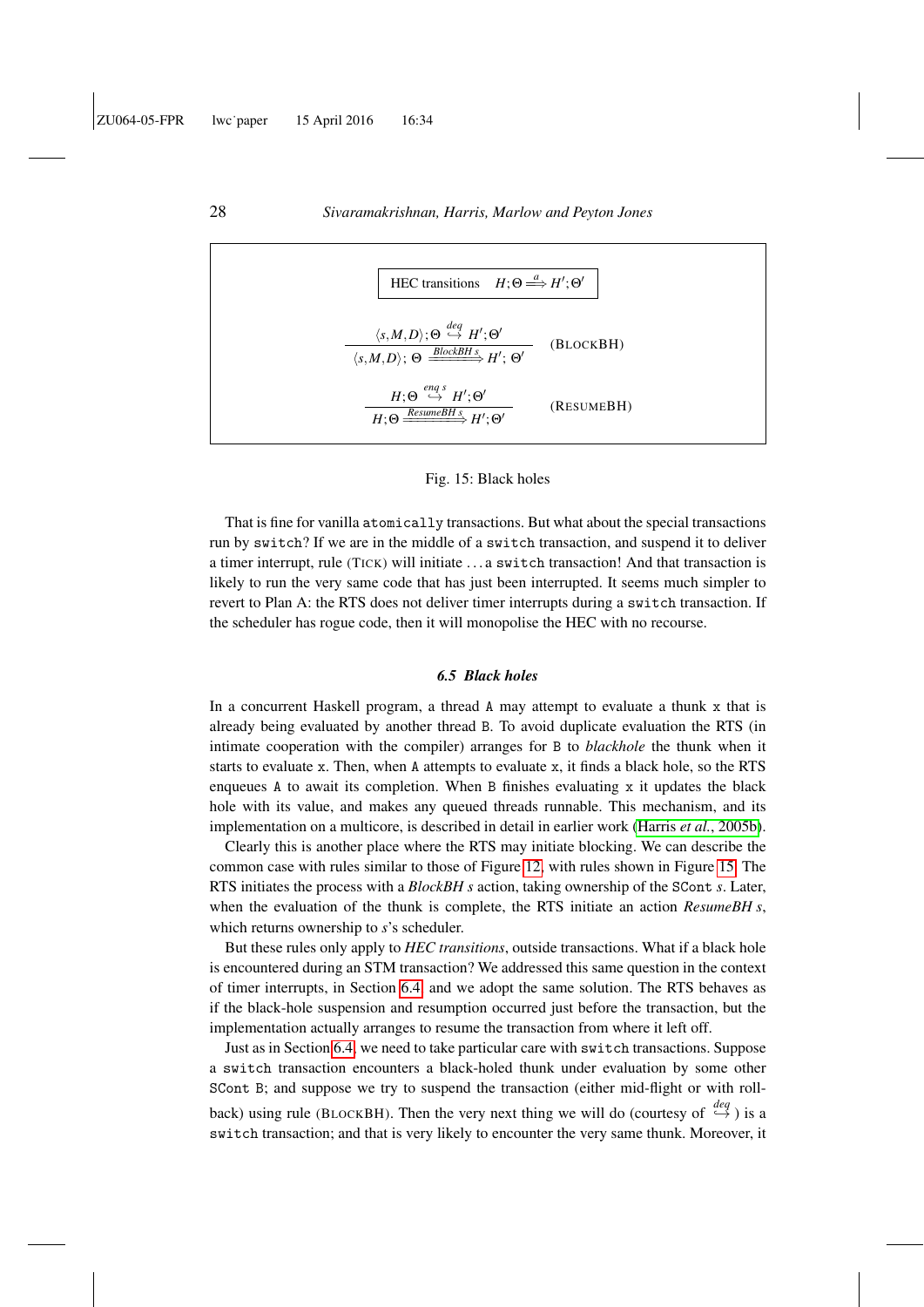is just possible that the thunk is under evaluation by an SCont in this very scheduler's runqueue, so the black hole is preventing us from scheduling the very SCont that is evaluating it. Deadlock beckons!

In the case of timer interrupts we solved the problem by switching them off in switch transactions, and it turns out that we can effectively do the same for thunks. Since we cannot sensibly suspend the switch transaction, we must find a way for it to make progress. Fortunately, GHC's RTS allows us to *steal* the thunk from the SCont that is evaluating it, and that suffices. The details are beyond the scope of this paper, but the key moving parts are already part of GHC's implementation of asynchronous exceptions [\(Marlow](#page-36-2) *et al.*, [2001;](#page-36-2) [Reid, 1999\)](#page-36-4).

#### *6.6 Interaction with RTS MVars*

An added advantage of our scheduler activation interface is that we are able to reuse the existing MVar implementation in the RTS. Whenever an SCont *s* needs to block on or unblock from an MVar, the RTS invokes the  $\stackrel{deg}{\hookrightarrow}$  or  $\stackrel{eng s}{\hookrightarrow}$  upcall, respectively. This significantly reduces the burden of migrating to a ULS implementation.

#### *6.7 Asynchronous exceptions*

GHC's supports *asynchronous exceptions* in which one thread can send an asynchronous interrupt to another [\(Marlow](#page-36-2) *et al.*, 2001). This is a very tricky area; for example, if a thread is blocked on a user-level MVar (Section [4.3\)](#page-13-0), and receives an exception, it should wake up and do something — even though it is linked onto an unknown queue of blocked threads. Our implementation does in fact handle asynchronous exceptions. However, we are not yet happy with the details of the design, and elide presenting the design in this paper.

#### *6.8 On the correctness of user-level schedulers*

While the concurrency substrate exposes the ability to build ULS's, the onus is on the scheduler implementation to ensure that it is sensible. The invariants such as not switching to a running thread, or a thread blocked in the RTS, are not statically enforced by the concurrency substrate, and care must be taken to preserve these invariants. Our implementation dynamically enforces such invariants through runtime assertions. We also expect that the activations do not raise an exception that escape the activation. Activations raising exceptions indicates an error in the ULS implementation, and the substrate simply reports an error to the standard error stream.

The fact that the scheduler itself is now implemented in user-space complicates error recovery and reporting when threads become unreachable. A thread suspended on an ULS may become unreachable if the scheduler data structure holding it becomes unreachable. A thread indefinitely blocked on an RTS MVar operation is raised with an exception and added to its ULS. This helps the corresponding thread from recovering from indefinitely blocking on an MVar operation.

However, the situation is worse if the ULS itself becomes unreachable; there is no scheduler to run this thread! Hence, salvaging such a thread is not possible. In this case,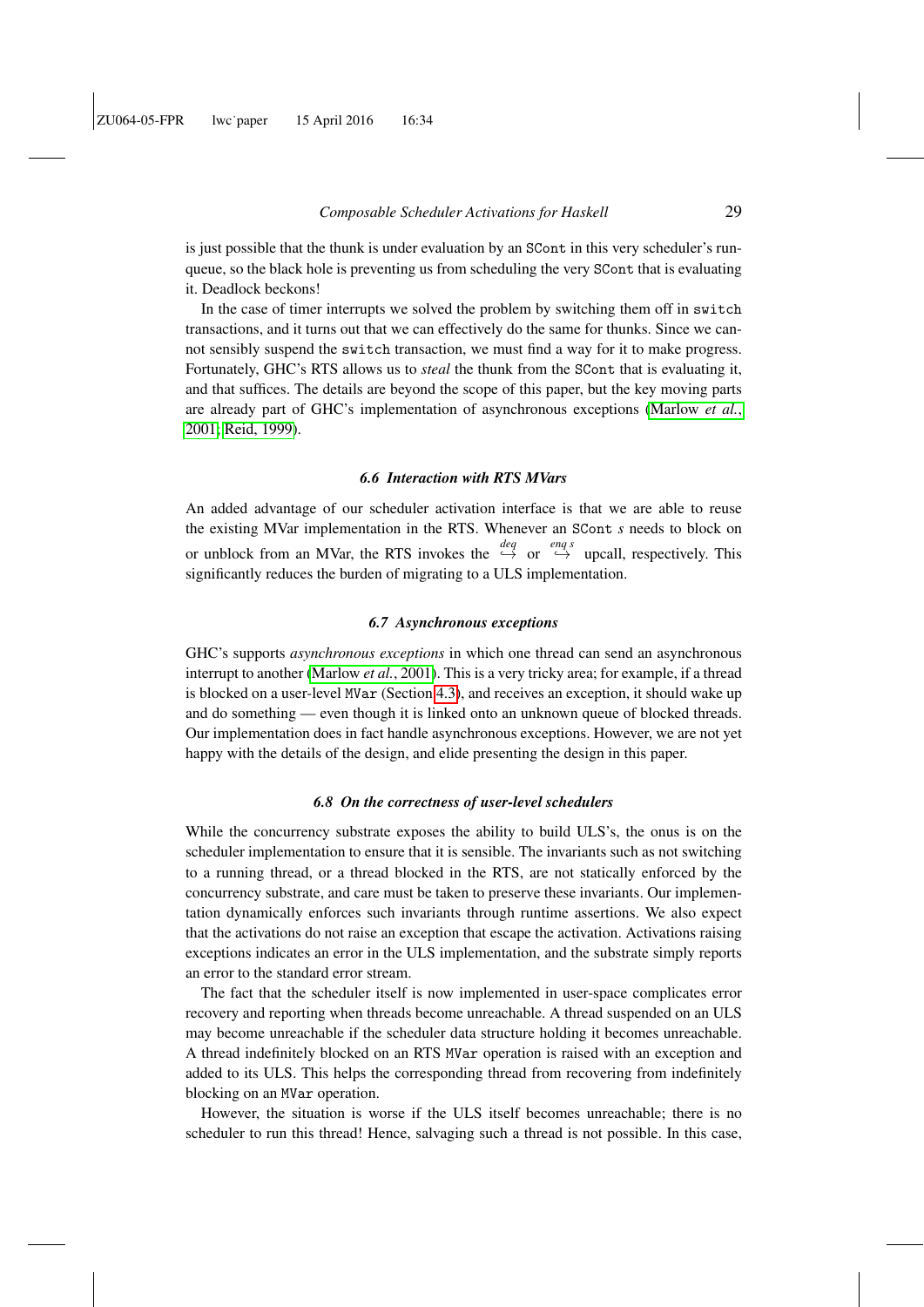immediately after garbage collection, our implementation logs an error message to the standard error stream along with the unreachable SCont (thread) identifier.

# 7 Results

<span id="page-29-0"></span>Our implementation, which we call Lightweight Concurrency (LWC) GHC, is a fork of GHC,<sup>[4](#page-29-1)</sup> and supports all of the features discussed in the paper. We have been very particular not to compromise on any of the existing features in GHC. As shown in Section [4,](#page-8-1) porting existing concurrent Haskell program to utilise a ULS only involves few additional lines of code.

In order to evaluate the performance and quantify the overheads of the LWC substrate, we picked the following Haskell concurrency benchmarks from The Computer Language Benchmarks Game [\(Shootout, 2014\)](#page-36-6): k-nucleotide, mandelbrot, spectral-norm and chameneos-redux. We also implemented a concurrent prime number generator using sieve of Eratosthenes (primes-sieve), where the threads communicate over the MVars. For our experiments, we generated the first 10000 primes. The benchmarks offer varying degrees of parallelisation opportunity. k-nucleotide, mandelbrot and spectral-norm are computation intensive, while chameneos-redux and primes-sieve are communication intensive and are specifically intended to test the overheads of thread synchronisation.

The LWC version of the benchmarks utilised the scheduler and the MVar implementation described in Section [4,](#page-8-1) except that instead of utilising a list to represent the queue, we use a functional double-ended queue similar to the one in Data.Sequence. For comparison, the benchmark programs were also implemented using Control.Concurrent on a vanilla GHC implementation. The default thread scheduler of GHC uses one scheduler queue per HEC, where threads are initially spawned on the same HEC and work is shared between the HECs at the end of minor collections. Recall that vanilla GHC's thread scheduler is implemented in the RTS and incorporates a number of heuristics for improving throughput, whereas the ULS is a simple round-robin scheduler. Experiments were performed on a 48-core AMD Opteron server, and the GHC version was 7.7.20130523.

The performance results are presented in Figure [16.](#page-30-0) We vary the number of HECs and measure the running time. All the times reported are in seconds. For each benchmark, we also measure the baseline numbers using the vanilla GHC program compiled without the -threaded option. This non-threaded baseline does not support multi-processor execution of concurrent programs, but also does not include the mechanisms necessary for (and the overheads included in) multi-processor synchronisation. Hence, the non-threaded version of a program running on 1 processor is faster than the corresponding threaded version.

In k-nucleotide and spectral-norm benchmarks, the performance of the LWC version was indistinguishable from the vanilla version. The threaded versions of the benchmark programs were fastest on 8 HECs and 48 HECs on k-nucleotide and spectralnorm, respectively. In mandelbrot benchmark, the LWC version was 2× *faster* than the vanilla version. While the vanilla version was  $12\times$  faster than the baseline, the LWC version was  $24\times$  faster. In the vanilla GHC, the RTS thread scheduler by default spawns

<span id="page-29-1"></span><sup>4</sup> The development branch of LWC substrate is available at [https://github.com/ghc/ghc/](https://github.com/ghc/ghc/tree/ghc-lwc2) [tree/ghc-lwc2](https://github.com/ghc/ghc/tree/ghc-lwc2)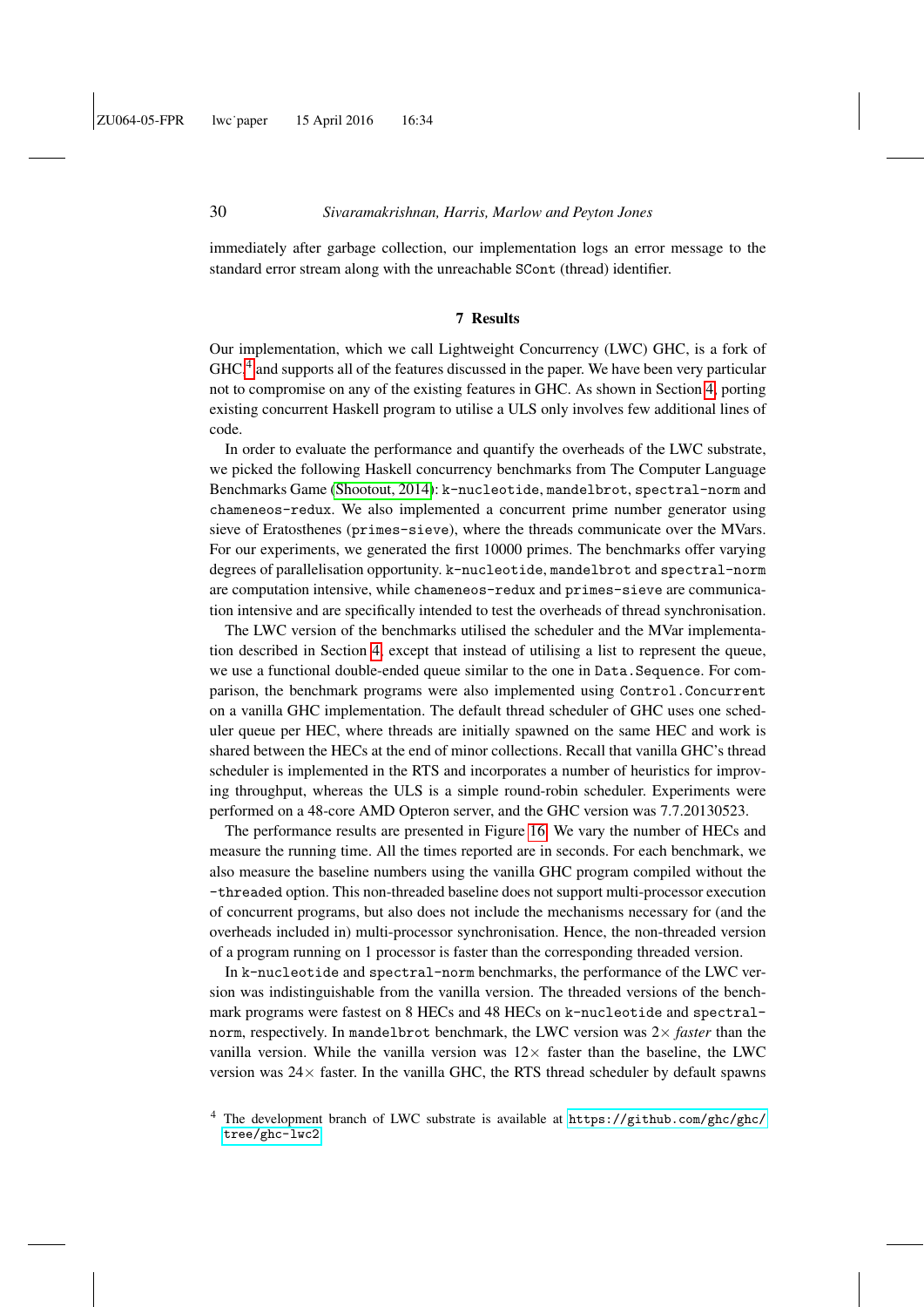<span id="page-30-0"></span>

Fig. 16: Performance comparison of vanilla GHC vs LWC GHC.

a thread on the current HEC and only shares the thread with other HECs if they are idle. The LWC scheduler (described in Section [4\)](#page-8-1) spawns threads by default in a round-robin fashion on all HECs. This simple scheme happens to work better in mandelbrot since the program is embarrassingly parallel.

In chameneos-redux benchmark (note that the y-axis is in logarithmic scale), the LWC version was  $3.9\times$  slower than the baseline on 1 HEC and  $2.6\times$  slower on 2 HECs, and slows down with additional HECs as chameneos-redux does not present much parallelisation opportunity. The vanilla chameneos-redux program was fastest on 1 HEC, and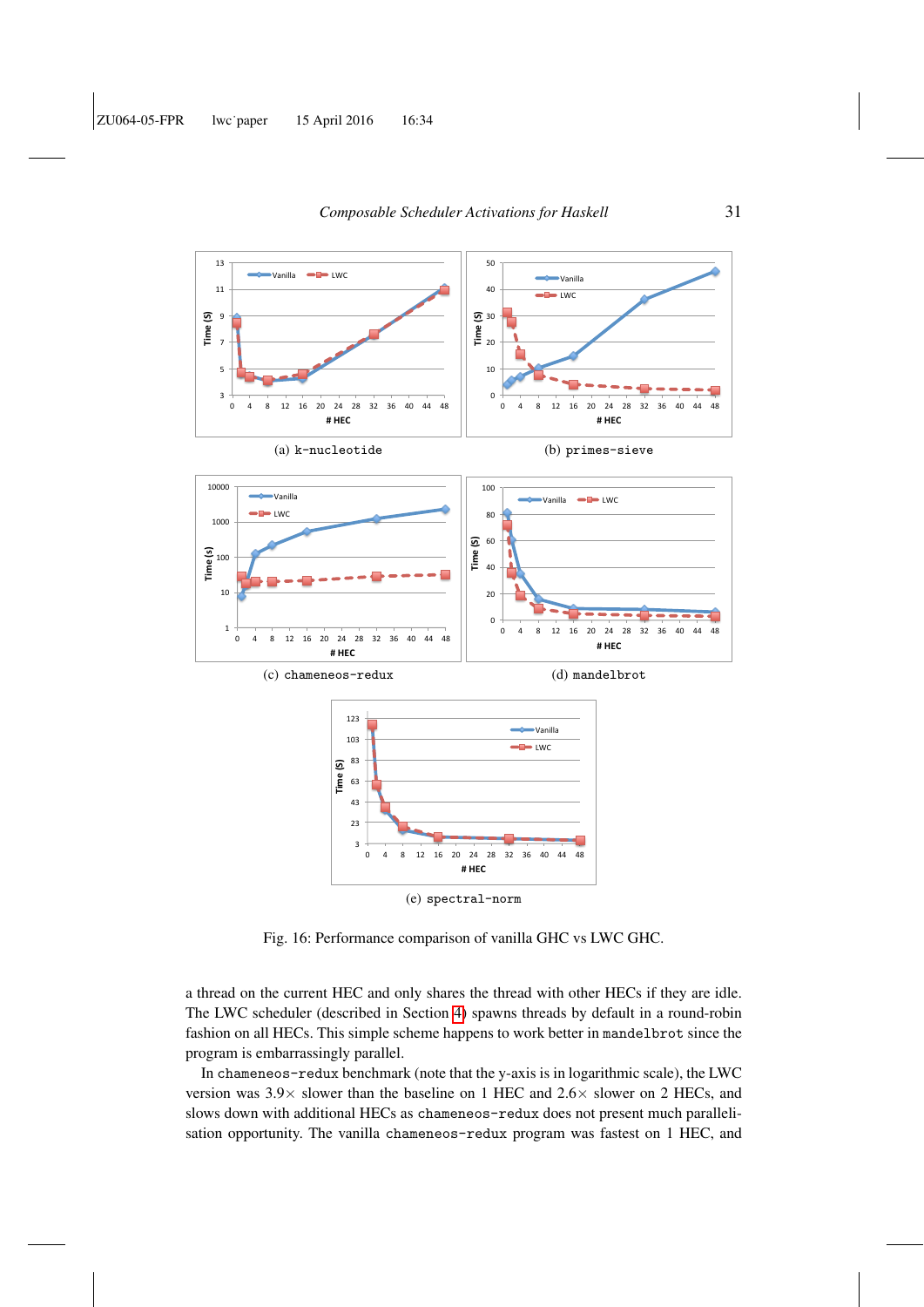was  $1.24 \times$  slower than the baseline. With additional HECs, the vanilla version the default work-stealing algorithm baked into the runtime system brings all of the threads to a single HEC and performs sub-optimal scheduling. The performance continues to worsen with additional HECs.

In primes-sieve benchmark, while the LWC version was  $6.8 \times$  slower on one HEC, the vanilla version was 1.3X slower, when compared to the baseline. The vanilla version is fastest on 1 HEC and slows down with additional HECs similar to chameneos-redux benchmark. In chameneos-redux and primes-sieve, we observed that the LWC implementation spends around half of its execution running the transactions for invoking the activations or MVar operations. Additionally, in these benchmarks, LWC version performs  $3X-8\times$  more allocations than the vanilla version. Most of these allocations are due to the data structure used in the ULS and the MVar queues. In the vanilla primes-sieve implementation, these overheads are negligible. This is an unavoidable consequence of implementing concurrency libraries in Haskell.

Luckily, these overheads are parallelisable. In primes-sieve benchmark, while the vanilla version was fastest on 1 HEC, LWC version scaled to 48 HECs, and was 2.37 $\times$ *faster* than the baseline program. This gives us the confidence that with careful optimisations and application specific heuristics for the ULS and the MVar implementation, much of the overheads in the LWC version can be eliminated.

#### 8 Related Work

#### *8.1 Language Runtimes*

The idea of continuation based concurrency was initially explored in the context of Lisp [\(Wa](#page-36-7)nd, [1980\)](#page-36-7) and Scheme, a lexically scoped dialect of Lisp that supports first-class continuations. Shivers [\(Shivers, 1997\)](#page-36-8) proposed exposing hardware concurrency using continuations [\(Shivers, 1997\)](#page-36-8). The Engines [\(Dybvig & Hieb, 1989;](#page-35-11) [Haynes & Friedman, 1987\)](#page-35-12) construct incorporated into some Scheme implementations allow preemptive multithreading to be incorporated into languages that support first-class continuations and timer interrupts. The idea is to re-define the lambda binder to maintain a timer (essentially counting the number of function calls made) that is then used to interrupt a thread when a certain number of reductions have occurred. These early works serve as the basis of several contemporary parallel and concurrent programming language implementations [\(Reppy, 2007;](#page-36-9) Reppy *et al.*[, 2009;](#page-36-10) [Sivaramakrishnan](#page-36-1) *et al.*, 2014; [GHC, 2014\)](#page-35-3). Among these, ConcurrentML [\(Reppy, 2007\)](#page-36-9) implementations on SML/NJ and MLton, and MultiMLton [\(Sivara](#page-36-1)[makrishnan](#page-36-1) *et al.*, 2014) do not expose the ability to describe alternative ULS's. Fluet et al. (Fluet *et al.*[, 2008\)](#page-35-2) propose a scheduling framework for a strict parallel functional language on Manticore [\(Reppy](#page-36-10) *et al.*, 2009). However, unlike our system, the schedulers are described in an external language of the compiler's internal representation, and not the source language.

The proposed multicore extension to OCaml (Dolan *et al.*[, 2015\)](#page-35-13) incorporate one-shot unchecked algebraic effects and handlers into the language. Algebraic effects and their handlers behave similar to *restartable exceptions*, and can be used to implement interesting control flow operations. One of the key use cases of the proposed extension is to allow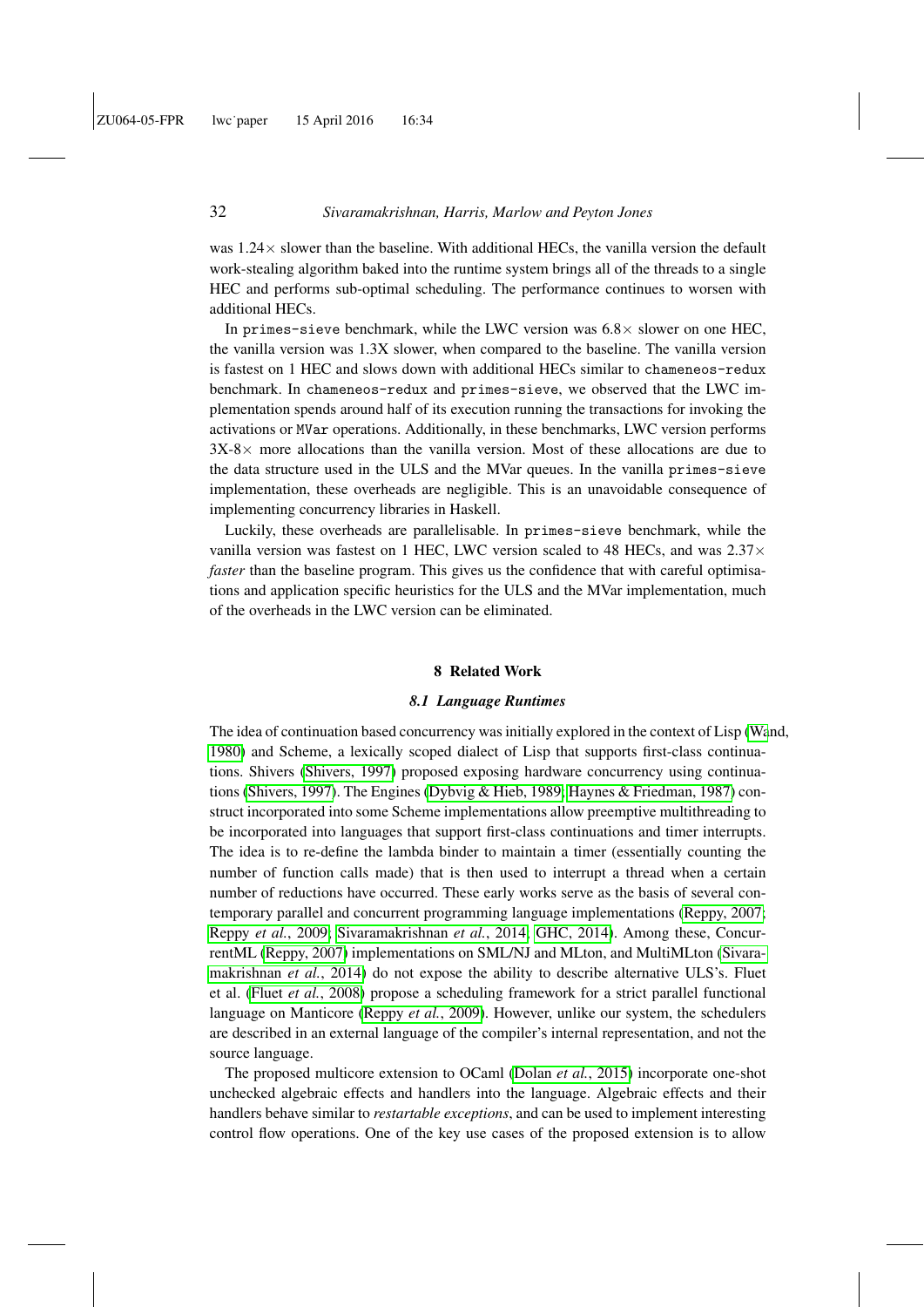thread schedulers to be written in OCaml, using a one-shot continuation interface. The continuations are managed as heap objects similar to our system. However, unlike our system, the synchronisation between multiple cores is achieved using low-level hardware synchronisation primitives such as compare-and-swap. Unlike GHC, which implements safe FFI support in the runtime, the standard solution for asynchronous IO in OCaml is to use monadic concurrency libraries such as Lwt [\(Vouillon, 2008\)](#page-36-11) and Async [\(Async, 2015\)](#page-34-2). Such libraries use an event loop in the backend, and are completely managed in the userspace. With the introduction of continuation-based user-level threading, such libraries need to be updated individually to reconcile their use of monadic concurrency with continuationbased user-level threads. On the other hand, with our system, the asynchronous IO libraries in Haskell need not be rewritten as the behaviour GHC's FFI is preserved with scheduler activations. Finally, OCaml being a strict language, unlike our system, does not have to deal with blackholding issues under user-level scheduling.

Of the meta-circular implementations of Java, Jikes RVM [\(Frampton](#page-35-14) *et al.*, 2009) is perhaps the most mature. Jikes does not support user-level threads, and maps each Java thread directly onto a native thread, which are arbitrarily scheduled by the OS. This decision is partly motivated to offer better compatibility with Java Native Interface (JNI), the foreign function interface in Java. Thread-processor mapping is also transparent to the programmer. Jikes supports unsafe low-level operations to block and synchronise threads in order to implement other operations such as garbage collection. Compared to Jikes, our concurrency substrate *only* permits safe interaction with the scheduler through the STM interface. The ULS's also integrates well with GHC's safe foreign-function interface through the activation interface (Section [6.3\)](#page-25-0).

While Manticore [\(Reppy](#page-36-10) *et al.*, 2009), and MultiMLton [\(Sivaramakrishnan](#page-36-1) *et al.*, 2014) utilise low-level compare-and-swap operation as the core synchronisation primitive, Li et al.'s concurrency substrate (Li *et al.*[, 2007\)](#page-35-10) for GHC was the first to utilise transactional memory for multiprocessor synchronisation for in the context of ULS's. Our work borrows the idea of using STM for synchronisation. Unlike Li's substrate, we retain the key components of the concurrency support in the runtime system. Not only does this alleviate the burden of implementing the ULS, but enables us to safely handle the issue of blackholes that requires RTS support, and perform blocking operations under STM. In addition, Li's substrate work uses explicit wake up calls for unblocking sleeping HECs. This design has potential for bugs due to forgotten wake up messages. Our HEC blocking mechanism directly utilises STM blocking capability provided by the runtime system, and by construction eliminates the possibility of forgotten wake up messages.

While we argue that scheduler activations are a good fit for coarse-grained concurrent programs, where application specific tuning is beneficial, it is unclear whether the technique is useful for fine-grained parallelism found in GHC's Evaluation Strategies [\(Marlow,](#page-36-12) [Simon and Maier, Patrick and Loidl, Hans-Wolfgang and Aswad, Mustafa K. and Trinder,](#page-36-12) [Phil, 2010\)](#page-36-12) and Parallel ML (Fluet *et al.*[, 2010\)](#page-35-15). The goal here is to annotate programs with potential opportunities for parallelism, and let the runtime automatically decide to run the fine-grained computations on idle cores. Since the goal with implicit parallelism is to utilise idle cores for parallel speedup, this decision is best left to the runtime system, which is capable of making this decision, without much bookkeeping overhead.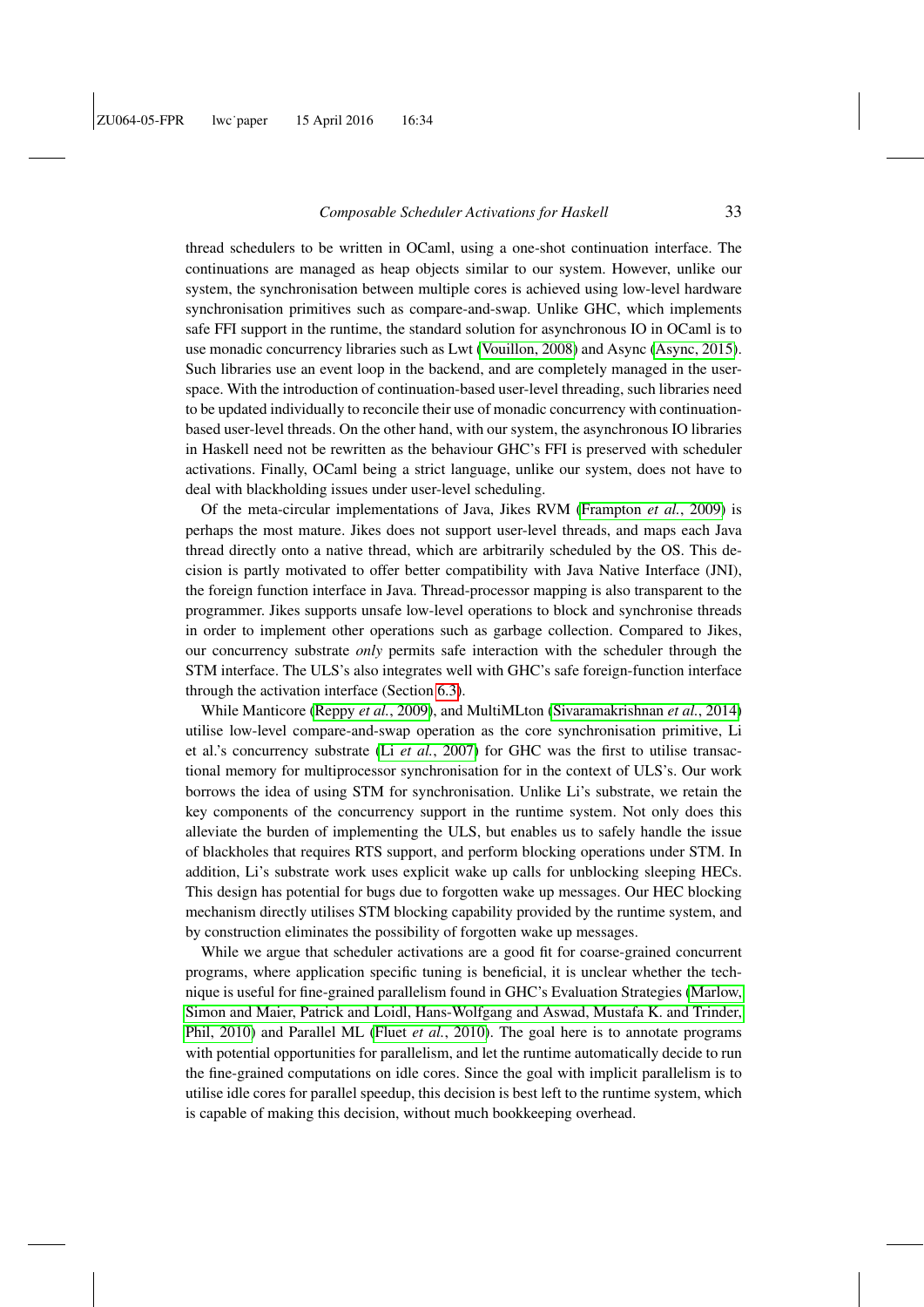#### *8.2 Operating Systems*

Scheduler activations were first conceived by Anderson et al. [\(Anderson](#page-34-0) *et al.*, 1991) to allow user-level threads to safely interact with kernel services. With the help of an interrupt mechanism, the kernel notifies the user-level thread of any changes such as blocking events. Scheduler activations have successfully been demonstrated to interface kernel with the user-level process scheduler [\(Williams, 2002;](#page-36-13) [Baumann](#page-34-3) *et al.*, 2009). Similar to scheduler activations, Psyche [\(Marsh](#page-36-14) *et al.*, 1991) allows user-level threads to install event handlers for scheduler interrupts and implement the scheduling logic in user-space. Unlike these works, our system utilises scheduler activations in the language runtime rather than OS kernel. Moreover, our activations being STM computations allow them to be composed with other language level transactions in Haskell, enabling scheduler-agnostic concurrency library implementations.

The idea of scheduler activations recurs frequently in the case of virtual machines and operating systems implemented in high-level languages. Sting [\(Philbin, 1993\)](#page-36-15) is an operating system designed to serve as a highly efficient substrate for high-level programming languages such as Scheme, SmallTalk, ML, Modula3, or Haskell. Sting uses a *thread controller* that handles the virtual processor's interaction with other system components such as physical processors and threads. Sting uses continuations to model suspended threads that are blocked on some kernel events, and uses activations to notify blocking and unblocking events. A thread policy manager dictates the thread scheduling policy, and is highly customizable. This design is analogous to the user-level thread scheduler in our system.

SPIN [\(Bershad](#page-34-4) *et al.*, 1995) is an operating system that can be customised through dynamic installation of kernel extensions written in the high-level language Modula-3. By suitably restricting Modula-3 code and performing static and dynamic verification, SPIN allows safe kernel extensions. While SPIN allowed user-level scheduler extensions that are executed in kernel space, it is not possible to replace the default scheduler.

House [\(Hallgren](#page-35-16) *et al.*, 2005) describes a monadic interface to low-level hardware features that is a suitable basis for building operating systems in Haskell. At its core is the H monad, which can be thought of as a specialised version of a Haskell IO monad, suitable for supporting programs that run in the machine's privileged (supervisor) mode. House supports two modes of concurrency – implicit and explicit. While implicit concurrency uses concurrent Haskell as the kernel, resorting to GHC's threading primitives for concurrency, explicit concurrency is supported by maintaining a queue of *context* objects that capture the state of the virtual processor. The contexts are analogous to continuations in our system, and capture the state of the suspended virtual processor. With explicit concurrency, the programmer has the ability to control scheduling but interrupts must be polled for. While monadic concurrency is explicit and suitable for simple programs, one has to resort to monad transformers with larger programs, which can quickly become unwieldy. Unlike the H monad, the execution of user-space programs with scheduler activations avoids abstraction leaks; programs execute transparently on top of the kernels and interface through the activations. Moreover, House does not support multiprocessor execution, which can complicate the execution of interrupt handlers with shared resources.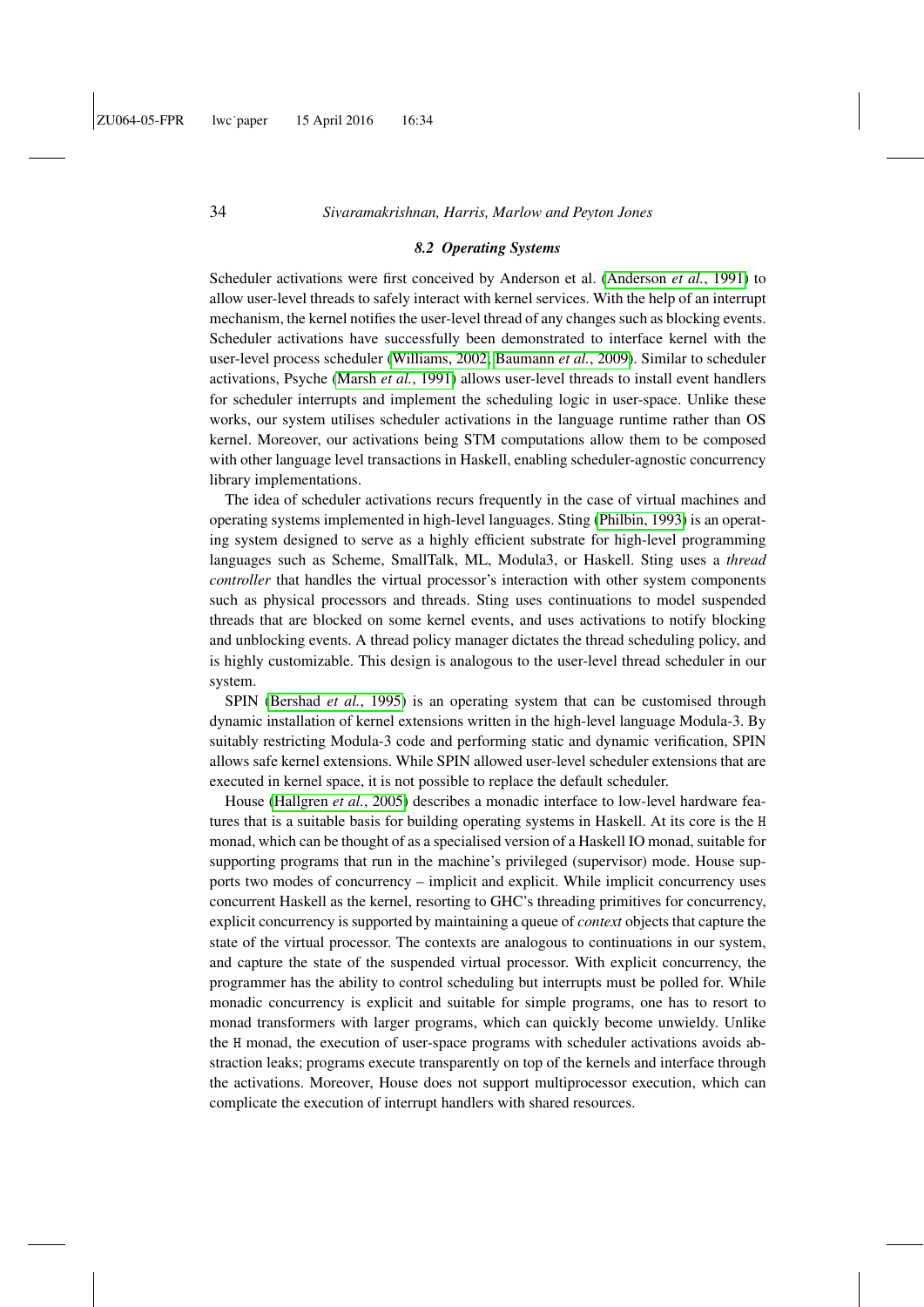Recently, there has been a lot of interest in Unikernels [\(Madhavapeddy & Scott, 2014\)](#page-36-16) – specialised, single address space machine images constructed by using library operating systems, typically implemented in high-level languages. HalVM [\(Galois, 2014\)](#page-35-8) is a Haskell-based unikernel that run directly on top of Xen hypervisor. HalVM uses GHC's native threads for concurrency and thus cannot do custom scheduling and thread priorities. MirageOS [\(Madhavapeddy](#page-36-17) *et al.*, 2013) is a unikernel implemented in OCaml, and uses monadic Lwt threads [\(Vouillon, 2008\)](#page-36-11) for cooperative concurrency. Lwt allows plugging in custom engines for defining specialised scheduling policies. However, neither HalVM nor MirageOS supports multiprocessor execution.

# 9 Conclusions and Future Work

We have presented a concurrency substrate design for Haskell that lets programmers write schedulers for Haskell threads as ordinary libraries in Haskell. Through an activation interface, this design lets GHC's runtime system to safely interact with the user-level scheduler, and therefore tempering the complexity of implementing full-fledged schedulers. The fact that many of the RTS interactions such as timer interrupts, STM blocking operation, safe foreign function calls, etc,. can be captured through the activation interface reaffirms the idea that we are on the right track with the abstraction.

Our precise formalisation of the RTS interactions served as a very good design tool and a validation mechanism, and helped us gain insights into subtle interactions between the ULS and the RTS. Through the formalisation, we realised that the interaction of black holes and timer interrupts with a scheduler transaction is particularly tricky, and must be handled explicitly by the RTS in order to avoid livelock and deadlock. As for the implementation, we would like to explore the effectiveness of user-level gang scheduling for Data Parallel Haskell [\(Chakravarty](#page-35-6) *et al.*, 2007) workloads, and priority scheduling for Haskell based web-servers [\(Haskell, 2014\)](#page-35-9) and virtual machines [\(Galois, 2014\)](#page-35-8).

#### References

- <span id="page-34-0"></span>Anderson, Thomas E., Bershad, Brian N., Lazowska, Edward D., & Levy, Henry M. (1991). Scheduler Activations: Effective Kernel Support for the User-level Management of Parallelism. *Pages 95–109 of: Proceedings of the 13th ACM Symposium on Operating Systems Principles*. SOSP '91. Pacific Grove, California, USA: ACM, New York, NY, USA.
- <span id="page-34-2"></span>Async. (2015). *Jane Street Capitals asynchronous execution library ´* . https://github.com/janestreet/async.
- <span id="page-34-3"></span>Baumann, Andrew, Barham, Paul, Dagand, Pierre-Evariste, Harris, Tim, Isaacs, Rebecca, Peter, Simon, Roscoe, Timothy, Schüpbach, Adrian, & Singhania, Akhilesh. (2009). The Multikernel: A New OS Architecture for Scalable Multicore Systems. *Pages 29–44 of: Proceedings of the ACM SIGOPS 22Nd Symposium on Operating Systems Principles*. SOSP '09. Big Sky, Montana, USA: ACM, New York, NY, USA.
- <span id="page-34-4"></span>Bershad, Brian N., Chambers, Craig, Eggers, Susan, Maeda, Chris, McNamee, Dylan, Pardyak, Przemyslaw, Savage, Stefan, & Sirer, Emin Gun. (1995). SPIN – an Extensible Microkernel for ¨ Application-specific Operating System Services. *Sigops oper. syst. rev.*, 29(1), 74–77.
- <span id="page-34-1"></span>Bruggeman, Carl, Waddell, Oscar, & Dybvig, R. Kent. (1996). Representing Control in the Presence of One-shot Continuations. *Pages 99–107 of: Proceedings of the ACM SIGPLAN 1996 Conference*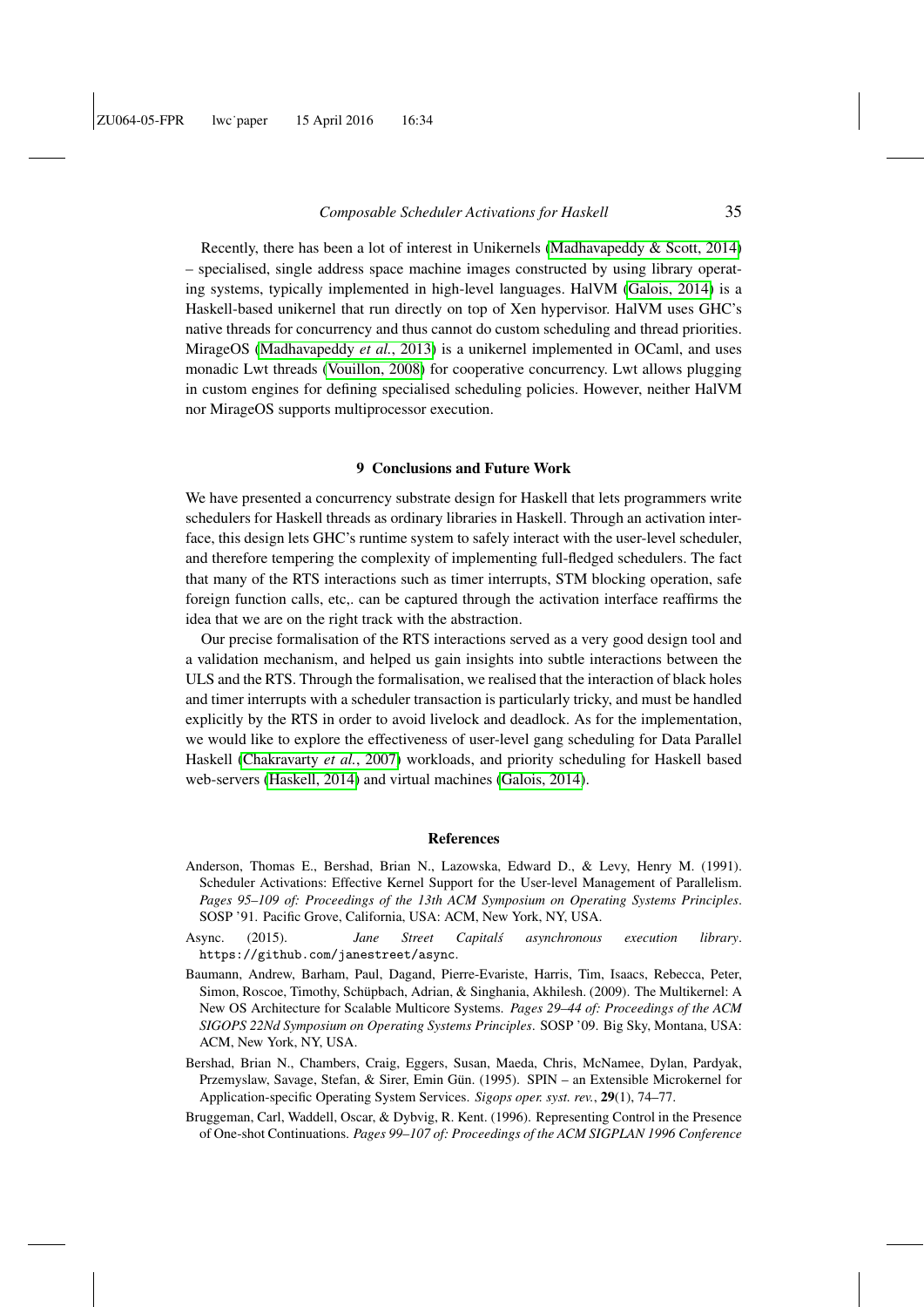*on Programming Language Design and Implementation*. PLDI '96. Philadelphia, Pennsylvania, USA: ACM, New York, NY, USA.

- <span id="page-35-6"></span>Chakravarty, Manuel M. T., Leshchinskiy, Roman, Peyton Jones, Simon, Keller, Gabriele, & Marlow, Simon. (2007). Data Parallel Haskell: A Status Report. *Pages 10–18 of: Proceedings of the 2007 Workshop on Declarative Aspects of Multicore Programming*. DAMP '07. Nice, France: ACM, New York, NY, USA.
- <span id="page-35-13"></span>Dolan, Stephen, White, Leo, Sivaramakrishnan, KC, Yallop, Jeremy, & Madhavapeddy, Anil. (2015). Effective Concurrency through Algebraic Effects. *The OCaml Users and Developers Workshop*. OCaml '15.
- <span id="page-35-11"></span>Dybvig, R. K., & Hieb, R. (1989). Engines from Continuations. *Computer languages*, 14(2), 109– 123.
- <span id="page-35-2"></span>Fluet, Matthew, Rainey, Mike, & Reppy, John. (2008). A Scheduling Framework for General-purpose Parallel Languages. *Pages 241–252 of: Proceedings of the 13th ACM SIGPLAN International Conference on Functional Programming*. ICFP '08. Victoria, BC, Canada: ACM, New York, NY, USA.
- <span id="page-35-15"></span>Fluet, Matthew, Rainey, Mike, Reppy, John, & Shaw, Adam. (2010). Implicitly Threaded Parallelism in Manticore. *Journal of functional programming*, 20(5-6), 537–576.
- <span id="page-35-14"></span>Frampton, Daniel, Blackburn, Stephen M., Cheng, Perry, Garner, Robin J., Grove, David, Moss, J. Eliot B., & Salishev, Sergey I. (2009). Demystifying Magic: High-level Low-level Programming. *Pages 81–90 of: Proceedings of the 2009 ACM SIGPLAN/SIGOPS International Conference on Virtual Execution Environments*. VEE '09. Washington, DC, USA: ACM, New York, NY, USA.
- <span id="page-35-8"></span>Galois. (2014). *Haskell Lightweight Virtual Machine (HaLVM)*. http://corp.galois.com/halvm.
- <span id="page-35-3"></span>GHC. (2014). *Glasgow Haskell Compiler*. http://www.haskell.org/ghc.
- <span id="page-35-16"></span>Hallgren, Thomas, Jones, Mark P., Leslie, Rebekah, & Tolmach, Andrew. (2005). A Principled Approach to Operating System Construction in Haskell. *Pages 116–128 of: Proceedings of the Tenth ACM SIGPLAN International Conference on Functional Programming*. ICFP '05. New York, NY, USA: ACM.
- <span id="page-35-4"></span>Harris, Tim, Marlow, Simon, Peyton-Jones, Simon, & Herlihy, Maurice. (2005a). Composable Memory Transactions. *Pages 48–60 of: Proceedings of the 10th ACM SIGPLAN Symposium on Principles and Practice of Parallel Programming*. PPoPP '05. Chicago, IL, USA: ACM, New York, NY, USA.
- <span id="page-35-5"></span>Harris, Tim, Marlow, Simon, & Jones, Simon Peyton. (2005b). Haskell on a Shared-memory Multiprocessor. *Pages 49–61 of: Proceedings of the 2005 ACM SIGPLAN Workshop on Haskell*. Haskell '05. Tallinn, Estonia: ACM, New York, NY, USA.
- <span id="page-35-9"></span>Haskell. (2014). *Haskell Web Development*. http://www.haskell.org/haskellwiki/Web/Servers.
- <span id="page-35-12"></span>Haynes, Christopher T., & Friedman, Daniel P. (1987). Abstracting Timed Preemption with Engines. *Computer languages*, 12(2), 109–121.
- <span id="page-35-0"></span>HotSpotVM. (2014). *Java SE HotSpot at a Glance*. http://www.oracle.com/technetwork/java /javase/tech/index-jsp-137187.html.
- <span id="page-35-1"></span>IBM. (2014). *Java Platform Standard Edition (Java SE)*. http://www.ibm.com/developerworks/java/jdk/.
- <span id="page-35-10"></span>Li, Peng, Marlow, Simon, Peyton Jones, Simon, & Tolmach, Andrew. (2007). Lightweight Concurrency Primitives for GHC. *Pages 107–118 of: Proceedings of the ACM SIGPLAN Workshop on Haskell Workshop*. Haskell '07. Freiburg, Germany: ACM, New York, NY, USA.
- <span id="page-35-7"></span>Lippmeier, Ben, Chakravarty, Manuel, Keller, Gabriele, & Peyton Jones, Simon. (2012). Guiding Parallel Array Fusion with Indexed Types. *Pages 25–36 of: Proceedings of the 2012 Haskell Symposium*. Haskell '12. Copenhagen, Denmark: ACM, New York, NY, USA.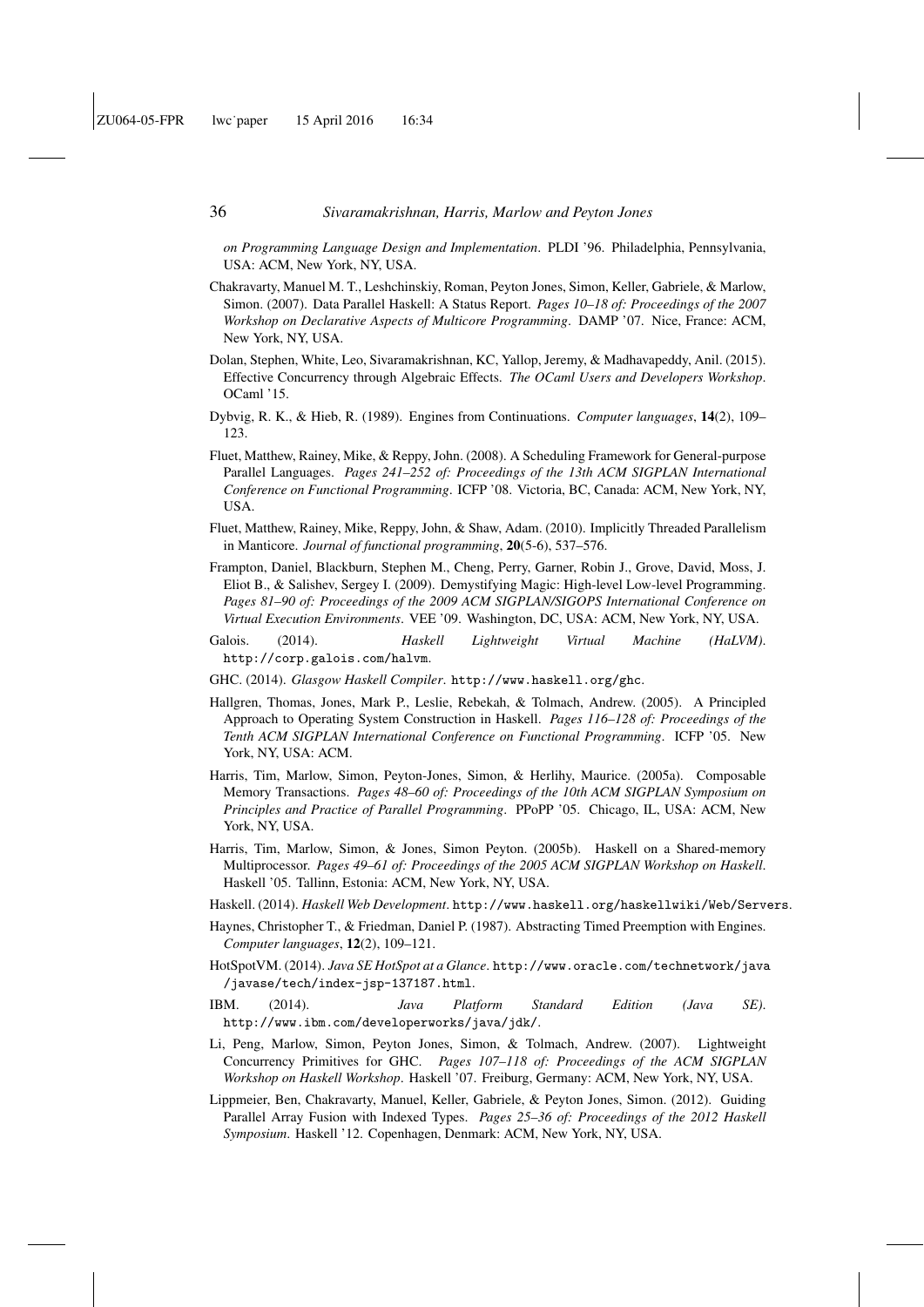- <span id="page-36-16"></span>Madhavapeddy, Anil, & Scott, David J. (2014). Unikernels: The Rise of the Virtual Library Operating System. *Communication of the ACM*, 57(1), 61–69.
- <span id="page-36-17"></span>Madhavapeddy, Anil, Mortier, Richard, Rotsos, Charalampos, Scott, David, Singh, Balraj, Gazagnaire, Thomas, Smith, Steven, Hand, Steven, & Crowcroft, Jon. (2013). Unikernels: Library Operating Systems for the Cloud. *Pages 461–472 of: Proceedings of the Eighteenth International Conference on Architectural Support for Programming Languages and Operating Systems*. ASPLOS '13. New York, NY, USA: ACM.
- <span id="page-36-2"></span>Marlow, Simon, Jones, Simon Peyton, Moran, Andrew, & Reppy, John. (2001). Asynchronous Exceptions in Haskell. *Pages 274–285 of: Proceedings of the ACM SIGPLAN 2001 Conference on Programming Language Design and Implementation*. PLDI '01. Snowbird, Utah, USA: ACM, New York, NY, USA.
- <span id="page-36-3"></span>Marlow, Simon, Jones, Simon Peyton, & Thaller, Wolfgang. (2004). Extending the Haskell Foreign Function Interface with Concurrency. *Pages 22–32 of: Proceedings of the 2004 ACM SIGPLAN Workshop on Haskell*. Haskell '04. Snowbird, Utah, USA: ACM, New York, NY, USA.
- <span id="page-36-12"></span>Marlow, Simon and Maier, Patrick and Loidl, Hans-Wolfgang and Aswad, Mustafa K. and Trinder, Phil. (2010). Seq No More: Better Strategies for Parallel Haskell. *Pages 91–102 of: Proceedings of the Third ACM Haskell Symposium on Haskell*. Haskell '10. New York, NY, USA: ACM.
- <span id="page-36-14"></span>Marsh, Brian D., Scott, Michael L., LeBlanc, Thomas J., & Markatos, Evangelos P. (1991). Firstclass User-level Threads. *Pages 110–121 of: Proceedings of the Thirteenth ACM Symposium on Operating Systems Principles*. SOSP '91. Pacific Grove, California, USA: ACM, New York, NY, USA.
- <span id="page-36-0"></span>Microsoft Corp. (2014). *Common Language Runtime (CLR)*. http://msdn.microsoft.com/en-us/library/8bs2ecf4(v=vs.110).aspx.
- <span id="page-36-15"></span>Philbin, James Francis. (1993). *The design of an operating system for modern programming languages*. Ph.D. thesis, Yale University, New Haven, CT, USA. UMI Order No. GAX93-29376.
- <span id="page-36-4"></span>Reid, Alastair. (1999). Putting the Spine Back in the Spineless Tagless G-Machine: An Implementation of Resumable Black-Holes. *Pages 186–199 of: Selected Papers from the 10th International Workshop on 10th International Workshop*. IFL '98. London, UK, UK: Springer-Verlag.
- <span id="page-36-9"></span>Reppy, J.H. (2007). *Concurrent programming in ml*. Cambridge University Press.
- <span id="page-36-10"></span>Reppy, John, Russo, Claudio V., & Xiao, Yingqi. (2009). Parallel Concurrent ML. *Pages 257–268 of: Proceedings of the 14th ACM SIGPLAN International Conference on Functional Programming*. ICFP '09. Edinburgh, Scotland: ACM, New York, NY, USA.
- <span id="page-36-8"></span>Shivers, Olin. (1997). Continuations and Threads: Expressing Machine Concurrency Directly in Advanced Languages. *Continuations Workshop*.
- <span id="page-36-6"></span>Shootout. (2014). *The Computer Language Benchmarks Game*. http://benchmarksgame.alioth.debian.org/.
- <span id="page-36-1"></span>Sivaramakrishnan, KC, Ziarek, Lukasz, & Jagannathan, Suresh. (2014). MultiMLton: A Multicoreaware Runtime for Standard ML. *Journal of Functional Programming*.
- <span id="page-36-5"></span>STMLibrary. (2014). *Control.Concurrent.STM.* http://hackage.haskell.org/package/stm-2.1.1.0/docs/Control-Concu
- <span id="page-36-11"></span>Vouillon, Jérôme. (2008). Lwt: A Cooperative Thread Library. *Pages 3-12 of: Proceedings of the 2008 ACM SIGPLAN Workshop on ML*. ML '08. New York, NY, USA: ACM.
- <span id="page-36-7"></span>Wand, Mitchell. (1980). Continuation-based Multiprocessing. *Pages 19–28 of: Proceedings of the 1980 ACM Conference on LISP and Functional Programming*. LFP '80. Stanford University, California, USA: ACM, New York, NY, USA.
- <span id="page-36-13"></span>Williams, Nathan J. (2002). An Implementation of Scheduler Activations on the NetBSD Operating System. *Pages 99–108 of: Proceedings of the FREENIX Track: 2002 USENIX Annual Technical Conference*. Berkeley, CA, USA: USENIX Association.